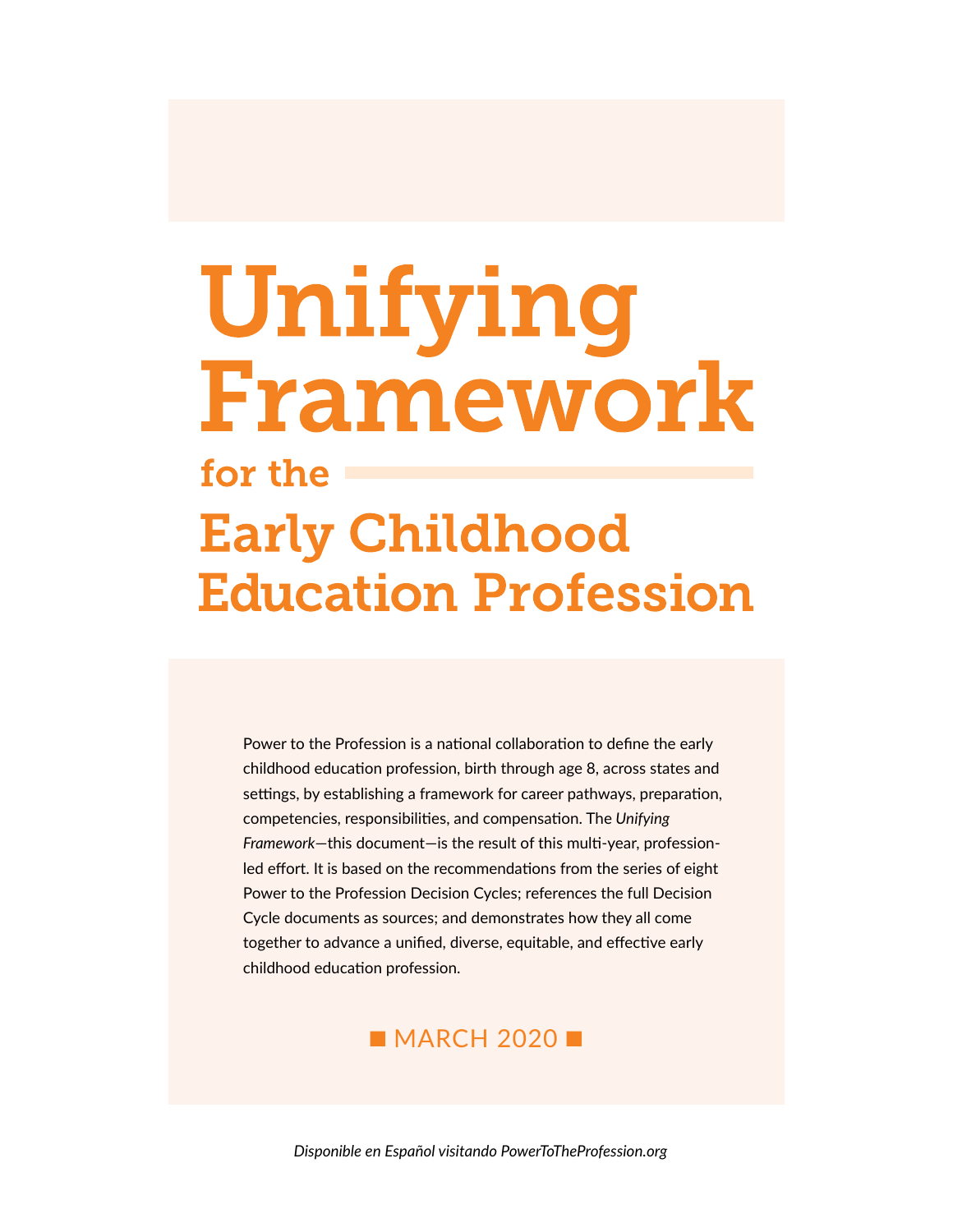Copyright © 2020 by the American Federation of State, County and Municipal Employees; American Federation of Teachers; Associate Degree Early Childhood Teacher Educators; Child Care Aware of America; Council for Professional Recognition; Division for Early Childhood of the Council for Exceptional Children; Early Care and Education Consortium; National Association for Family Child Care; National Association for the Education of Young Children; National Association of Early Childhood Teacher Educators; National Association of Elementary School Principals; National Education Association; National Head Start Association; Service Employees International Union; ZERO TO THREE.

All rights reserved.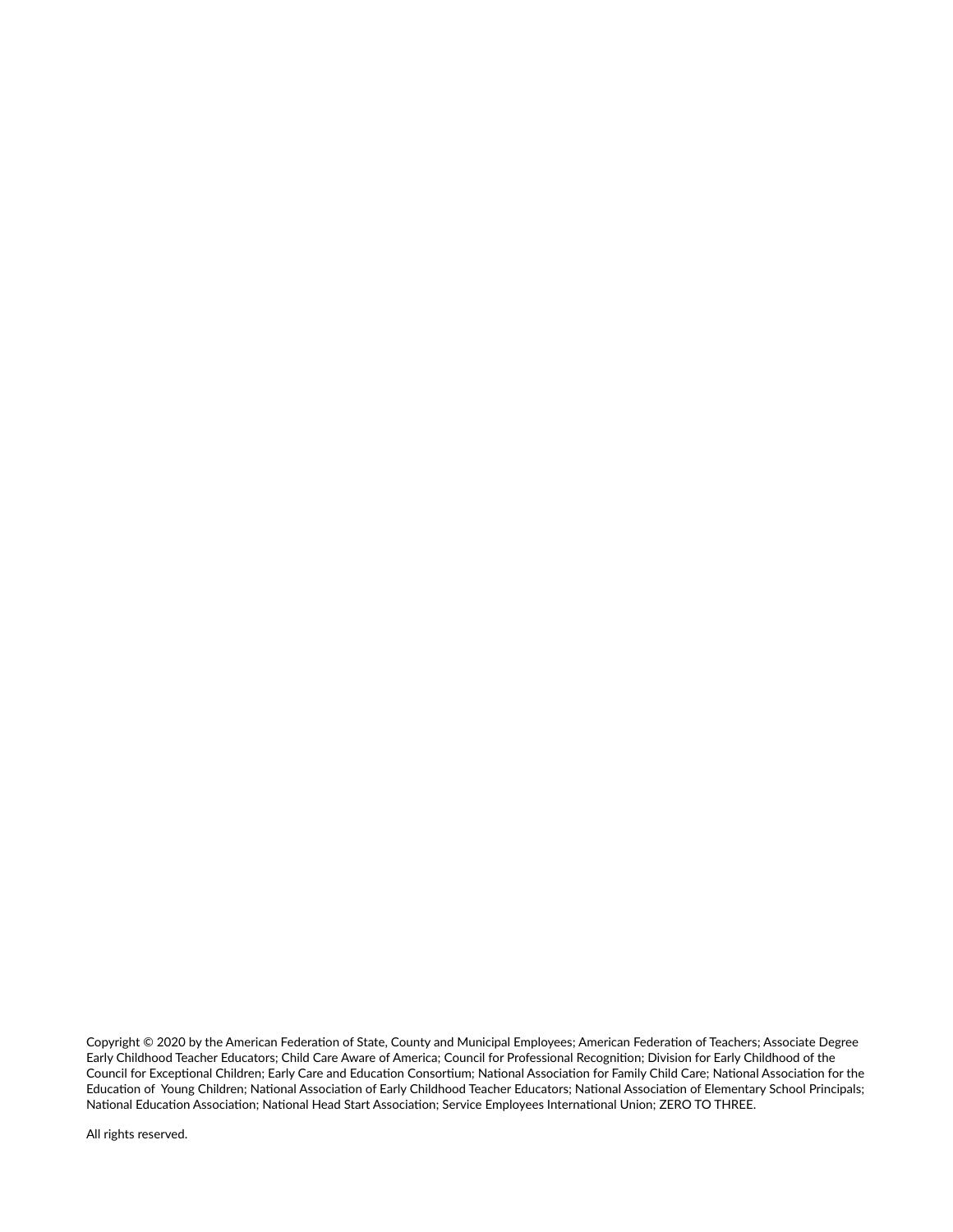# **Contents**

| Task Force Members                                                                                            | ii |
|---------------------------------------------------------------------------------------------------------------|----|
| Overview of Recommendations                                                                                   |    |
| Introduction: Why Investing in the Profession<br>Is Investing in Children                                     | 3  |
| Where We Are Going: Our Audacious Vision for the<br><b>Profession of Tomorrow</b>                             | 6  |
| Where We Are Now: The Difficult Realities Facing<br>the Profession of Today                                   | 7  |
| Section 1: Defining the Early Childhood Education Profession                                                  | 10 |
| Section 2: Shared Responsibilities and Supports: An Overview                                                  | 15 |
| Section 3: Expectations and Compensation for the<br>Early Childhood Education Profession                      | 19 |
| a. Professional Standards and Competencies                                                                    | 19 |
| b. Professional Licensure and the contract of the contract of the contract of the contract of the contract of | 22 |
| c. Professional Compensation                                                                                  | 23 |
| Section 4: Resources, Structures, and Supports to Advance<br>the Early Childhood Education Profession         | 26 |
| a. Professional Preparation Programs                                                                          | 26 |
| b. Employers and Owners                                                                                       | 30 |
| c. Professional Governance Body Change and Change and Change and Change and Change and                        | 31 |
| d. State and Federal Governments and Agencies                                                                 | 33 |
| Conclusion: Implementation and Continuous<br>Quality Improvement                                              | 35 |
|                                                                                                               |    |
| Acknowledgments                                                                                               | 37 |
| Appendix A: Unifying Framework for Preparation,<br>Competencies, Responsibilities, and Compensation           | 39 |
| <b>Citations</b>                                                                                              | 43 |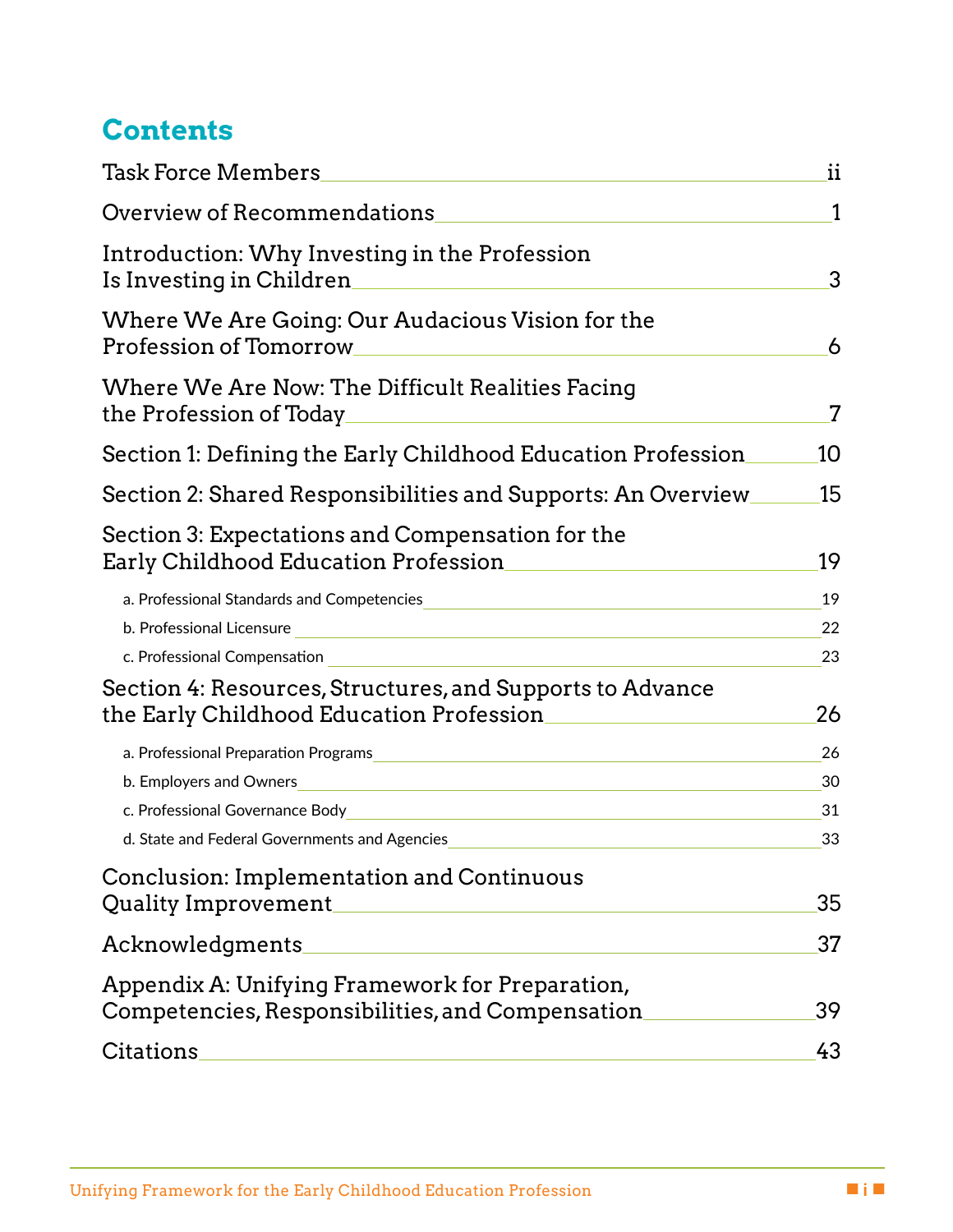## **Task Force**

- © American Federation of State, County and Municipal Employees *Dalia Thornton, Assistant Director*
- © American Federation of Teachers *Megan Stockhausen, Assistant Director, Educational Issues*
- Associate Degree Early Childhood Teacher Educators *Debra Murphy, Past President*
- © Child Care Aware of America *Lynette Fraga, Executive Director*
- © Council for Professional Recognition *Valora Washington, Chief Executive Officer*
- © Division for Early Childhood of the Council for Exceptional Children *Peggy Kemp, Executive Director*
- © Early Care and Education Consortium *Celia Sims, Past President*
- © National Association for Family Child Care *Louis A. Finney, President*
- © National Association for the Education of Young Children *Rhian Evans Allvin, Chief Executive Officer*
- © National Association of Early Childhood Teacher Educators *Kelly Baker, Past President*
- National Association of Elementary School Principals *Earl Franks, Executive Director*
- © National Education Association *Shyrelle Eubanks, Senior Policy Analyst*
- © National Head Start Association *Yasmina Vinci, Executive Director*
- <span id="page-3-0"></span>**◯** Service Employees International Union *Kursten Holabird, Executive Director, SEIU Education and Support Fund*  **LASK TOTC-**<br> **CARGORY**<br> **CARGORY**<br> **CARGORY**<br> **CARGORY**<br> **CARGORY**<br> **CARGORY**<br> **CARGORY**<br> **CARGORY**<br> **CARGORY**<br> **CARGORY**<br> **CARGORY**<br> **CARGORY**<br> **CARGORY**<br> **CARGORY**<br> **CARGORY**<br> **CARGORY**<br> **CARGORY**<br> **CARGORY**<br> **CARGORY**<br>
	- © ZERO TO THREE *Matthew Melmed, Executive Director*

*Karen Ponder, Chair*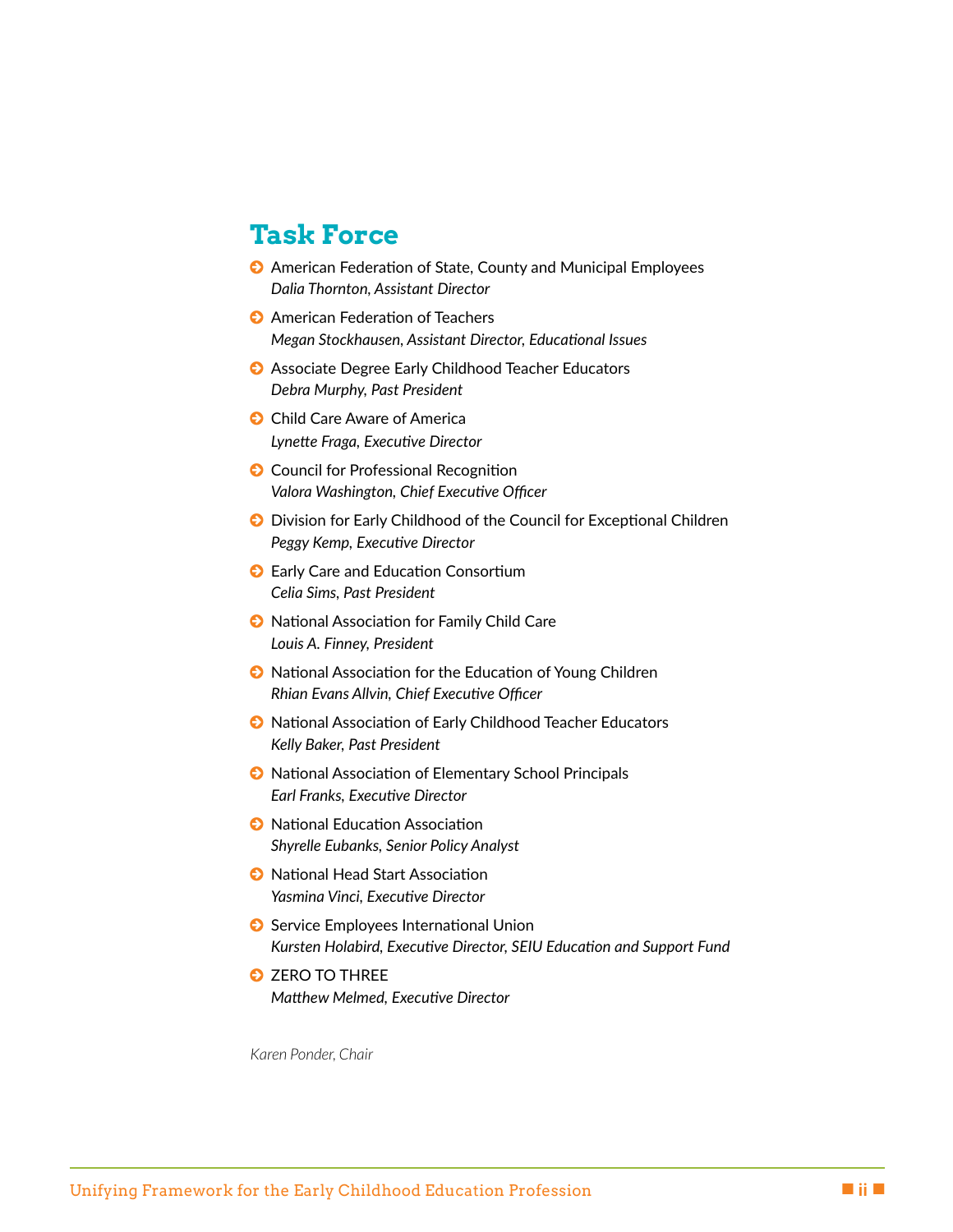# <span id="page-4-0"></span>**Overview of Recommendations**

**Vision:** Each and every child, beginning at birth, has the opportunity to benefit from high-quality early childhood education, delivered by an effective, diverse, well-prepared, and well-compensated workforce across all states and settings.

To achieve this vision, the Power to the Profession Task Force, in partnership with organizational stakeholders and thousands of individual educators, advocates, and allies, developed several primary recommendations to establish unity and clarity around the career pathways, knowledge and competencies, qualifications, standards, accountability, supports, and compensation to define the early childhood education profession within the broader early childhood education field.

#### Three Professional Designations, with Distinct Roles and Responsibilities

The early childhood education profession will include three distinct and meaningful designations— Early Childhood Educator (ECE) I, Early Childhood Educator (ECE) II, and Early Childhood Educator (ECE) III. Although these professionals will be prepared to work together in various configurations as part of a teaching team, each designation has an associated scope of practice, expected level of professional preparation, and expected level of mastery of the *Professional Standards and Competencies for Early Childhood Educators*.

To recognize these levels of mastery, all early childhood educators will hold a professional license to practice at the ECE I, II, or III designation based on: completing an accredited/recognized professional preparation program, completing field experiences, and passing an assessment(s) of competencies. Licensure assessments must have multiple measures, be affordable, and not reinforce cultural, gender, racial, or linguistic biases, and educators must have affordable, equitable, efficient, and high-quality paths to licensure.

#### Aligned Professional Preparation Pathways and Specializations

Three primary professional preparation pathways—early childhood education certificate/credential programs, early childhood associate degree programs, and early childhood bachelor's degree/ initial master's degree programs—will prepare early childhood educators for licensure at the ECE I, II, and III designations, respectively. At each of these designations, early childhood educators must have a general early childhood education foundation before specializing. Professional preparation programs are encouraged to collaborate with professional organizations, which will be responsible for developing, administering, and issuing specializations, and to create high-quality and accelerated pathways to those specializations, such as blended programs. Other qualifying professional preparation programs, particularly non-degree-awarding programs or programs in freestanding institutions, will also be incorporated. To achieve his vision, the Power for the Protession Task Force, in partnership with organizational<br>primary economications to diminish and control of the protession and primary recompendent<br>primary recommendations to establ

#### Professional Compensation

As early childhood educators are professionally prepared, so must they be professionally compensated. Compensation for early childhood educators will be comparable for those with comparable qualifications, experience, and job responsibilities, regardless of whether they work in a community-based center, elementary school, or family-based child care home. Compensation will include an adequate benefits package, increase commensurate with increased preparation and increased competency, and not be differentiated on the basis of the ages of children served. Public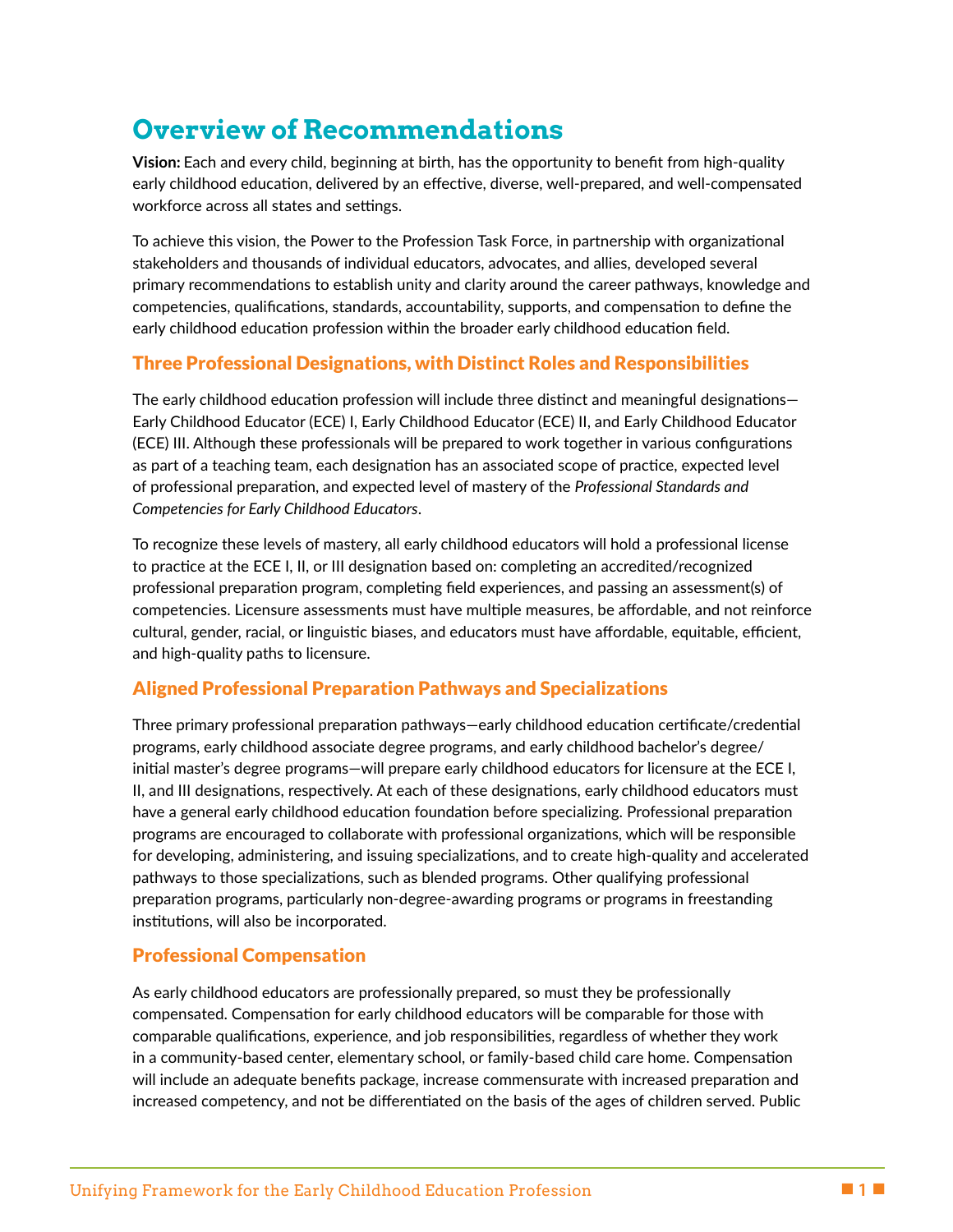school salaries will serve as the minimum benchmark for comparable compensation, assuming comparable qualifications, experience, and job responsibilities.

#### Supportive Infrastructure and Shared Accountability

**Professional preparation programs.** As public funding is increased and the necessary infrastructure is built, professional preparation programs will be held accountable for supporting the early childhood education profession to provide high-quality care and education across all states and settings, by earning accreditation or recognition, ensuring graduates are proficient in the *Professional Standards and Competencies,* and providing seamless pathways so that individuals may advance their preparation and role in the profession.

**Employers/Owners.** Within the context of recognizing the additional supports that owners and operators of family child care in particular will need to meet expectations, as public funding is increased and the necessary infrastructure is built, employers/owners will be accountable for providing comparable compensation, benefits, and working conditions that promote the well-being, autonomy, and effectiveness of employees, and support the implementation of the profession's standards.

**Professional governance.** An initial professional governance body (PGB) will immediately support implementation of the *Unifying Framework* and advance the long-term sustainability of the profession. The PGB will set the guidelines for the profession and ensure that a significant portion is comprised of individual early childhood educators, representing those who work in each setting, as well as public members who do not serve on behalf of organizations. The PGB will operate as a semiautonomous body initially hosted by the National Association for the Education of Young Children, and subject to a comprehensive, substantial, and independent review within the first three years. is built, professional preparation properance will be held accountable for supporting the early<br>buildhood education prefersion to provide high-quality care and education across all stabes and<br>settings, by earning accellati

**States.** State governments and agencies will use increased and targeted funding, legislation, and smart regulation to advance these recommendations*,* particularly for members of the profession, professional preparation programs, and employers/owners. State governments and agencies will adopt the *Professional Standards and Competencies,* organize professional licensure, and adapt regulatory structures to support a professional workforce.

**Federal government.** The federal government will serve as the financing backbone for the early childhood education system, align regulations and legislation to the recommendations of the *Unifying Framework,* and protect and invest in early childhood education as a public good.

Both states and the federal government will engage with and be responsive to the public and to members of the profession and professional organizations (such as associations and unions) and address barriers to membership in such organizations.

Each of the policies and structures briefly outlined above and comprehensively described in the pages that follow, are designed to move us collectively toward the vision and goal at the heart of the Power to the Profession. It is time for significant and sustained public investments that will allow all children, birth through age 8, to benefit from high-quality early childhood education provided by well-prepared, diverse, supported, and compensated professionals. Let us move forward with this shared agenda that paves the way for a visionary future.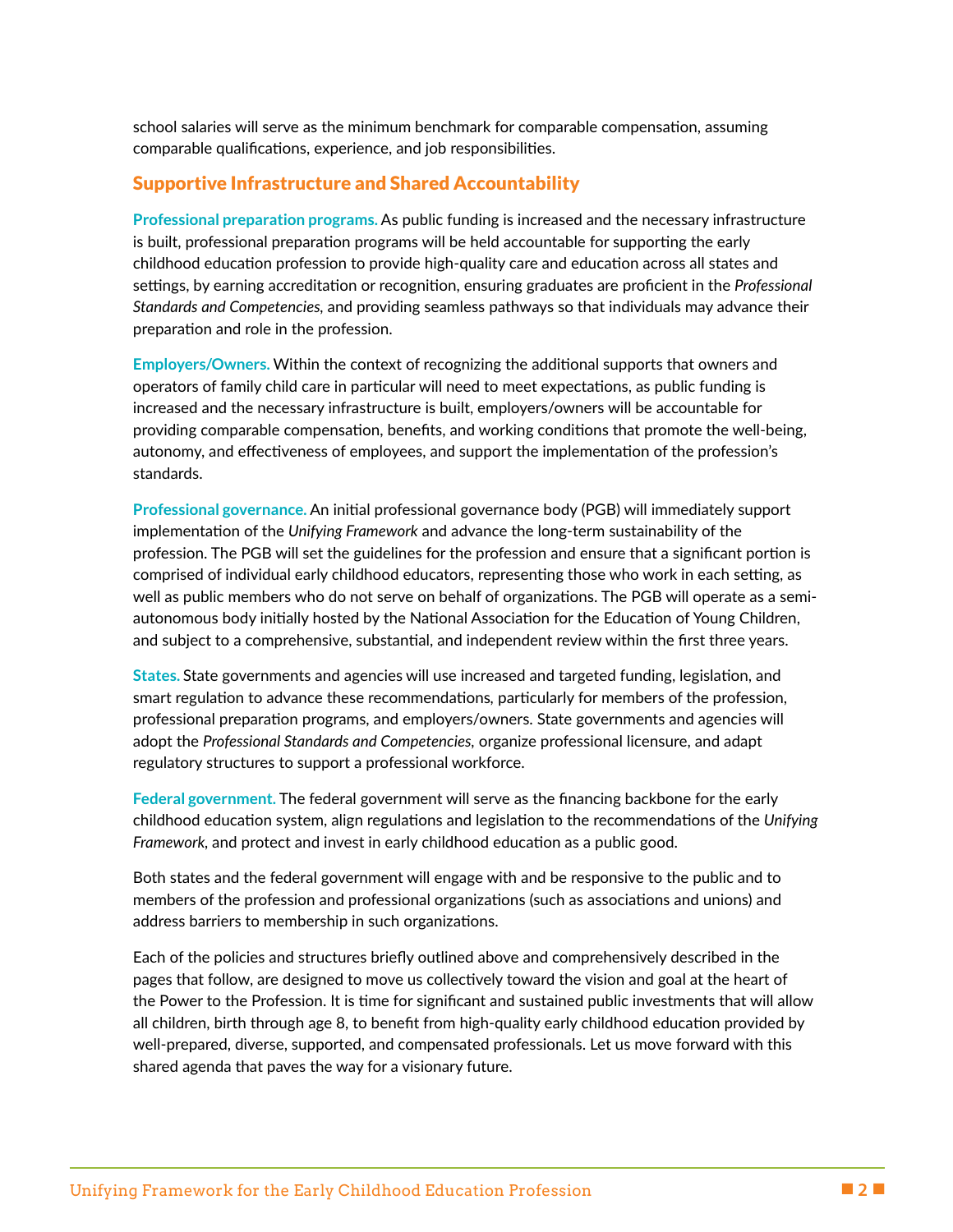# <span id="page-6-0"></span>**Introduction:** Why Investing in the Profession Is Investing in Children



*These are America's children.*

*The first years of their lives are the period of the most rapid brain development.*

*Children, their families, and society benefit from early childhood education in ways that are immediate and long-lasting.*



*But the extent of the benefits they reap depends on the depth of the quality of their experiences and education.*



*And the depth of that quality depends on the knowledge and skills of the early childhood educators providing it.*

These children are all the children in our country—more than 40 million of them, birth through age 8, rich in their racial, geographic, linguistic, and cultural diversity.

One of the best things our country can do to support and improve outcomes for these children and their families is to make significant, substantial, and sustained investments in high-quality early childhood education.

Because positive relationships are at the core of quality, investing specifically in early childhood educators is the best thing we can do to improve early childhood education.<sup>i</sup>

In other words, when we help educators, we help children and families. But when we underinvest in educators, we also undermine the quality of early childhood education programs, diminishing their short- and long-term benefits, decreasing the return on investment, and harming children and families. We also harm

#### Why High-Quality ECE Matters

With a return on investment of up to 13%, and a contribution of \$163 billion to the U.S. gross domestic product (GDP), the benefits of investing in high-quality early childhood education are clear and extensive—for children, adults, and society at large.<sup>ii</sup> A substantial research base confirms that when children participate in high-quality early childhood education, they are: The first years of their lives are the period of the most rapid brain development.<br>
The first year in medical cand bring scaling and society benefit from early childhood education in ways that<br> **CARGORET CONSULTER THE CONS** 

- © more likely to experience improved cognitive and social outcomes;
- © more likely to graduate from high school;
- **◯** less likely to require remedial education;
- © less likely to commit crimes;
- **◯** less likely to be neglected or abused;
- **◯** less likely to be unemployed;
- **◯** less likely to require public assistance;
- © less likely to become teen parents; and
- **◯** generally healthier and able to be more productive contributors to their local, state, and national economies.

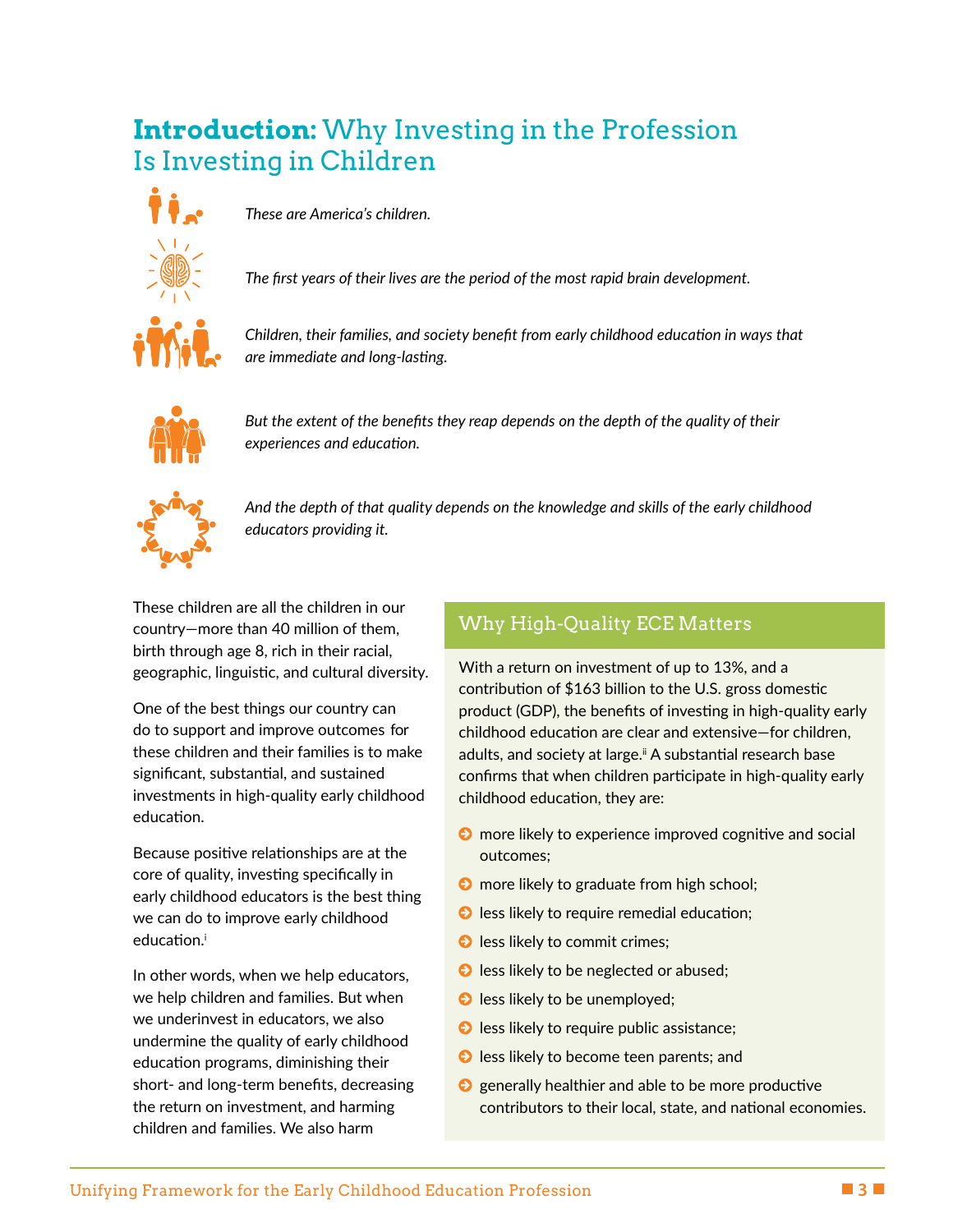educators themselves—primarily women, often from communities of color, whose poverty-level wages keep the burden of the cost of care to families from being even higher than it is now.

The question, therefore, is how to drive the significant and sustained public investments that will allow all children, birth through age 8, to benefit from high-quality early childhood education provided by well-prepared, diverse, supported, and compensated professionals.

#### Launching Power to the Profession

In January 2017, a broad-based Task Force of leaders from 15 national organizations that represent members of the early childhood education field convened to help answer the question of how to drive increased public investment. Selected to have a seat on the Task Force because they represented a segment of the early childhood education field itself, these organizations systematically and sequentially worked to establish unity and clarity around the career pathways, knowledge and competencies, qualifications, standards, accountability, supports, and compensation to define the early childhood education profession.

Working with a diverse range of stakeholders and the field at large, this child-focused effort was named Power to the Profession (P2P) for its commitment to elevating educators' voices in the decision-making processes, with the goal of driving public policy, investment, and systems change across all early learning sectors, settings, and states.

The changes P2P seeks are based on the knowledge that children will benefit from being supported by an early childhood education profession comprised of educators who have specialized knowledge, skills, and competencies acquired through professional preparation and deployed with varying depth and breadth across all states and settings. This will lead to educators who are valued for their highly skilled work and compensated across all settings. They will be supported by both a strong infrastructure and accountability, which will build and sustain the profession so that it reflects the diversity of the young children it serves and reduces the impact of structural barriers such as institutional racism, sexism, classism, elitism, and bias. **Launching Power to the Profession**<br>
In January 2017, a broad-based Task Force of leaders from 15 mational organizations that<br>
represent members of the early childhood education field converted in the parewer the question<br>

#### Extensive Input from the Field

Through a series of "Decision Cycles" addressing the elements of this framework, the P2P Task Force listened closely and engaged consistently with a broad and diverse

All established professions are built upon an interconnected and interdependent set of components, which include a shared purpose, common identity, and agreement on the unique responsibilities, characteristics, and ethics of their members. From this foundation, a profession can develop pathways for preparation, requirements for inclusion (entry or sustained membership), a clear scope of practice, differentiated roles within the profession, standards, and individual accountability. Equally important, a defined and unified profession can build a stronger case for public investments and support.<sup>iii</sup>

range of individuals and organizations within our field. The Task Force also benefited from the advice and guidance from other recognized professions, which have noted that if we do not define this profession, others will do it for us.

The P2P process has been built on multiple, iterative rounds of English and Spanish-language feedback, engaging more than 11,000 early childhood educators. Forty-seven states and territories have hosted events, including information sessions, conference keynotes, focus groups, and webinars. Our work has been especially informed by surveys completed by more than 6,300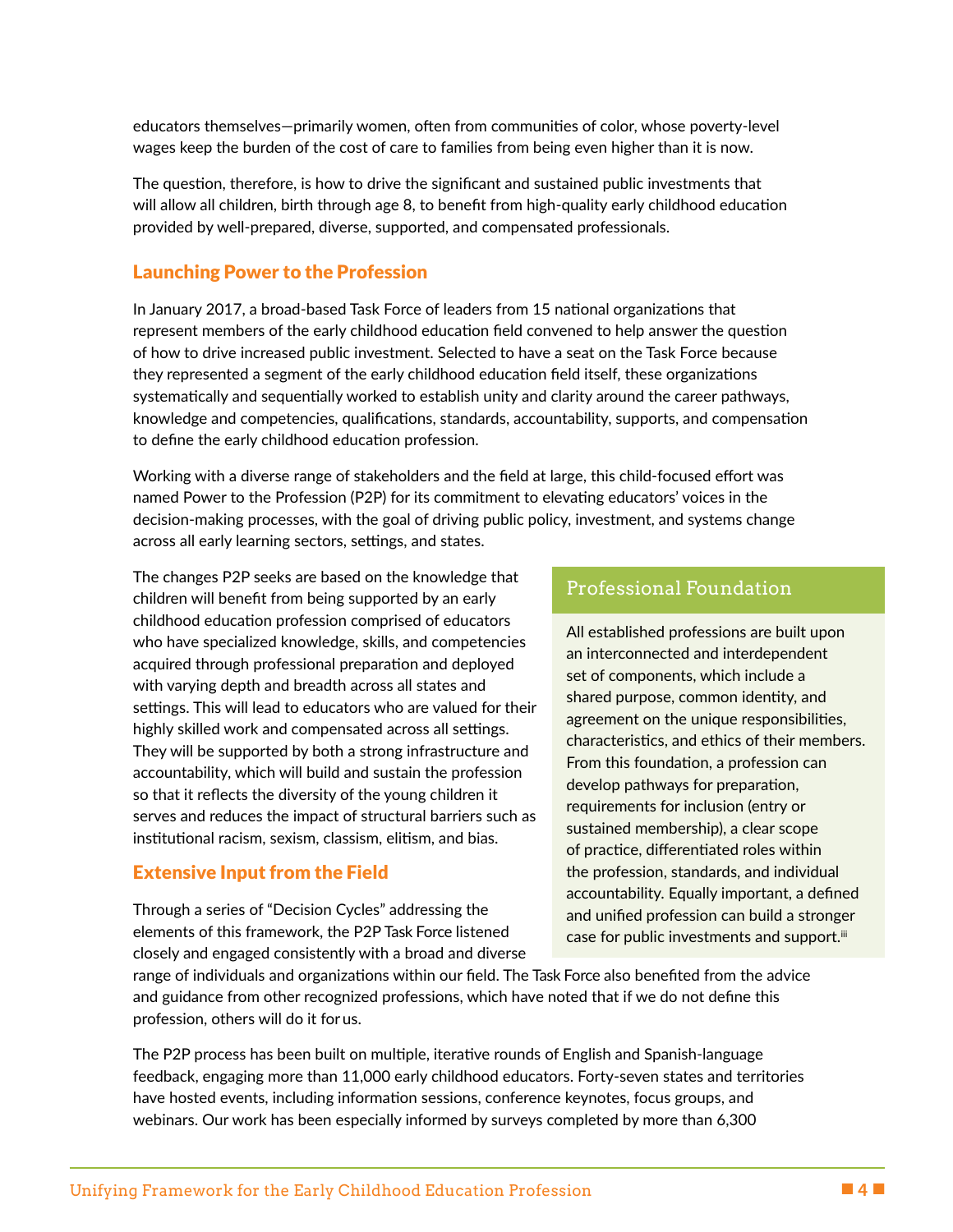individuals, 42 written comments from partner organizations, and 175 focus groups reaching more than 3,400 individuals. Intentional outreach and engagement with educators from communities of color, educators who speak Spanish, and educators living in rural communities resulted in 21 focus and discussion groups reaching more than 440 individuals across 12 states, the District of Columbia, and Puerto Rico.

#### Phased-In Implementation that Honors the Existing and Future Workforce

Based on this process, as well as extended and extensive discussion by the Task Force, this firstedition *Unifying Framework* summarizes the recommendations of the field for the establishment of a unified early childhood education profession serving children birth through age 8. Supported by additional resources to advance implementation across states and settings, this document identifies a vision with comprehensive recommendations and guidelines to ensure thoughtful, intentional, and inclusive implementation.

We recognize that, to date, when policymakers have increased accountability for educators by raising expectations and educational requirements, they have frequently done so without sufficiently attending to or funding necessary supports and increased compensation. Because of these policy and financing decisions, current and future educators have had to make decisions as well—including deciding to leave the field or not to enter it at all. This is the reality that has led directly to the current crisis faced by families who can neither find nor afford high-quality child care and early learning. Investing in the education and compensation of those working in early childhood education is the best supply-building strategy available to policymakers. As such, and as P2P turns toward implementation, our organizations are making the following commitments to the field to build a future that learns from our past. **Phased - In Implementation that Honors the Existing and Future Workforce**<br>Based on this process, as well as extended and extensive discussion by the Task Force, this finest<br>difformation of this present and extended and ex

- © We will *not* advocate for increased educational requirements without advocating for funding to provide requisite supports and attendant compensation.
- © We will *not* advocate for new regulations or requirements for early childhood educators without advocating for increased funding and capacity supports so that programs, institutions, and educators across all settings can implement them.
- © We will *not* advocate for new regulations or requirements for early childhood educators without advocating to establish and implement realistic timelines that recognize the challenges faced by the existing workforce, across all settings.
- © We will *not* advocate for new regulations or requirements for early childhood educators without advocating for implementation plans and timelines that recognize the particular challenges that family child care and other community-based providers face, so as not to contribute to or worsen their widespread decline.
- © We will *not* advocate for policies that disproportionately and negatively impact educators from communities of color.
- © We will *not* advocate for policies that advance the early childhood education profession without doing the work to mitigate unintended consequences and create meaningful pathways for advancement.

Implementation of the *Unifying Framework* will ultimately build a bridge from the present to the future. We must both honor and include our existing field of those working across early learning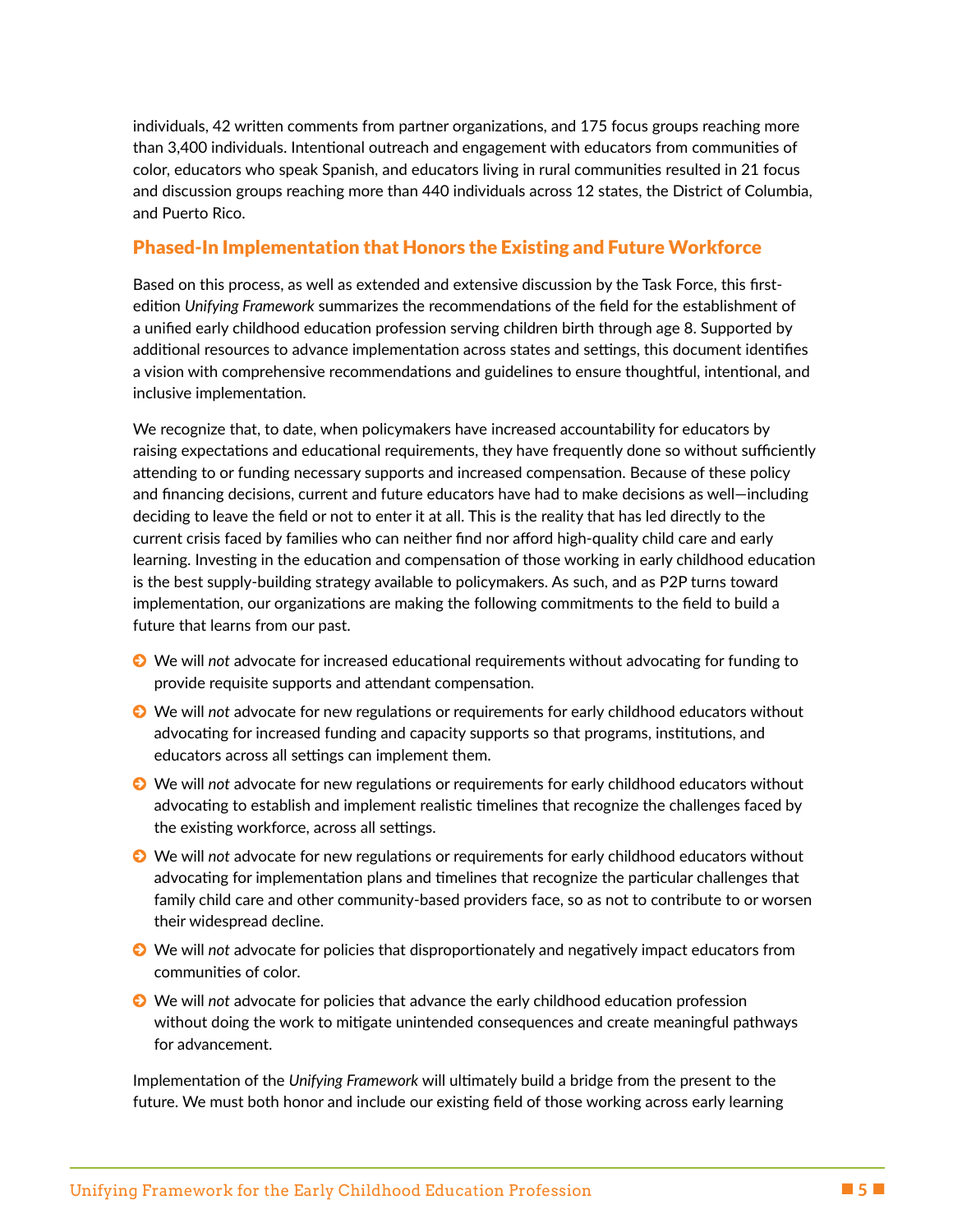<span id="page-9-0"></span>settings,<sup>1</sup> recognizing their diversity, dedication, and experience to ensure that they are not summarily pushed out of the profession. We need policies that exempt some current educators (also known as "grandfathering" policies) as well as policies that offer flexible approaches to demonstrate competence. We must ensure that appropriate new education and qualification requirements are phased in over time, accompanied by additional public investments and extensive supports that fully address the serious challenges our workforce faces in accessing degrees and credentials. And we must rely on the tenets of implementation science<sup>iv</sup> to guide us and the power of the collective to stand firm together, speaking with a unified voice to policymakers on behalf of children, families, and early childhood educators.

## **Where We Are Going:** Our Audacious Vision for the Profession of Tomorrow

Our vision is that each and every child, beginning at birth, has the opportunity to benefit from highquality, affordable early childhood education, delivered by an effective, diverse, well-prepared, and well-compensated workforce.

To achieve this vision, which is grounded in the National Academy of Medicine's seminal *Transforming*  the Workforce for Children Birth Through Age 8 report,<sup>v</sup> we need to build toward a future structure for the early childhood education profession in which:

- **◯** Each and every child, birth through age 8, across all settings, is supported by early childhood educators who have recognized early childhood degrees and credentials;
- © Early childhood educators at all professional designations (Early Childhood Educator I, II, and III) are valued, respected, and well compensated for the important roles they play;
- © Educators with lead responsibilities across settings and age bands are prepared at the Early Childhood Educator III designation (earning a bachelor's degree in early childhood education), at a minimum;
- © Anyone who wants to become an early childhood educator, at any designation, has equitable access to affordable, high-quality professional preparation and development that supports them in developing the agreed-upon set of knowledge, skills, and competencies needed in any setting; and
- © Early childhood educators at all designations are well compensated in accordance with the complex and demanding work they perform, as part of a system that recognizes the cost of quality and finances early childhood education as the public good that it is.

For this aspirational and equity-focused vision to come to life, the financing of high-quality early childhood education will have to change and grow. Local, state, and federal governments will each have to embrace significant increases in investment, recognizing the individual and societal benefits that accrue when families with children from birth through Grade 3 have equitable access to highquality early learning settings with supported, skilled, and knowledgeable teachers. and form teaching the state of the state of the conservation of the state of the state of the state of the state of the state of the collective to state the power of the collective to state the power of the collective to s

In addition to increasing the overall amount of funding, we must also attend to how and where that funding is spent. Increasing investments in an inequitable system without addressing the underlying

<sup>1</sup> Early learning settings include programs serving children from birth through age 8. "Setting" refers to the locations in which early childhood education takes place—child care centers, child care homes, elementary schools, religious-based centers, and many others.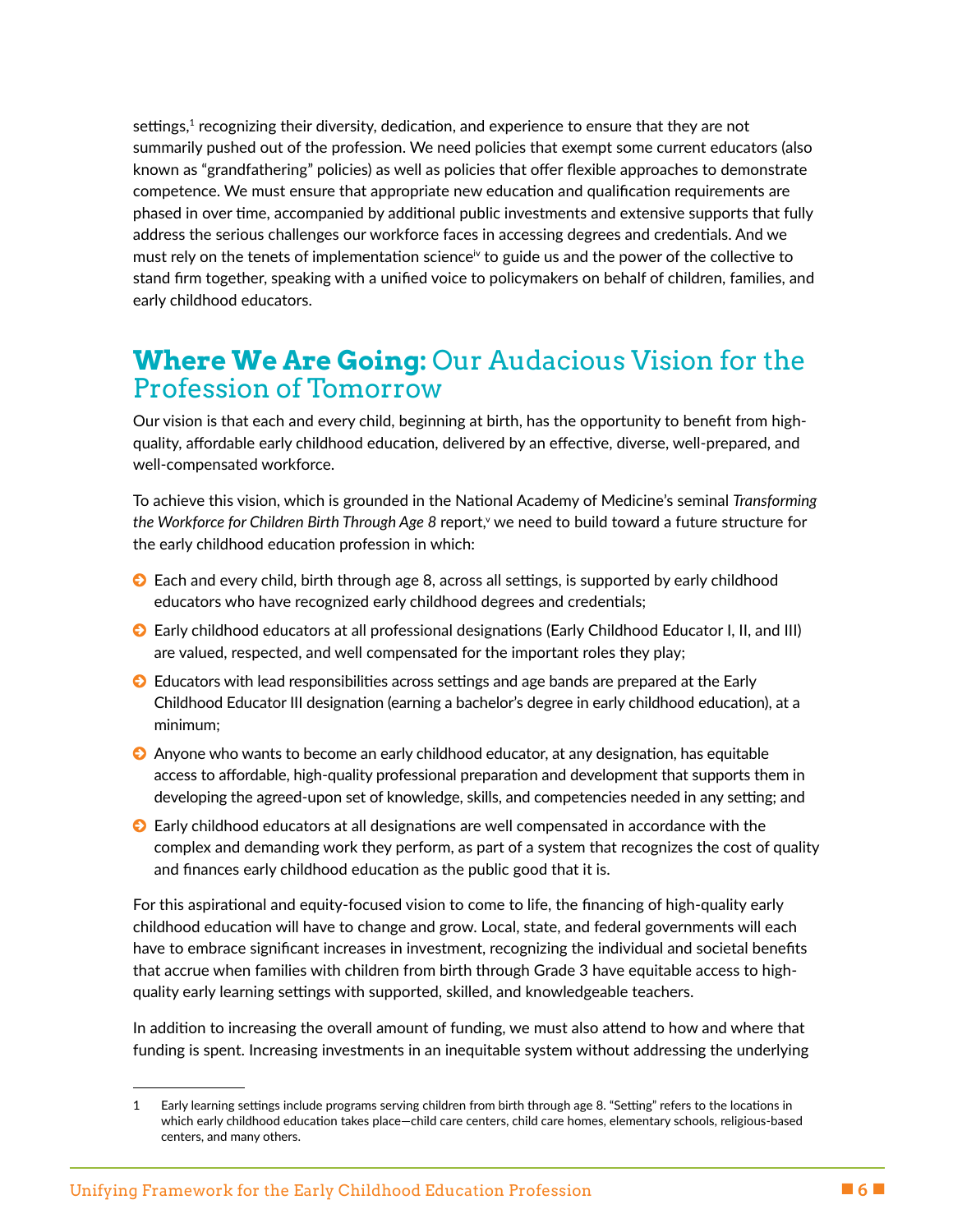<span id="page-10-0"></span>issues will still result in an inequitable system. Therefore, alongside our work to increase investments, we must also dismantle institutional and structural barriers that exist everywhere, from federal funding formulas to institutions of higher education, in order to avoid deepening or perpetuating existing divisions and inequities even as we work to eliminate them.

# **Where We Are Now:** The Difficult Realities Facing the Profession of Today

As a result of the nation's failure to adequately invest in high-quality child care and early learning over the years, children are not getting what they need; families are paying more for child care than for housing, if and when they can find and access that care; and the workforce is paid so little that nearly half live in families that depend on public assistance.

This scarcity environment has resulted in a disjointed, misunderstood, and undervalued field shaped by deep-seated issues of inequity and inequality rooted in our nation's social, political, economic, and educational structures.

#### An incoherent and inconsistent system fails to recognize differences in preparation, skills,

and experience. Terms describing those who work with children birth through Grade 3, such as *provider, teacher, assistant, aide, lead teacher, child care worker, day care worker, educator, caregiver, pre-K teacher, elementary school teacher, primary teacher,* and *preschool teacher* are used across states and settings without clarity or coherence.

#### Lose-Lose Scenario

Parents cannot pay more.<sup>vi</sup> Educators cannot make less.<sup>vii</sup>



They carry no meaning for their respective (and differing) preparation, responsibilities, expectations, and compensation levels. While most states have career lattices or ladders that drive the career trajectories of a subset of the current early childhood workforce, their complexity can drive others away; ladders with many rungs, as multiple states have, are often too difficult for educators to successfully navigate. Further, even if individuals do manage to progress up the ladders, they often find themselves earning the same wages, with the same work responsibilities (or more), as they had on the lower rungs. **Where We Are Now:** The Difficult Realities Facing<br>
the Profession of Today<br>
so result of the mations failure to adequately invest in high-quality child care and early learning<br>
over the years, children are not getting wha

A hodge-podge of professional preparation programs of uneven quality are not adequately preparing early childhood educators. Many individuals working in early childhood education are working in states and settings where they are not required to meet even minimal educational qualifications.viii At the same time, federal and state early childhood systems have raised the levels of professional preparation required for certain settings and certain people. Yet there is a wide range of preparation programs with a wide range of quality that lead to varying state and national credentials. Most of the programs preparing these educators do not articulate into each other, within or across states. When it comes to training programs, some are credit-bearing, while most are not, and some, even when required for licensing or Quality Ratings and Improvement Systems (QRIS), articulate into nothing that an educator can build on. Even those that lead to state credentials and/or recognition within a career lattice are, unlike the Child Development Associate®credential, rarely aligned,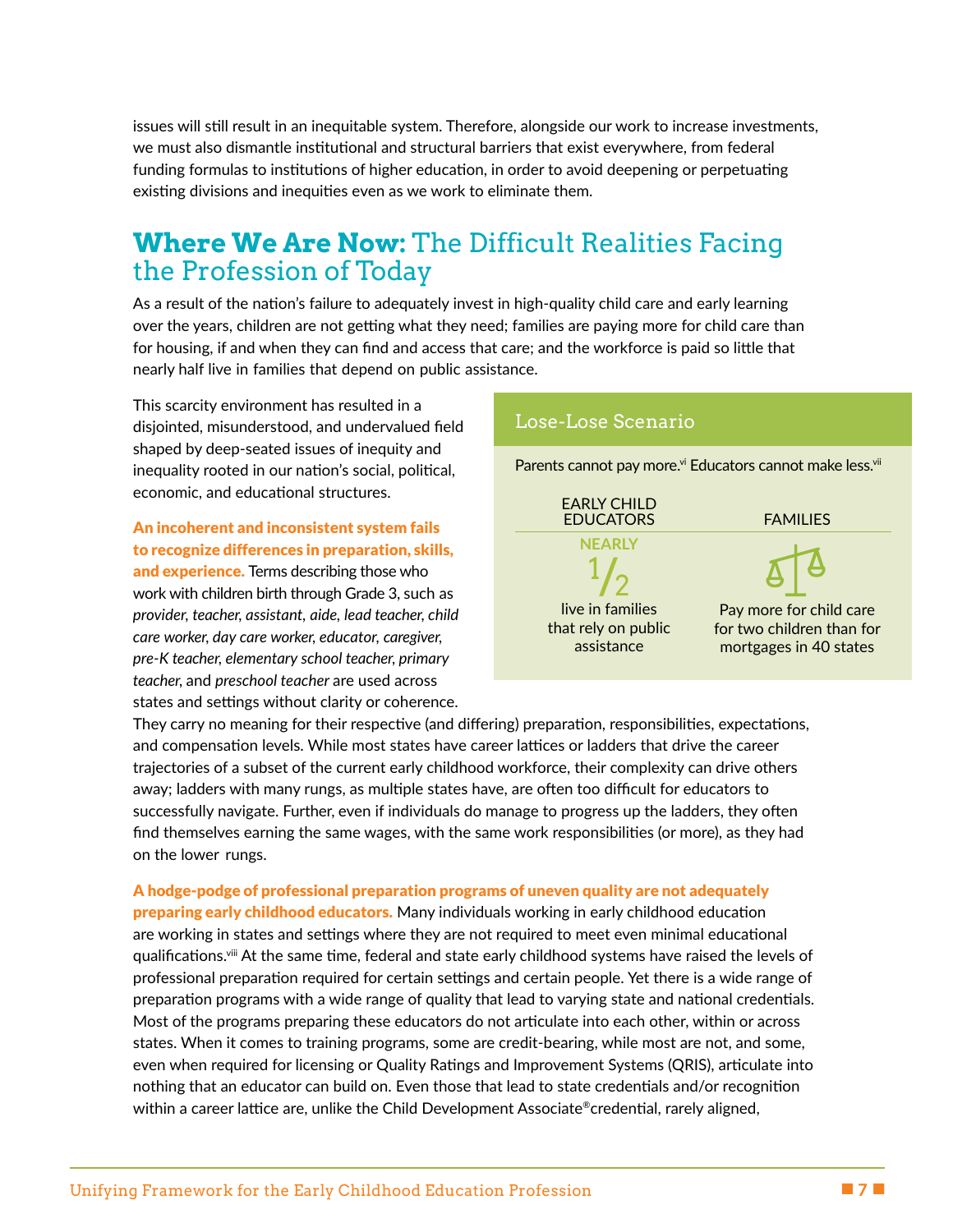stackable, available in different languages, or portable across sectors, settings, higher education, or states.

The lack of coherence results in little accountability for quality preparation, and it makes it difficult to measure the effectiveness of preparation programs, since they are preparing graduates for a multitude of unclear roles and practice expectations. In addition, the current variation in preparation and credentials allows for individuals to create specializations and professional niches without understanding the full birth through age 8 developmental continuum, which is core to the identity, responsibilities, and practice of the early childhood education profession.

#### The system's chaos disproportionately harms candidates without power and privilege. The lack

of coherence and transparency in how educators are being prepared and what precisely they are being prepared for is a clear equity issue. The current reality further marginalizes those who do not have the power and privilege to easily access and navigate the complex and chaotic web of credentials or degrees. It has significant cost implications for educators who may spend money they are then unable to recoup, because they do not receive increased compensation after increasing their education. It disproportionately burdens educators who, much like the families with whom they work, are driven by circumstances to make educational choices based more on affordability and accessibility than quality. to meanue the effectiveness of pregnation<br>
morganus, since they are preparing graduates<br>
for a multitude of undering radiustes<br>
for a multitude of undering radiustes<br>
to recent some and profession in<br>
tead Start Leader<br>
te

#### Same Job, Different Pay

All of these educators have a bachelor's degree. But even with the same education qualifications, their pay still varies depending on the setting in which they work.<sup>ix</sup>

#### Infant/toddler teacher **\$27,248**



# **\$3.60 an hour**

A child care program accepts a 4-year old from a family paying with a child care subsidy. In 2019, the program can expect to receive, on average, only \$3.60 per hour from the state to care for and educate that child.<sup>x</sup>

#### **Educational requirements increase, compensation remains low, and the impact is**

**disproportionately felt by women of color.** Despite research confirming that better-paid teachers provide better-quality care, $x_i$  and that educator shortages are driven by a lack of compensation, compensation remains too low for all. The poor compensation across the workforce is disproportionately experienced by women of color, who are clustered primarily in the lower-wage jobs within this already low-wage field, even as they join their colleagues in responding to the call for higher levels of preparation by investing time and money to pursue credentials and degrees.<sup>xii</sup> Restricted funding has limited the ability of employers to reward higher education levels with higher salaries. Yet requiring higher qualifications without higher compensation has meant that early childhood educators are keeping their end of the bargain by meeting higher quality standards and completing degrees, but still earning poverty-level wages at the end.<sup>xiii</sup>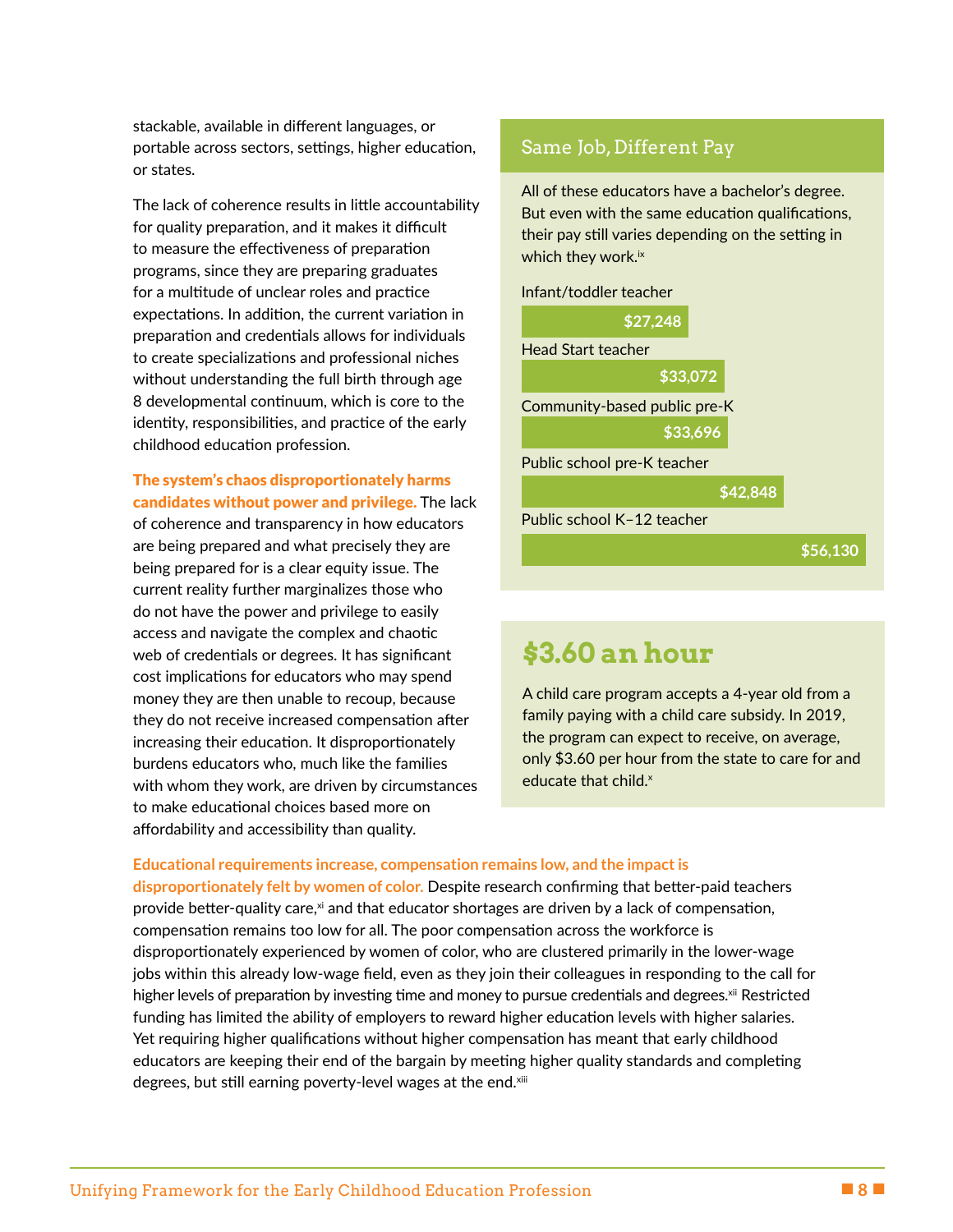**The math does not work.** Though compensation is too low for the average early childhood educator to live on, the total cost of salaries are too high for the average early childhood setting to afford; personnel costs account for the bulk of spending in many early childhood education programs, and it is deeply challenging for programs to compensate staff at a rate that approaches the value they provide. Revenues—whether from parent fees, federal child care subsidies, other forms of scholarship, or a combination of all three—are often insufficient to cover costs. For early childhood education programs that accept federal child care subsidies, in particular, the budgetary challenges can be insurmountable, though the same principle applies to programs that operate exclusively with parent fees.

The difficulties of raising compensation with limited revenue have resulted in a loss of choice for parents and educators because it means that educators with higher credentials are drawn to settings supported by public funding streams outside of child care subsidies, such as a public school sponsored preschool program, where there is significantly greater earning potential.

**Widespread decline of licensed and regulated family child care.** Low compensation affects all early childhood educators. But it is a particular challenge for educators operating family child care homes, many of whom are running small businesses in which they pay themselves last. The inability to balance the books is one of the factors that has led to steep drops in licensed and regulated family child care, reported in states from all across the nation, from California (30% decrease from 2008 to 2017) to Wisconsin (61% decrease from 2007 to 2016) to Vermont (27% decrease from December 2015 through June 2018). $\dot{x}v$  Early childhood educators working in family child care report multiple reasons for the widespread closures, but they frequently focus on the challenges of inadequate funding that leads to low compensation. They have also struggled with the lack of resources provided to help them implement health and safety protections and quality enhancements required and/or promoted by state and federal governments.<sup>xv</sup> structure into the unit of the the same principle applies the base of the structure interest of the same principle applies to proper and the structure of the interest of the memoritation programs that accept testeral child

**The profession follows; it does not lead.** As a whole, the early childhood education profession does not have the appropriate level of professional autonomy and self-governance. Our professional guidelines, accountability systems, and supports are siloed, inequitable, under-resourced, mostly optional, sometimes contradictory, and primarily driven by a mix of state and federal regulatory bodies in ways that can create an unduly burdensome system. Educators with the same qualifications are held to different standards, licensing, and certification requirements across settings and states, and few systems are in place for seamless articulation and career guidance. Further, the federal government plays an outsized role in setting and overseeing compliance with accountability expectations, particularly in comparison to how this process is managed in other professions, such as nursing, architecture, and speech language pathology.

**Yet none of these realities is set in stone.** There are bright spots across the country, in states and cities, in higher education systems, and in early learning settings where the early childhood workforce is being well-prepared and fairly compensated, and where meaningful quality assurance and supports measures are in place. We believe these bright spots are examples and provide inspiration for how the current realities experienced by the vast majority of the workforce at the moment can and must be changed through a combination of robust, comprehensive supports for the workforce; sufficient public investment in compensation; reasonable phase-in timelines; and exemption policies and aligned accountability and quality assurance that take into account the realities of the current workforce and their diverse work settings in order to bridge us from where we are now to a unified early childhood education profession for the future.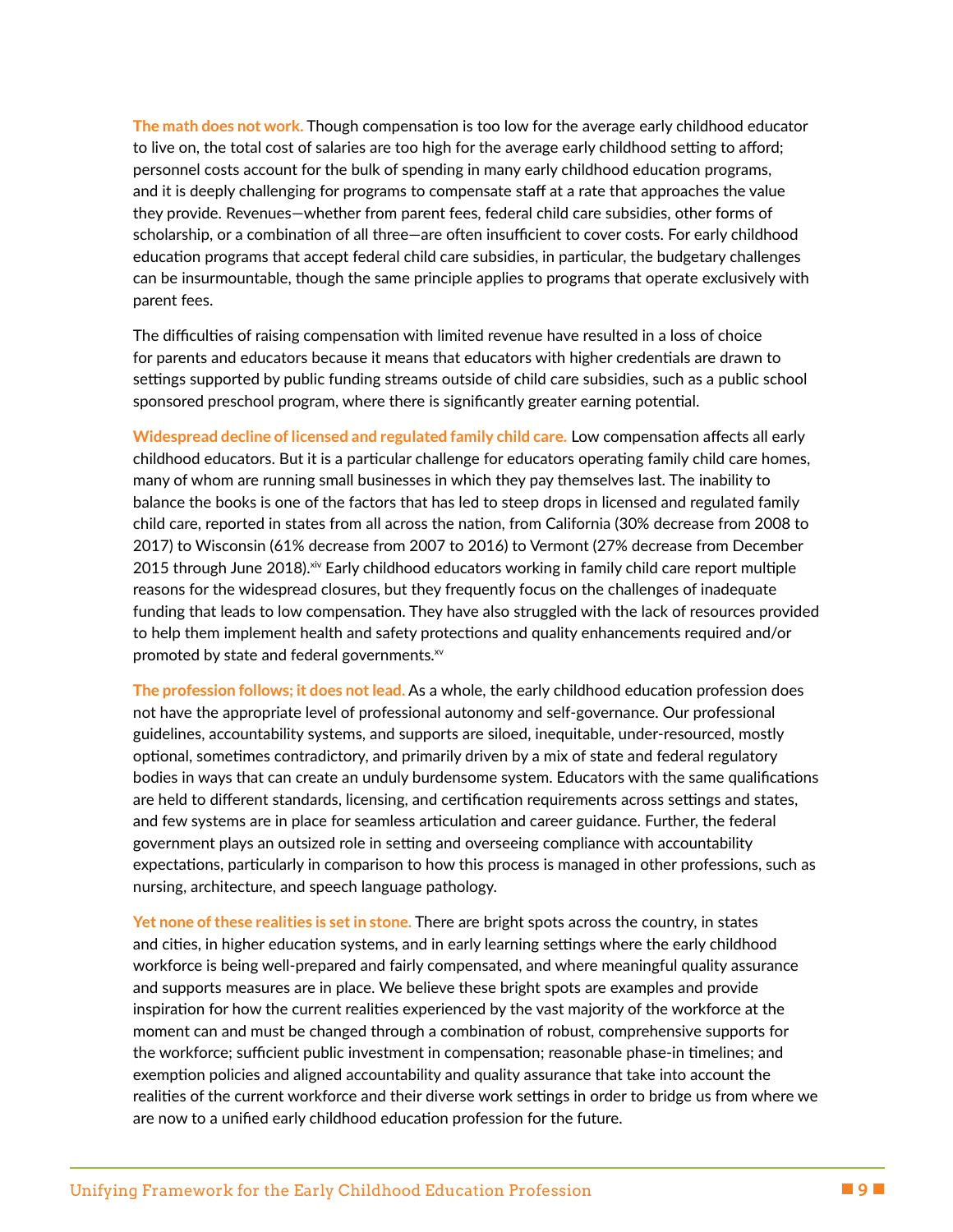# <span id="page-13-0"></span>**Unifying Framework**

In the following pages, the *Unifying Framework* will move through four sections: (1) defining the three roles and designations within the early childhood education profession; (2) describing the shared accountability for each sector; (3) outlining the skills, preparation, and compensation needed for the profession; and (4) describing the supports, structures, and governance needed to advance the profession. The content and recommendations for all of these sections are pulled from the full Decision Cycle documents*.* Each recommendation has been crafted through a lens of reducing the impact of structural barriers such as institutional racism, sexism, classism, elitism, and bias and ensuring that the profession reflects the diversity of the young children it serves. Example the commendation of these sections are pulled from the full<br>commendations for all of these sections are pulled from the full<br>discussion. The commendation has been crafted through a lens<br>in part of structural barrie In the following pages, the Unifying Framework will move through four sections:<br>
(1) defining the three roles and designations within the early childhood education<br>profession; (2) describing the shared accountability for e

**SECTION 1**

# **Defining the Early Childhood Education Profession**

Supporting the learning and development of young children, in the context of their families and communities, requires complex, demanding, and valuable work that is performed by many individuals in many occupations, with many names, titles, and roles.

Within these occupations, and the broader field, the Task Force, in collaboration with the field, came to consensus on naming and defining the "early childhood education profession." (See graphic on the following page for details on the profession and the field.) The collective determination was that this profession is made up in part of those who will be called "early childhood educators," and that their responsibilities are to care for and promote the learning, development, and well-being of children birth through age 8 to establish a foundation for lifelong learning and development.

#### Recommendation

The name of the profession is the early childhood education profession, comprised in part of

To successfully meet these responsibilities, and respond to the multiple influences shaping children's learning and development, policymakers, systems leaders, and educators alike must attend not only to educator diversity but also to ensuring that all educators can build on the strengths of family and child diversity—defined by characteristics and identities, including race, ethnicity, language, culture, geography, social class, immigrant status, family structure, special needs, and learner characteristics.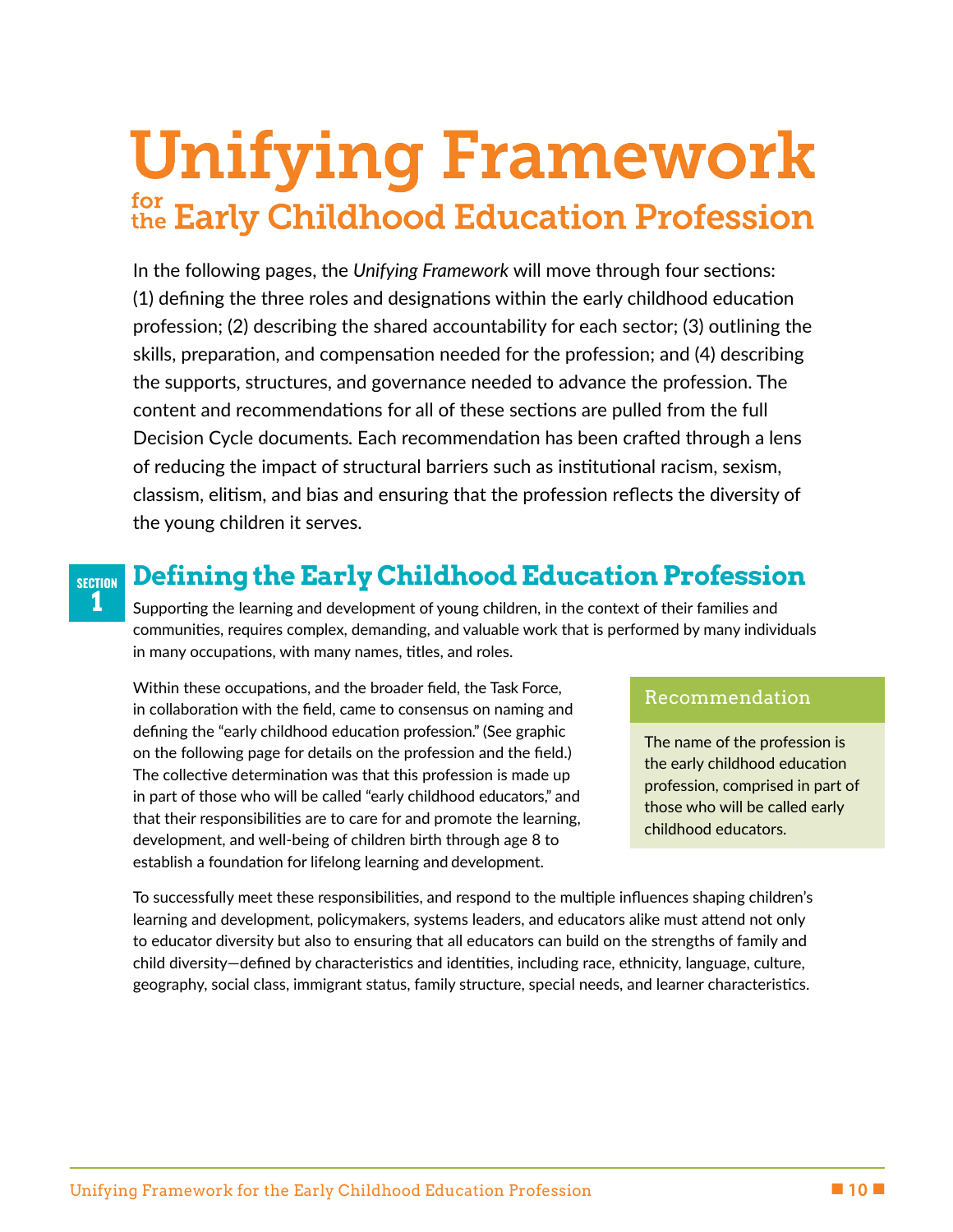# **The Early Childhood Education Profession within the Early Childhood Field**



those named here, such as mental health consultants, pediatricians, and home visitors, as well others not named here, such as nurses, occupational therapists and social workers, often work closely with early childhood educators. They are not, however, part of the early childhood education profession because they are not held responsible for meeting the guidelines of that profession, just as early childhood educators aren't responsible for meeting the guidelines of their respective professions.

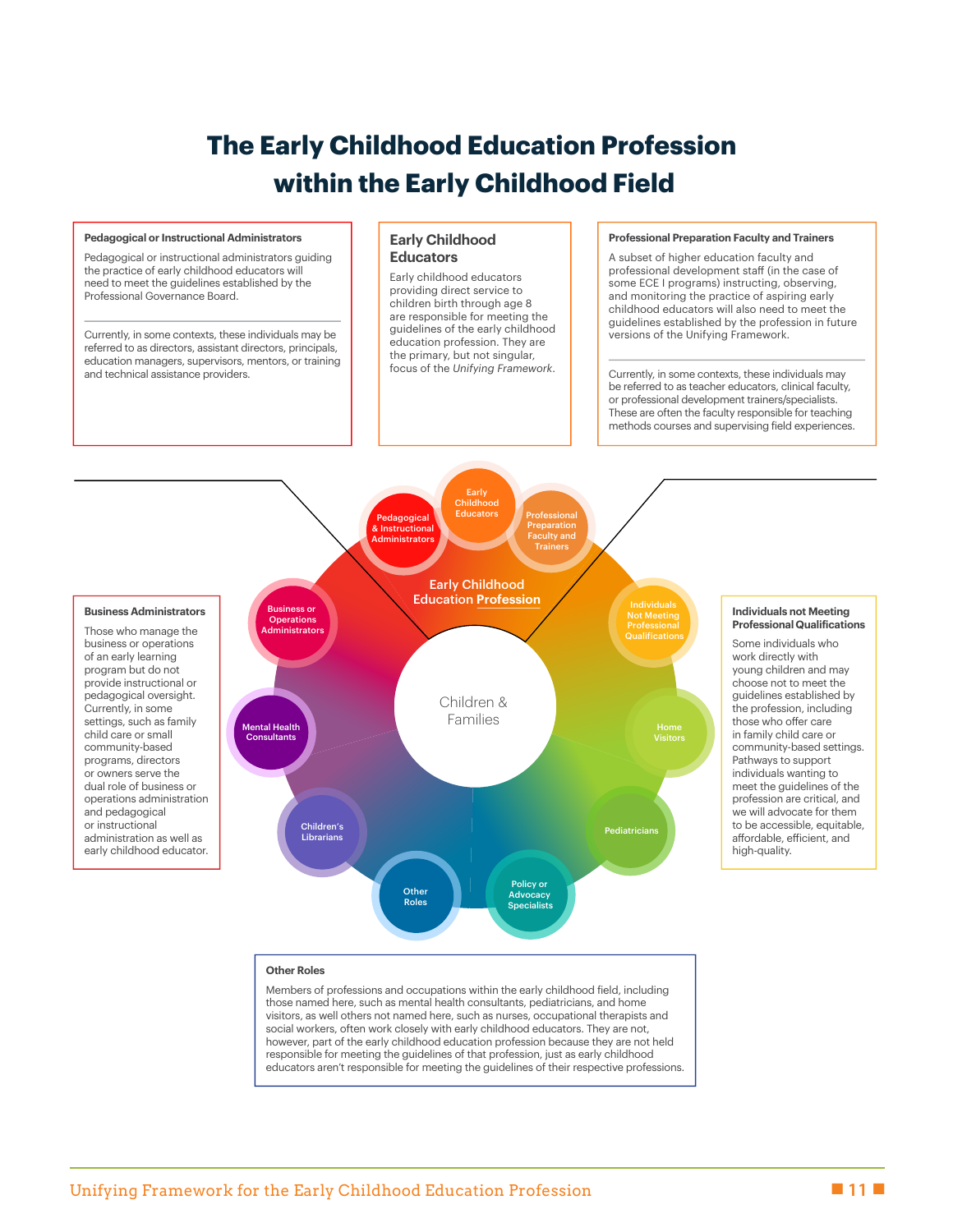#### Recommendation

Members of the early childhood education profession, a distinct profession in the early childhood field, will be prepared to be accountable for the following responsibilities:

- 1. Planning and implementing intentional, developmentally appropriate learning experiences that promote the social-emotional development, physical development, health, cognitive development, and general learning competencies of each child served;
- 2. Establishing and maintaining a safe, caring, inclusive, and healthy learning environment;
- 3. Observing, documenting, and assessing children's learning and development using guidelines established by the profession;
- 4. Developing reciprocal, culturally responsive relationships with families and communities;
- 5. Advocating for the needs of children and their families;
- 6. Advancing and advocating for an equitable, diverse, and effective early childhood education profession that is well-compensated; and
- 7. Engaging in reflective practice and continuous learning.

#### Early childhood educators covered by the *Unifying Framework* recommendations

Anyone working with young children, birth through age 8, has the potential to be considered an early childhood educator if he or she is working in an early childhood education setting that is subject to state licensing and/or regulation or has been identified by the state as being license-exempt (versus being unlicensed). This includes those working in public and private centers, schools, and homes.

Our explicit and stated goal is that those working directly with young children, now and in the future, will have the resources and supports they need to meet the requirements for being an "early childhood educator," as well as the resulting increased compensation. **However, even if they have equitable access to all of those supports and compensation increases, some individuals who work directly with young children, particularly in small centers and/or family child care homes, may choose to care for young children without meeting the guidelines of the early childhood education profession.** They will remain part of the early childhood education *field*, and we are committed to advocating for policies that will create accessible, equitable, and supportive pathways for them to move into the *profession*. These recommendations may have an impact on their scope of work, but **individuals who choose to operate outside of the profession are not the primary focus of our preparation and compensation expectations and recommendations.** 1. Planning and implementing interioring, dieteelopment, byisizal dievelopment, parality appropriate learning competents.<br>
2. Extabisting and maintaining a safe, caring, including the space of the caring competers.<br>
2. Ext

Additionally, many individuals, including mental health consultants, social workers, child psychologists, home visitors, and others, are part of our early childhood *field*, but since they may not be prepared for or held accountable for all of the responsibilities outlined, and may be prepared within an allied profession, they are not considered part of the early childhood education *profession*.

The early childhood education profession includes early childhood educators, higher education faculty, and pedagogical and instructional leaders in early learning settings. For reasons of scope, time, and sequence, however, this *Unifying Framework* is focused on defining a cohesive and coherent system for early childhood educators only. We recognize that this system will likely impact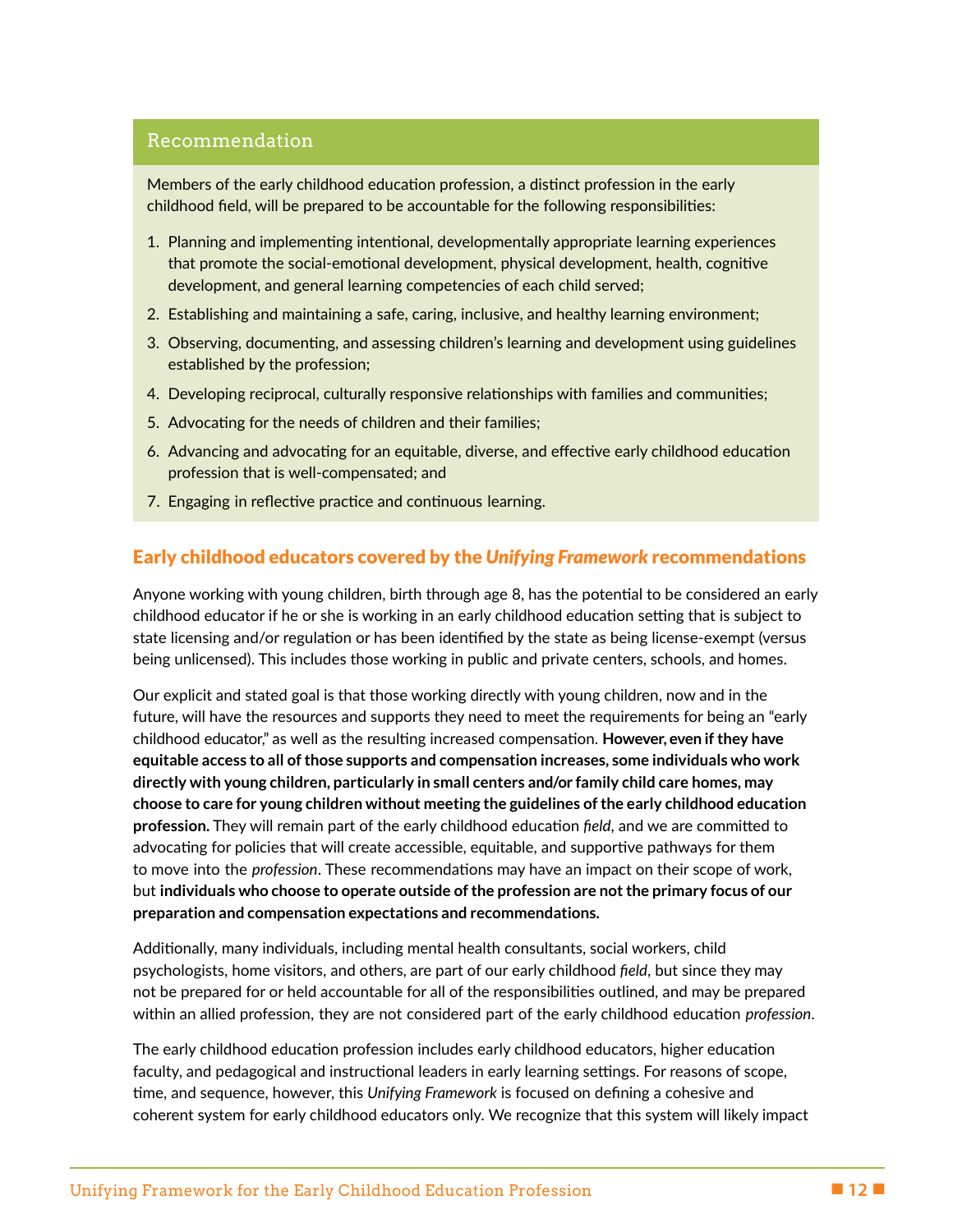expectations for *higher education faculty and others preparing early childhood educators, such as coaches, mentors, and technical assistance providers.* The Task Force anticipates that individuals in these instructional and pedagogical leadership roles must be prepared as early childhood educators before assuming leadership responsibilities. Our recommendations, however, are *not explicit* about which subset(s) of these groups must meet these recommendations and the additional recommendations that are specific to these groups.

For the full set of recommendations and rationale related to the *name, definition,* and *responsibilities* of the early childhood education profession, see the source document for Decision Cycle 1.

#### Three Meaningful Designations

The science of early learning is as complex for children birth through age 3 as it is for children in preschool as it is for children in kindergarten through Grade 3. In addition, it is equally as possible to deliver high-quality early childhood education rooted in the science of early learning in family child care settings as it is in child care programs as it is in public schools. $x^M$  Despite

#### the science, however, the current early childhood education field is fragmented across multiple dimensions, including age band, setting, role, state, and funding stream. This *Unifying Framework*  creates a structure that lessens that fragmentation and, where it continues to exist, makes it increasingly intentional and responsive to existing strengths, research, and requirements.

As such, within this first edition of the *Unifying Framework*, and with a focus on the "educator" circle, we recommend a structure in which the cacophony of labels and roles is reduced to three distinct and meaningful designations: Early Childhood Educator I (ECE I), Early Childhood Educator II (ECE II), and Early Childhood Educator III (ECE III). **Example the Solution of the Unifying Franceson** Collective bargaining<br> **Example the Solution Collective bargaining**<br> **Example the standards, and term**<br> **Example the standards, and the standards and term**<br> **Example the Sol** 

**Unique roles and specific responsibilities.** Each designation, with names chosen in part because they can be incorporated and localized to support all settings, staffing, and supervisory structures, will have a unique role and be prepared for specific responsibilities. Establishing three different roles while keeping them together in the same professional structure will increase inclusivity and reduce stratification. This will help ensure that all individuals on an early childhood education team are explicitly valued, have a common identity, and are prepared to be effective in their specific practice. meatership exponding the confinential continues. [O](https://www.naeyc.org/sites/default/files/globally-shared/downloads/PDFs/our-work/initiatives/consensus-draft-decision-cycle-1.pdf)ur recommendations and the distinct scope of practice. The scope of practice is a stabilistic scope of practice. The commendations and training term of the scope of the sco

Children and families benefit from the richness of a well-prepared, supported, and compensated profession that includes educators diverse in all ways—race and class, geography and culture, gender and language, educational background and family structure, and more. In addition, because positive relationships are at the core of quality, and young children do not distinguish between the roles of the adults who interact with them in a classroom or family child care setting, this structure holds all early childhood educators, regardless of role, accountable for supporting child development and learning.

Supporting the Field and

Everyone working with and caring for young children should be valued and supported, whether they meet or do not meet the guidelines of the early childhood education profession. In some states, some individuals who provide care and education for children may be members of a union. Where and when union members engage in collective bargaining, they work together with an employer (be it state or local government, school district, or private employer) to address wages, benefits, standards, and terms and conditions of employment, both for individuals in the early childhood education profession and for those in the early childhood field.

#### Recommendation

Establish three designations of early childhood educators—ECE I, ECE II, and ECE III—each with a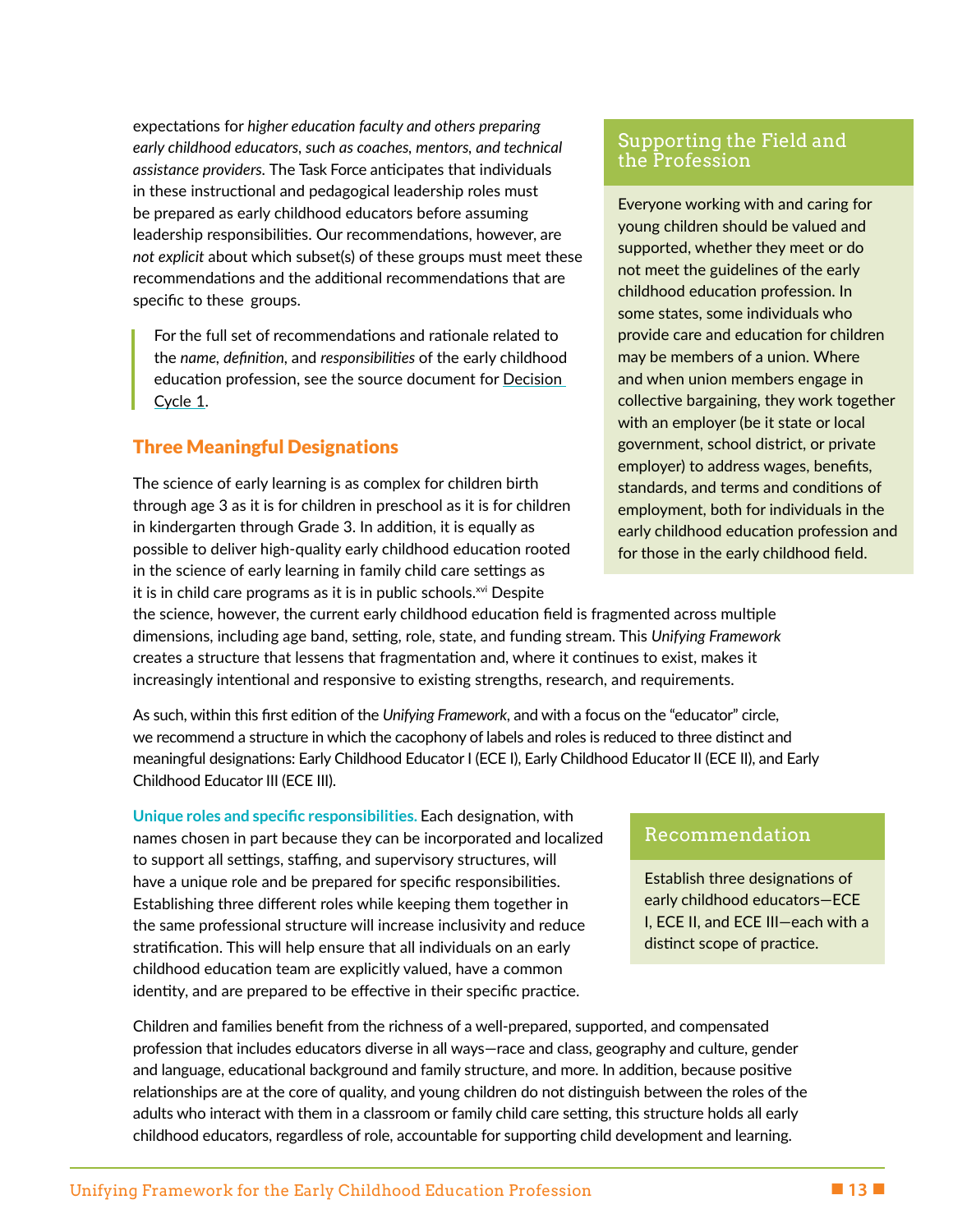**Early Childhood Educator I (ECE I):** *In birth through Grade 3 settings,* an ECE I can help develop and sustain high-quality child development and learning environments and can serve as an effective member of early childhood education teaching teams. An ECE I will complete a professional preparation program that meets a minimum of 120 clock hours.

**Early Childhood Educator II (ECE II):** *In birth through age 5 settings,* an ECE II can be responsible for developing and sustaining high-quality development and learning environments with staffing and support models that provide frequent access to ECE IIIs for guidance. For example, ECE IIs working in larger community-based settings might have on-site supervisors, or those working in family child care homes or small centers might be a part of networks or have regular on-site technical assistance. However, in state-and district-funded preschool programs,<sup>2</sup> provided in mixed-delivery settings and explicitly aligned with the K-12 public school system, ECE IIs can serve only in the support educator role; ECE IIIs must serve in the lead educator role, as in K–Grade 3 settings, where an ECE II can help develop and sustain high-quality development and learning environments, can serve as an effective member of ECE teaching teams, and can guide the practice of ECE Is. An ECE II will complete an early childhood education associate degree program. tor developing and sustaining high-quality development and learning environments with<br>the formulation and suspect to the transmittive based at the particle of the state of the stample, ECE lis to enching in larger communit

**Early Childhood Educator III (ECE III):** *In birth through Grade 3 settings,* an ECE III can be responsible for independently developing and sustaining high-quality development and learning environments, can serve as an effective member of ECE teaching teams, and can guide the practice of ECE Is and IIs. An ECE III will complete an early childhood education bachelor's degree program or an early childhood education master's degree program for initial preparation.

These professionals will be prepared to work together in various configurations as part of a teaching team that provides support for individuals designed to help guide and inform practice. Each professional preparation program will be responsible for preparing candidates who know, understand, and can implement the *Professional Standards and Competencies for Early Childhood Educators* as defined by the profession. See Section 3a for additional information on the *Professional Standards and Competencies* and Section 4a for additional information on professional preparation pathways, supports, and expectations.

For the full set of recommendations and rationale related to the *early childhood education designations*, see Appendix A and the source document for Decision Cycle 345+6.

<sup>2</sup> The Unifying Framework relies on the National Institute for Early Education Research (NIEER) to define "state-and district-funded preschool" based on NIEER's annual State of Preschool Yearbook definition for "What qualifies as a state preschool program?" We expand the definition to include settings that are funded by a district, not by a state, but where the same qualifications otherwise apply.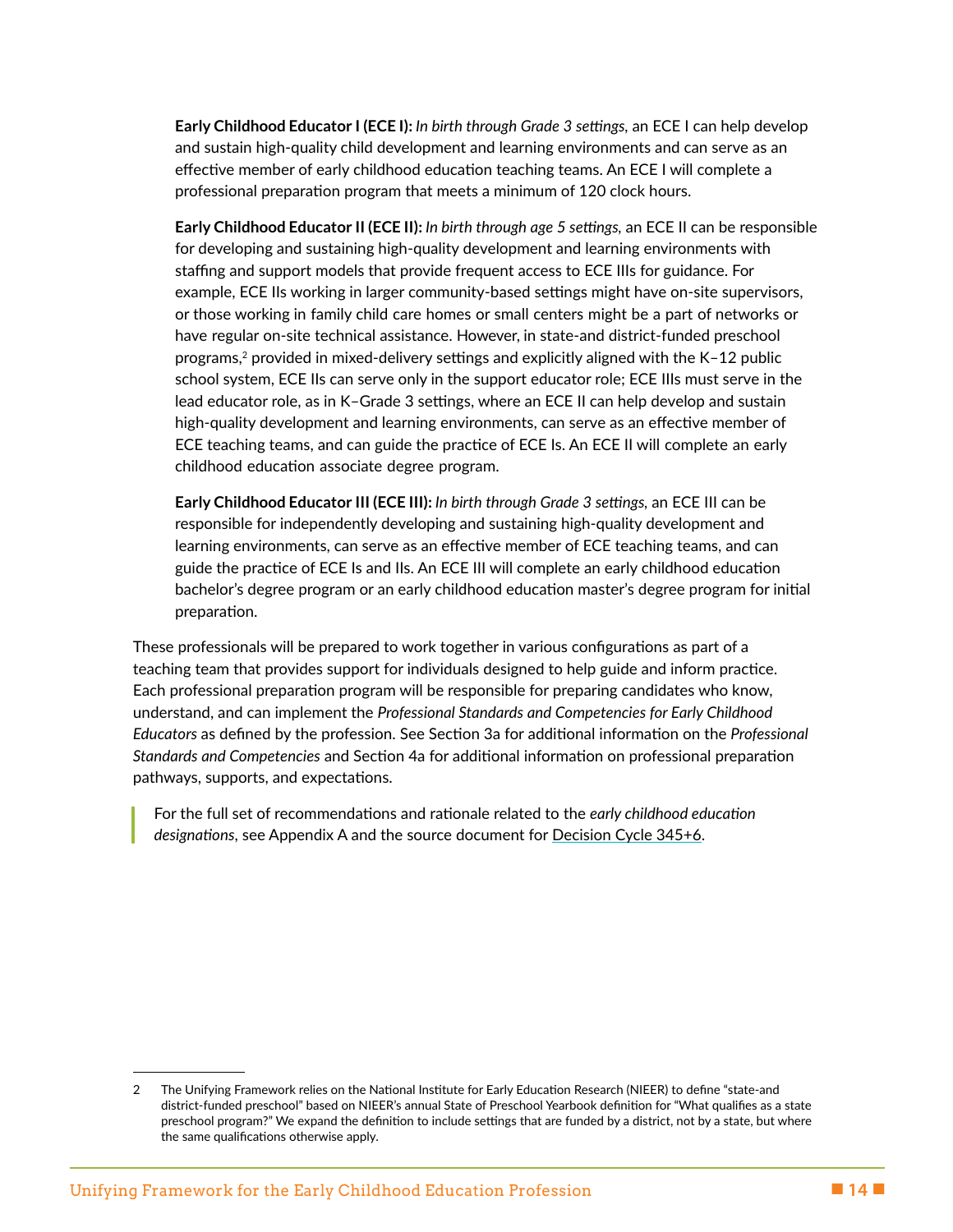#### <span id="page-18-0"></span>**Shared Responsibilities and Supports: An Overview SECTION 2**

One of the most significant results of shifting to a unified profession is that we are creating the space and the opportunity for the profession itself to take the lead in defining who early childhood educators are, what we do, what we will be held accountable for, and what supports we need to ensure our success.

As a profession, we welcome increased, clear, and consistent accountability tied to our definitions of professional competencies and resulting in increased compensation. We understand that we can only expect the significant increases in public financing that are needed to move the profession forward if we are willing to be accountable for their effective use. We also understand that we can only be held accountable if we have the necessary and sufficient supports, resources, and infrastructure.

These supports, resources, infrastructure, and accountability are interrelated and interdependent and operate within a broad system of professional preparation programs, employers/owners, professional organizations and governance bodies, and state and federal governments and agencies. This brief section provides an overview of the vision for and responsibilities of each of these entities, as well as for the early childhood education profession itself, defined in Section 1 above. The rest of the *Unifying Framework* is devoted to describing the responsibilities, structures, and supports for each part of the system that advances the early childhood education profession. exone are winter on, when we win use near accountable to it, and wine suppose we need to ensure our success.<br>
As a profession, we welcome increased, clear, and consistent accountability tied to our definitions of<br>
professi

#### Early Childhood Educators

**Vision:** Early childhood educators are members of a prepared, diverse, effective, equitable, and well-compensated profession, and they are able to play a central role in defining and shaping that profession.

**Responsibilities:** Hold the necessary credentials to practice. Meet the standards and guidelines of the profession, and work within their designated scope of practice.

#### Professional Preparation Programs

**Vision:** There is wide and unbiased access to professional preparation pathways that allow prospective and current early childhood educators to efficiently complete their preparation credentials. Completers of programs are confident that they are prepared in the *Professional Standards and Competencies* and are ready to meet their expected scopes of practice. **Responsibilities:** Attain accreditation or recognition from an early childhood accreditation or recognition body. Provide programs of study that are aligned to the *Professional Standards and Competencies*. Ensure program completers are prepared to meet the requirements to be licensed to practice.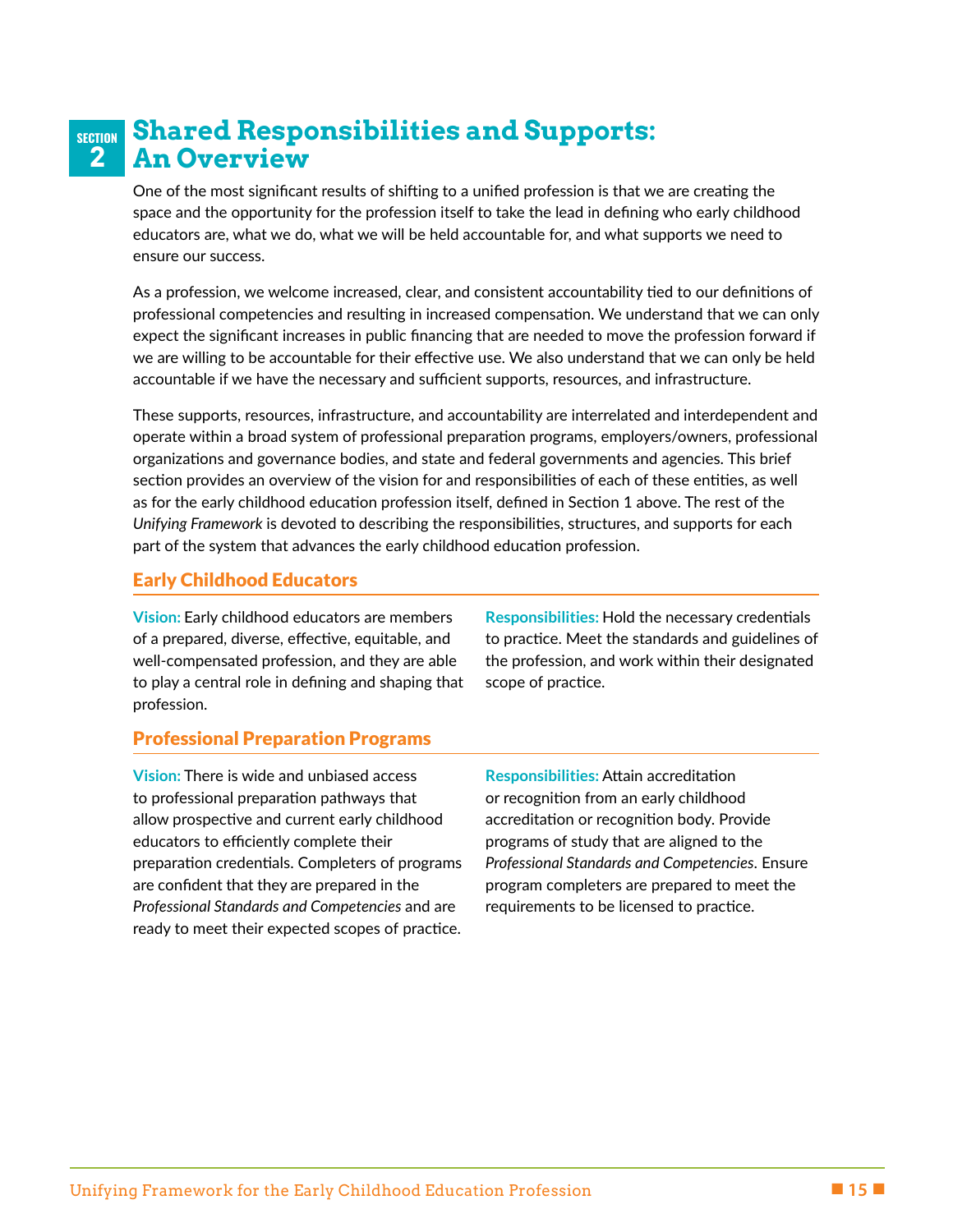#### Employers/Owners (including self-employed and sole proprietors)

**Vision:** Regardless of where they work, early childhood educators are fairly compensated, operate with professional autonomy, and are valued and supported in their workplace. Innovative models are developed to support early childhood educators who own, work in, and/or operate family child care settings, and those in small community-based centers, particularly for those individuals who may serve as both employer and educator.

**Responsibilities:** Hire and retain early childhood educators for roles aligned to the requirements of an ECE I, II, and III designation. Provide or receive compensation and conditions that support the well-being and effectiveness of early childhood educators. Ensure that workplace and employee practices are aligned to the *Professional Standards and Competencies*.

#### Multiple Roles

While there is no one-size-fits-all term, the Task Force has chosen the combination of "Employers/Owners" to describe those who operate early learning programs across multiple settings, including centers, family child care homes, and public schools (both at the level of the building and at the district level). The term "Employers/Owners," used throughout the *Unifying Framework,* recognizes and attempts to respond to the fact that early childhood educators working in family child care settings may also see themselves, and may refer to themselves as, family child care operators, small business owners, or sole proprietors, even as they are simultaneously working as early childhood educators. These individuals may or may not directly employ other individuals. While the majority of the recommendations have been constructed to work across all settings where there are either employers or owners, there are instances in the *Unifying Framework* where the Task Force's recommendations for "employers" may need to be adapted further for those who operate as "owners without employees," particularly in a family child care setting. Description one-size-fits-all term, the Task Force has chosen the combination of<br>ners" to describe those who operate early learning programs across mult<br>ng centers, family child care homes, and public schools (both at the movative models are developed to support<br>
support the well-being and effectiveness of early<br>
in a noticy reliabled educations who conv, work.<br>
In a modify entereducation who converse that work before and the surface contro

#### Professional Governance Body

**Vision:** The profession leads a cohesive and transparent system of supports, infrastructure, and accountability that results in a high-quality early childhood education workforce.

**Responsibilities:** Hold the standards, competencies, and guidelines of the profession. Set the parameters for quality assurance of individuals and professional preparation programs. Coordinate with state and federal bodies to promote alignment with the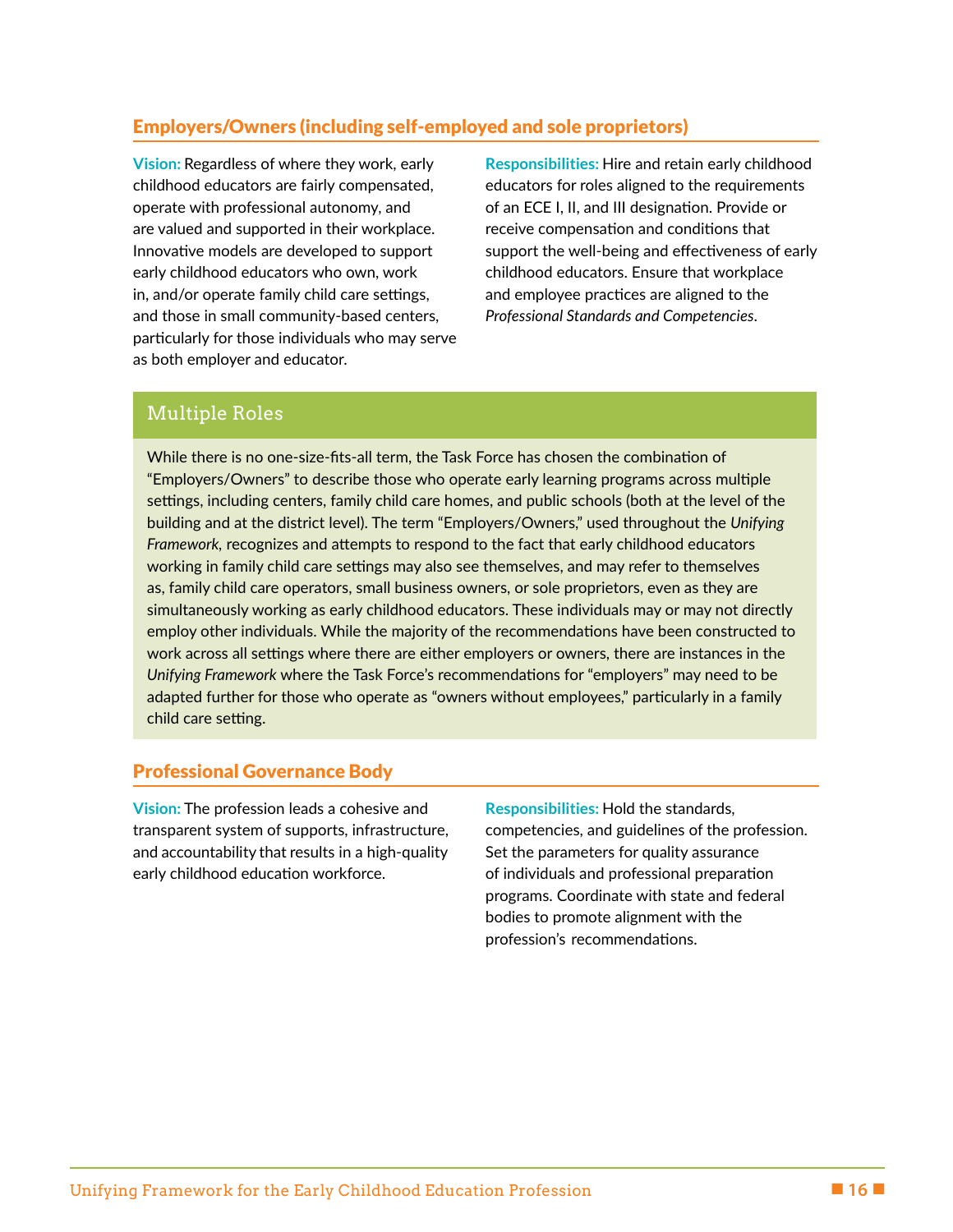#### State Governments and Agencies

**Vision:** The public has access to a simple and transparent early childhood education system. Early childhood educators are not beholden to opaque and complex processes that impede their ability to be prepared for and to advance in their careers.

**Responsibilities:** Provide funding and set policies to support early childhood educators, professional preparation programs, and employers/owners in implementing the recommendations in the *Unifying Framework* through legislative, budgetary, and regulatory mechanisms. Protect the public from harm. Establish a state board to grant professional licenses. Engage with and be responsive to members of the profession and the public.

#### Federal Government and Agencies

**Vision:** The early childhood education system is funded and professionals are supported with financial and professional learning resources so that every young child has access to high-quality early childhood education and care. The federal government provides the financing backbone of the system. profession and the property of the property of the public. The property of the public stress the public from harm,<br>the public stress in the public stress of the public from harm.<br>
Enclobelistic and the public. The carry pr

**Responsibilities:** Focus early childhood legislation, regulations, and funding on implementing the *Unifying Framework* recommendations. Protect and invest in early childhood education as a public good. Engage with and be responsive to members of the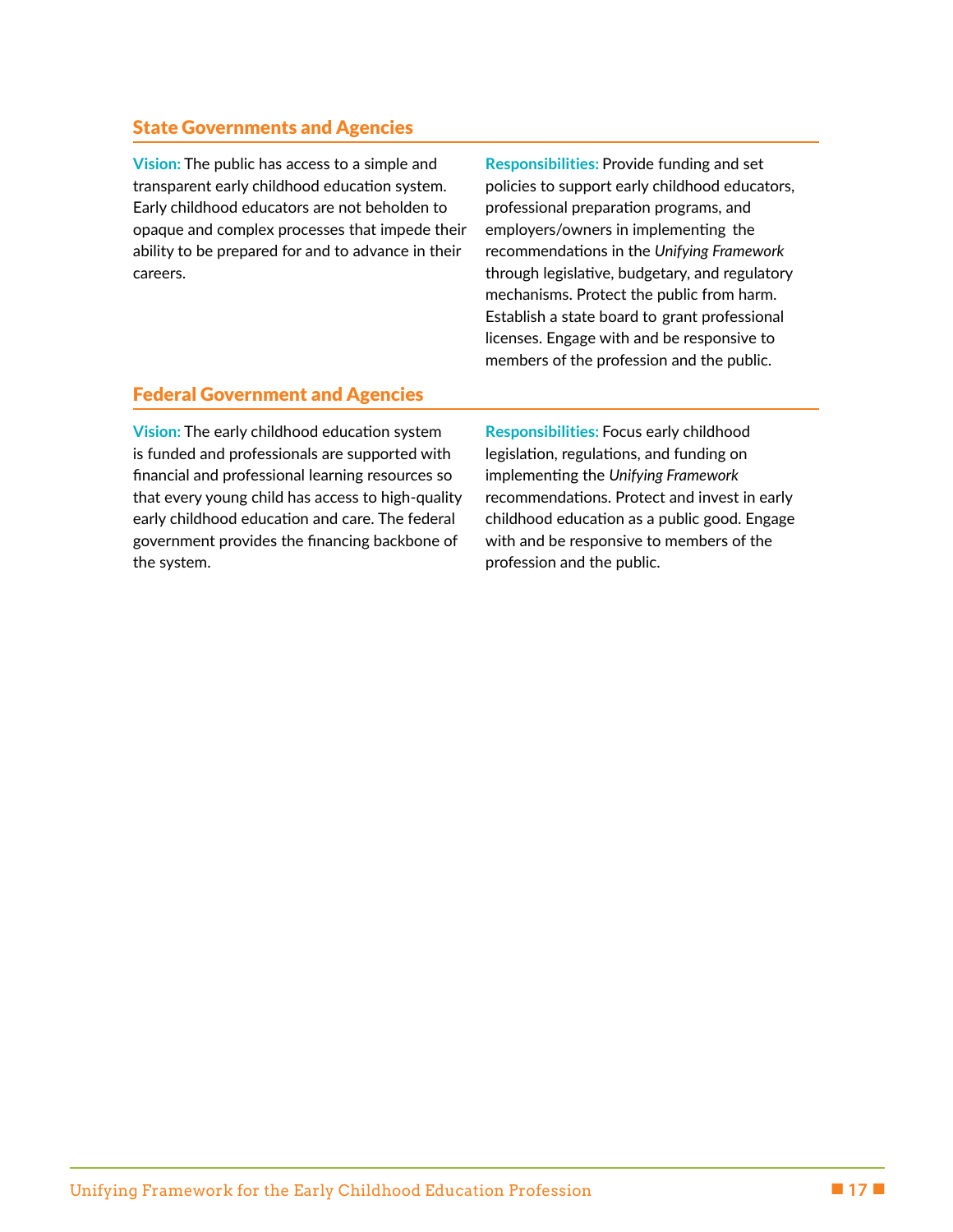

ECE I, II, III **Complete preparation program Get licensed Fulfill professional responsibilities** Complete pregnantion<br>
Fulfill certilensed<br>
Fulfill certicularistics<br>
Fulfill contents and<br>
Fulfill compensions and the responsibilities<br>
Serving an effective, diverse, well-prepared, and<br> **EMBLOVERS**<br>
Provide protessional

Serving children birth through age 8 across all settings

#### Serving an effective, diverse, well-prepared, and well-compensated profession

#### EMPLOYERS/ **OWNERS**

**Provide professional working conditions and autonomy**

**Provide professional compensation, professional development, related** 

#### **PREPARATION** PROGRAMS

**Prepare students for licensure**

**Earn accreditation or recognition**

#### **STATES**

**Manage licensure Fund qualified preparation programs**

**Increase funding for ECEs**

**Adapt regulatory structures to support a professional workforce**

#### PROFESSIONAL **GOVERNANCE BODY**

**Set professional standards and guidelines**

**Designate accreditation bodies**

**Set parameters for assessments**

**Issue and approve specializations**

#### **FEDERAL**

**Increase investments in ECEs**

**Align legislation, regulations, and funding to** *Unifying Framework*  **recommendations**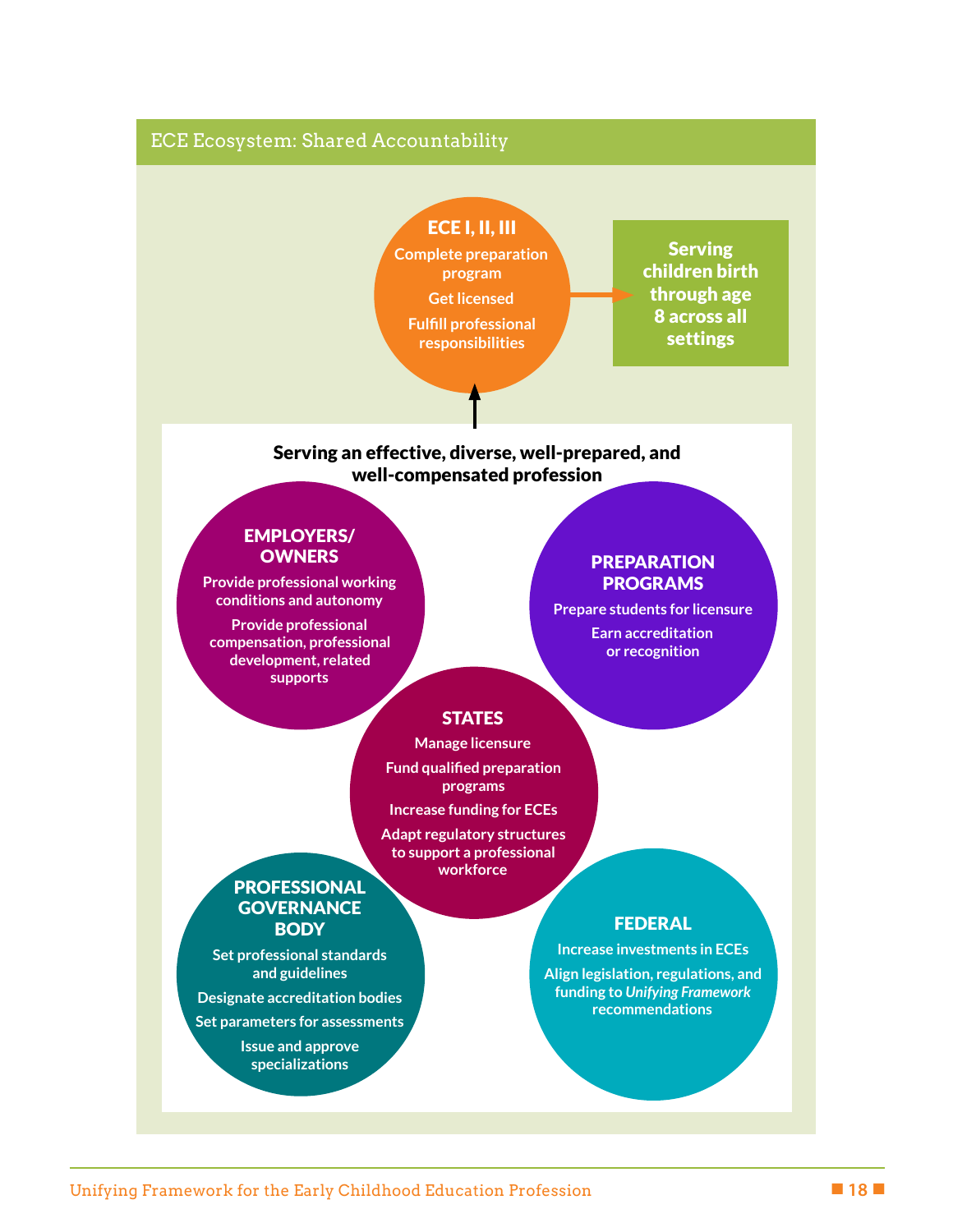#### <span id="page-22-0"></span>**SECTION 3 Expectations and Compensation for the Early Childhood Education Profession**

#### Section 3a: Professional Standards and Competencies

As highlighted in *Transforming the Workforce for Children Birth through Age 8,* standards and competencies influence the preparation and practice of the early childhood education profession as it exists today. There is, in fact, no shortage of competencies and standards—and therein lies a problem for the early childhood field, as these proliferate across states and settings with varying intentions, focus populations, and degrees of influence, thwarting the ability of institutions of higher education, employers, and policymakers to effectively prepare and support early childhood educators. As highlighted in Transforming the Workfore for Children Birth through Age 8, standards and<br>competencies influence the preparation and practice of the early childhood education profession<br>as it is wists today. Then is, in

Yet there has not been one core body of standards and competencies that establishes what all early childhood educators working with children birth through age 8 must know and be able to do—until now.

Resulting from the multi-year process explained in the sidebar on page 21, the new, agreed-upon *Professional Standards and Competencies for Early Childhood Educators* represent these core domains of knowledge and practice, provide a baseline of expectations for mastery, and are designed to drive accountability

#### Recommendation

The *Professional Standards and Competencies for Early Childhood Educators* will serve as the core standards for the profession.

for the profession that is influenced by and responsive to the expertise of the profession. The core domains, required of every early childhood educator, regardless of state or setting, are captured in these six standards:<sup>3</sup>

- **◯** Standard 1. Child Development and Learning in Context
- **◯** Standard 2. Family Partnerships and Community Connections
- © Standard 3. Child Observation, Documentation, and Assessment
- © Standard 4. Developmentally, Culturally, and Linguistically Appropriate Teaching
- © Standard 5. Knowledge, Application, and Integration of Academic Discipline Content in the Early Childhood Curriculum
- © Standard 6. Professionalism as an Early Childhood Educator

**Leveling the standards.** Because the *Unifying Framework* has established three designations of early childhood educators within the profession, it is also critical to clearly establish the depth and breadth of the competencies required at these different designations. The leveling of the competencies so that they are aligned with the ECE I, ECE II, and ECE III scopes of practice aims to provide transparency and clarity—for families, educators, professional preparation providers, and policymakers—about what skills, knowledge, and expertise any given early childhood educator should possess and be able to demonstrate in any given role and what kinds of outcomes they can therefore be held accountable for achieving.



<sup>3</sup> Diversity, equity, inclusive practices, and technology do not have separate standards; rather, these important content areas are elevated and integrated in the context of each standard.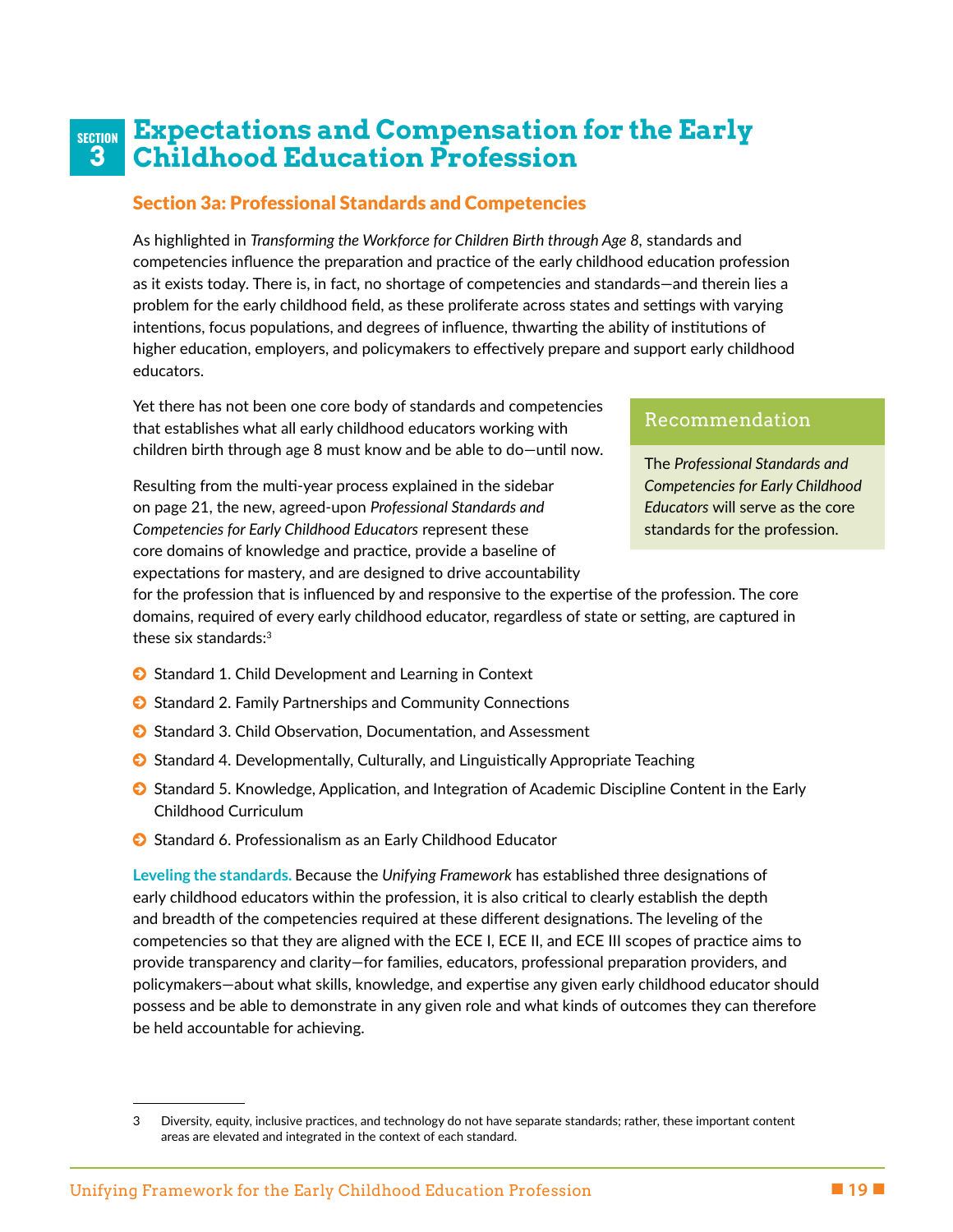Because early childhood educators work in concert with the rest of the birth through Grade 12 teaching workforce, the *Professional Standards and Competencies* are aligned to the larger education field's understanding of effective teaching.<sup>4</sup> These agreed-upon standards and competencies are designed to promote standards—not standardization—and, as such, to allow states and preparation programs to develop additional items that are responsive to workforce needs, community context, and institutional mission. At the same time, and looking ahead to implementation, the *Professional Standards and Competencies* should be used to inform state and federal policy and to align critical professional and policy structures, including:

- © state and national early childhood educator credentials and related qualification recommendations or requirements;
- © educator licensing assessments;
- © hiring and performance evaluations in early learning settings;
- © professional development;
- © national accreditation of early childhood professional preparation programs;
- **◯** state preparation program approval processes;
- © articulation agreements between various levels and types of professional preparation and development programs; and
- © financing of the early childhood educator workforce to build higher education capacity for preparing qualified, diverse, effective, and compensated educators.

For the full set of recommendations and rationale related to the development of the *Professional Standards and Competencies,* see the source document for Decision Cycle 2. For the full set of recommendations and rationale related to the early childhood education designations, see Appendix A and the source document for Decision Cycle 345+6. To review the full set of standards and competencies themselves, see the *Professional Standards and Competencies*. and interactional mission was sainted the saint done and other interaction the Proposition<br>
and Comprehensies should be used to inform mate and deteral policy and to align critical<br>
processional and policy structures; incl

<sup>4</sup> As expressed through the InTASC Model Core Teaching Standards.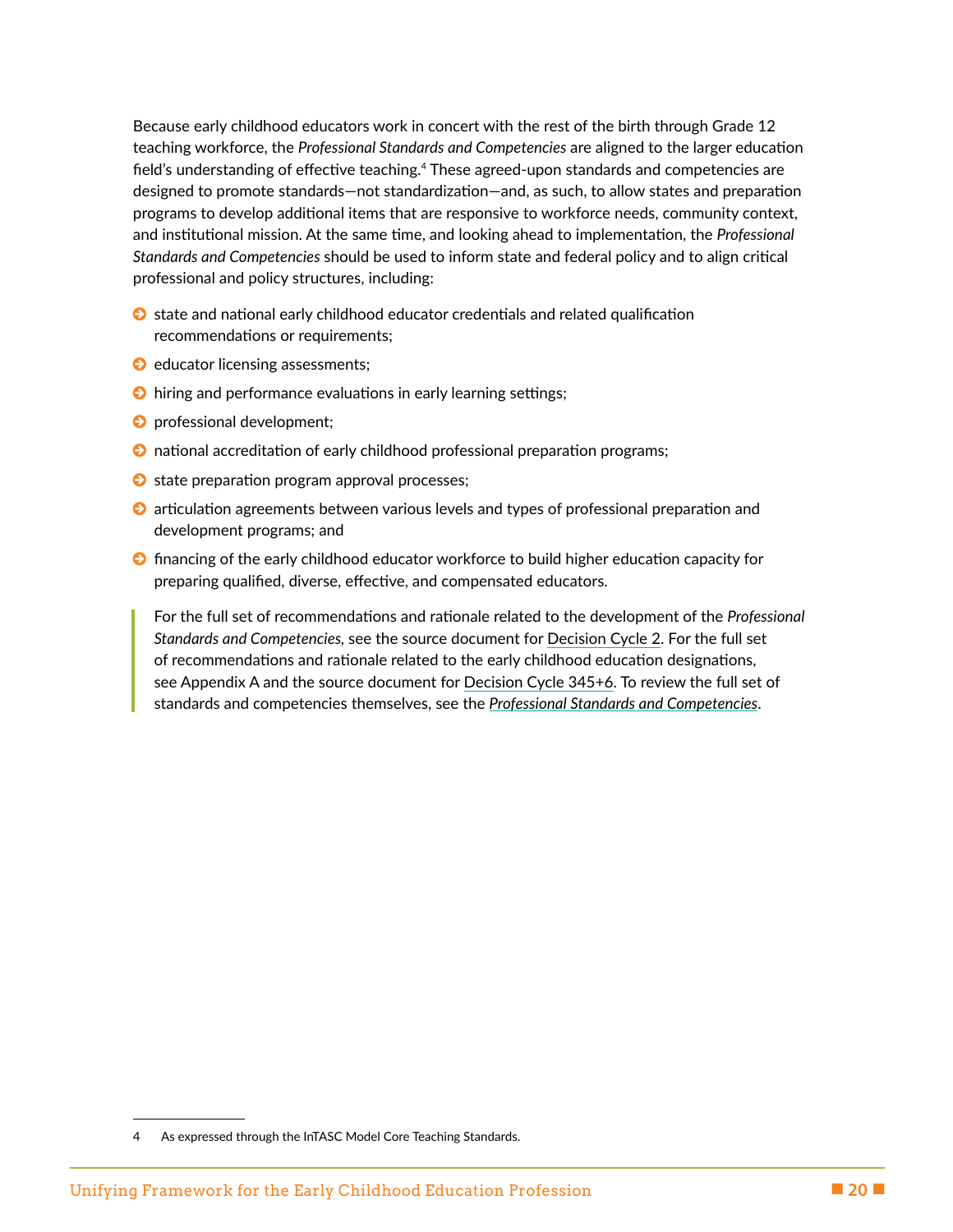#### Developing the Professional Standards and Competencies

In 2017, the Power to the Profession Task Force began an extensive process to review the range of the field's existing standards and competencies and establish a process for arriving at a set of agreed-upon standards and competencies for the early childhood education profession, as defined in Decision Cycle 1. This process included a deep look at seven national standards and competencies and, following a deliberative decision-making process, resulted in the Task Force recommendation that the *2010 NAEYC Standards for Initial and Advanced Early Childhood Professional Preparation Programs* be explicitly positioned as the foundation for the standards and competencies of the unified early childhood education profession. These standards were selected as the foundation because they best met the Task Force's criteria for standards to set expectations for professionals working with children birth through age 8 across early learning settings. standards and competenties and establishing process are wedgenup was converted in the standards and competencies for the early<br>
standards and competencies for the early<br>
standards and competencies for the early<br>
teaming Sy

At the same time, the Task Force set four specific conditions and expectations for the revision of the NAEYC professional preparation standards. These included an expectation that the standards would be reviewed in light of the most recent science, research, and evidence, with particular consideration to potential missing elements identified in the *Transforming the Workforce*  report, including teaching subject-matterspecific content, addressing stress and adversity, fostering socio-emotional development, working with dual language learners, and integrating technology in curricula. The NAEYC Governing Board voted unanimously to accept the Task Force's recommendations and revise the existing position statement. To do so, and respond effectively to the expectations of

the Task Force, including the expectation that the revisions would occur in the context of an inclusive and collaborative process, a workgroup was convened in January 2018, comprised of the Early Learning Systems Committee of the NAEYC Governing Board, early childhood practitioners, researchers, faculty, and subject-matter experts, including individuals representing organizations whose competency documents were considered, referenced, and informed the revisions. The organizations included the following Task Force members: the Council for Exceptional Children, Division of Early Childhood; the Council for Professional Recognition; and ZERO TO THREE.

In September 2018, the workgroup released the first public draft of the *Professional Standards and Competencies for Early Childhood Educators,* followed by an extensive public comment period and months of intensive work to release the second public draft for needed feedback and guidance from the field, higher education, and others. The second public draft of the competencies, which included a first draft of the leveling of the competencies to ECE I, II, and III, was open from May to July 2019.

This comment period was followed by extensive rewriting, supported by a group of experts drawn from ECE I, II, and III professional preparation programs, and resulted in a third public draft, focused solely on the leveling, which was open from October to November 2019. Ultimately, the leveled competencies, aligned to the ECE I, II, and III designations, are being released in conjunction with the full *Unifying Framework.*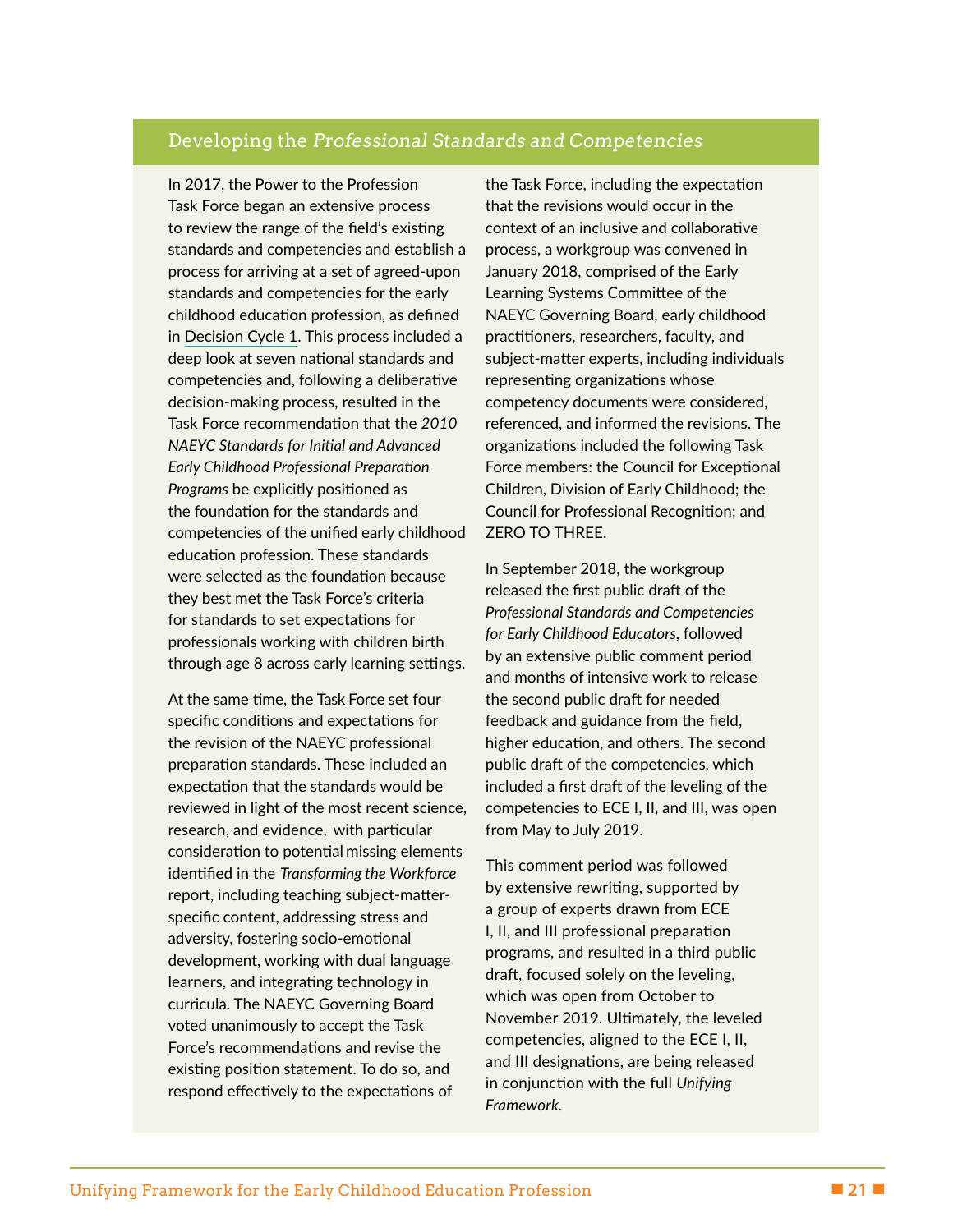#### <span id="page-25-0"></span>Section 3b: Professional Licensure

Once there is a core set of professional standards and competencies for the entire early childhood education profession, early childhood educators working in any setting will be able to be recognized as knowledgeable, prepared, and safe to practice by obtaining (and maintaining) a professional license to practice issued by a state entity.

In order for early childhood educators to meet this expectation, professional preparation programs, employers/owners, states, and the federal government must provide affordable, equitable, efficient, and high-quality pathways to licensure.

To obtain a license, early childhood educators will earn a credential from an accredited or recognized professional preparation program at the ECE I, II, or III designation; demonstrate evidence of field experiences; and pass an assessment of competencies. Licensure assessments must have multiple measures; be affordable; and not reinforce cultural, gender, racial, and linguistic biases. The content of the assessments must be aligned to the *Professional Standards and Competencies* and aligned to the appropriate depth and breadth for ECE I, II, and III as indicated in the leveling of the *Professional Standards and Competencies.*

In earning their license, early childhood educators will have access to preparation programs that operate as part of an organization or institution that is approved by a designated state government agency or entity AND has earned accreditation or recognition from an early childhood professional preparation accreditation or recognition body.



**Supports are essential.** To require this level of accountability, educators must have access to comprehensive supports and scholarships at ECE I, II, and III designations, including those that address the cost of tuition and fees; books and other course materials, including technology needs; transportation; child care; and housing.

In addition, educators need equitable access to accredited or recognized high-quality early childhood education professional preparation programs that are part of clearly articulated pathways that allow individuals to seamlessly advance in their preparation and role in the profession. Preparation programs must also offer flexibility along with innovative and/or evidence-based approaches that support individuals who are first-generation students, non-traditional students, dual language learners, and those who could benefit from developmental/remedial education or preparatory experiences to succeed in formal education.

#### Recommendation

All early childhood educators will hold a professional license to practice.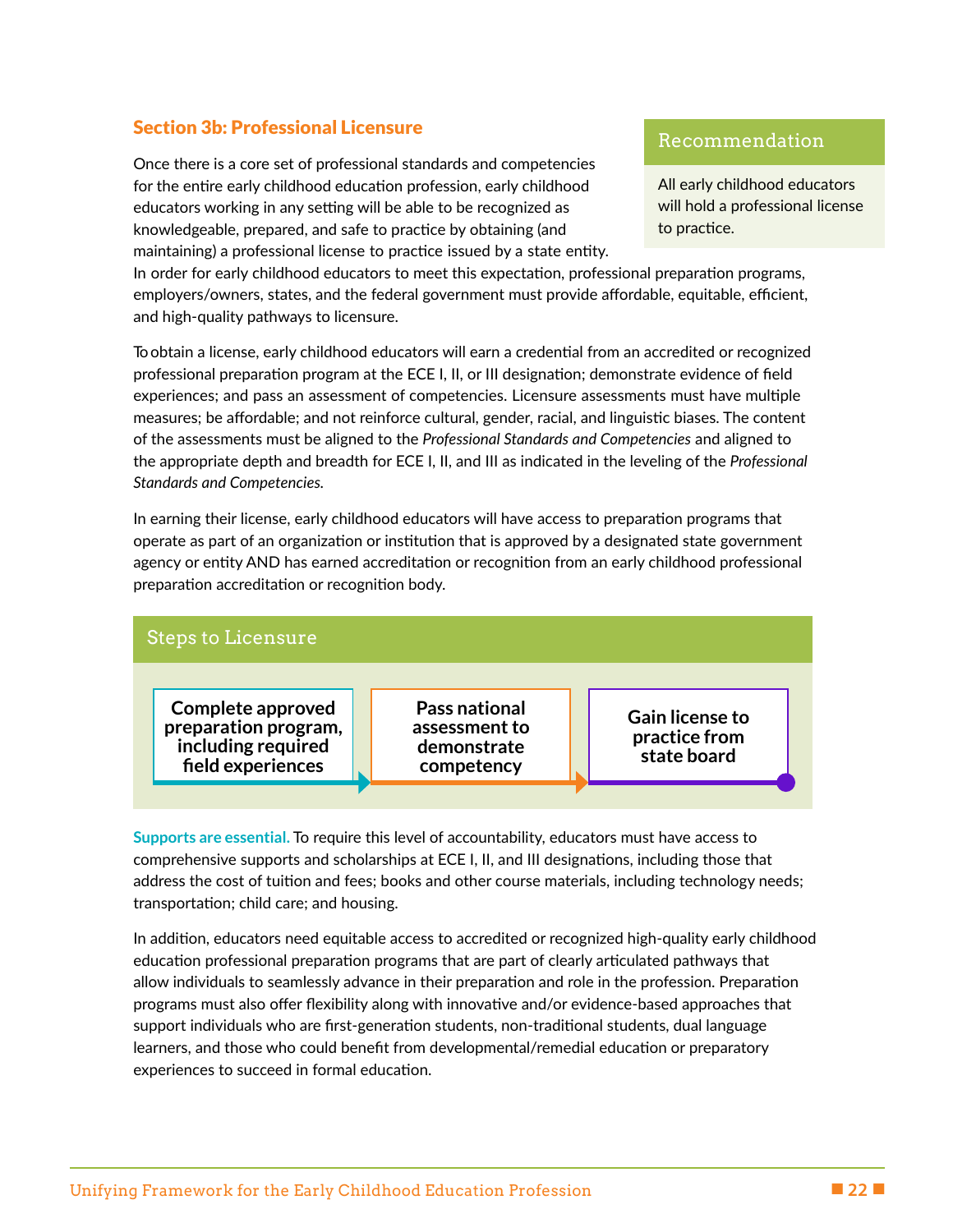<span id="page-26-0"></span>In addition, educators must have access to release time to take courses and complete required field experiences, as well as conditions that support their well-being and the implementation of effective practice. This must include taking into consideration the additional burden of costs, time, and location of coursework for family child care and small business owners who may already be fulfilling multiple roles in their work settings.

For more on the supports for educators in the professional preparation systems, see Section 3a. For the full set of recommendations and rationale related to *professional licensure,* see the source document for Decision Cycle 7+8.

#### Section 3c. Professional Compensation

As early childhood educators are professionally prepared, so must they be professionally compensated. Yet the deep need for increased investment to address educator compensation cannot come on the backs of families or early childhood educators themselves. While states must increase their own investments, the federal role can and must help ensure quality, equity, and equality across states, creating a groundswell of sustained public investment that is sufficient to support the following vision-oriented goals and recommendations.

Compensation for early childhood educators will be at least comparable to public school salaries and comparable across all settings, include an adequate benefits package, and increase commensurate with increased preparation and competency.

#### **Compensation will be comparable for early childhood educators with comparable qualifications, experience, and job responsibilities, regardless of the setting of their job.**

Varied settings in early childhood education are a current reality, and we anticipate that they will be part of our future. Yet these differences in settings (and often funding streams) do not necessarily dictate differences in the nature of the work being done. As such, and as a matter of equity, early childhood educators with similar experience and qualifications will be comparably compensated regardless of whether they work in a community-based center, elementary school, or family-based child care home.

**Compensation will include the provision of an adequate benefits package.** All early childhood educators in any work setting should have access to benefits. Benefit packages provided for full-time work may be negotiated to meet individual needs, but their existence should be non-negotiable. Early childhood educators who are satisfied with their jobs and whose individual and family members' health are protected are more likely to convey positive feelings toward children, more able to give utmost attention to teaching and caring for children, and more likely to remain in their position for longer periods of time.<sup>xvii</sup> For more on the supports for education is the professional preparation systems, see Section 3a.<br>For the field set of recommendations and rationale related to professional licensure, see the source<br>document for <u>Decision Cy</u>

**Compensation will increase commensurate with increased preparation and increased competency.**  The simplified structure of ECE I, II, and III establishes the foundation for a stable wage growth trajectory that parallels professional advancement. Entry-level early childhood educators will have multiple opportunities to grow in their careers over the long term, working directly with children, if that is where their talents are maximized.

**Compensation will not be differentiated on the basis of the ages of children served.** Historically, there has been a wage penalty affecting early childhood educators working with infants and toddlers, which disproportionately affects educators from communities of color.<sup>xviii</sup> Focusing only on comparable compensation for those working in pre-K settings with three year-olds and four year-olds will deepen this disproportionality. Compensation earned by individuals working with the youngest children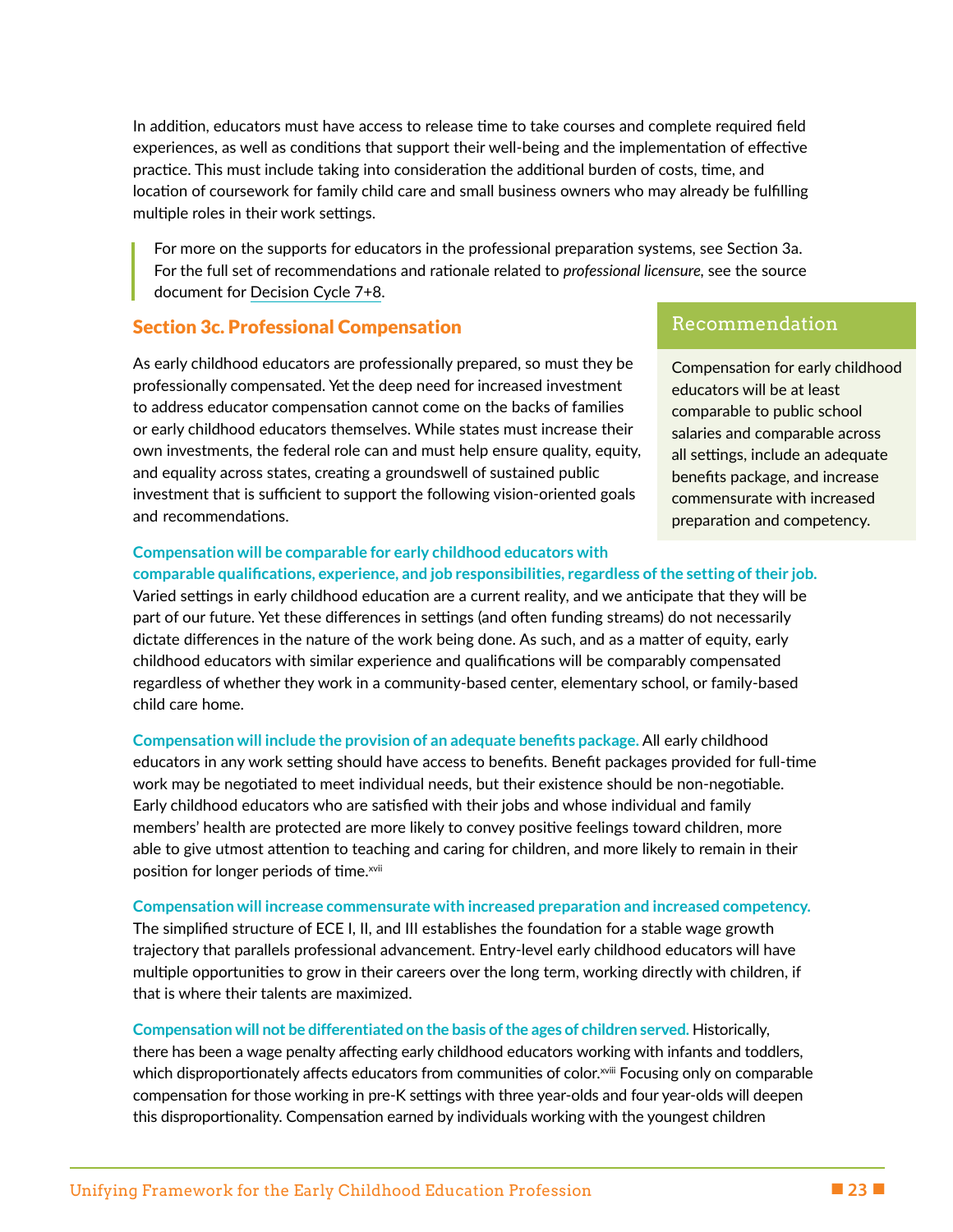must be prioritized to reflect the vital importance and added value to society of their work. Thus, the standards, accountability, and levels within the early childhood education profession must be established to intentionally include these educators and reflect their current status and starting points.

For the full set of recommendations and rationale related to *compensation,* see the source document for [Decision Cycle 345+6.](https://www.naeyc.org/sites/default/files/globally-shared/downloads/PDFs/our-work/initiatives/p2p_decision_cycles_3456.final_consensus.pdf)

#### What Is the Standard for Comparability?

Everyone working within the early childhood education field, regardless of their level of education or training, should earn no less than the amount needed to cover basic living standards. However, while there is an urgent need to increase the floor of compensation for everyone in the field to at least a basic self-sufficiency standard, the Task Force recommends that the early childhood education profession look to the public schools as the *minimum benchmark* for comparable compensation, assuming comparable qualifications, experience, and job responsibilities.

The movement to raise the minimum wage is an important opportunity for some educators in some states, and it can provide an impetus for states to make needed investments to increase subsidy payment rates to early childhood settings in response. **However, early childhood education, rooted as it is in science and research, is not a minimum-wage job, and a selfsufficiency standard must be considered the floor and not the ceiling.**

What Is the Standard for Comparability?<br>
Cerryone working within the early childhood education field, regardless of their level of<br>
education or training, chould earn on less than the amount needed to cover basis long<br>
sta We also recognize that, while removing disparities within the early childhood education profession birth through age 8 is an important step forward, it is also an insufficient longterm goal. So we also recommend that early childhood educator salary and benefit packages ultimately be determined following a review for members of other professions who care for children in the same age range and for those who have similar functional responsibilities, such as nurses, school psychologists, children's librarians, speech and language pathologists, as well as program administrators in places such as hospitals and educational institutions.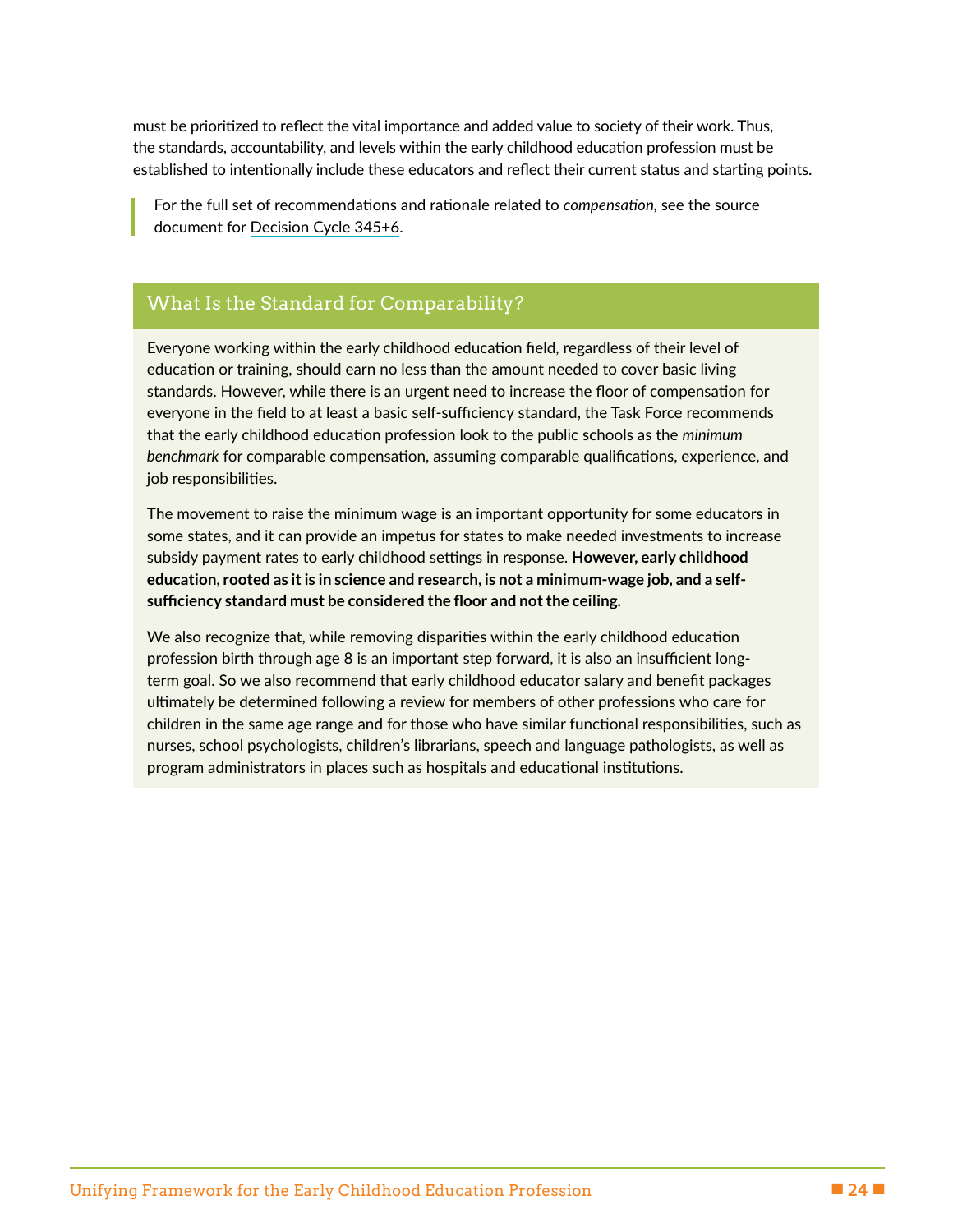

*\*Because we support progression and not regression in state- and district-funded programs, where "state-funded" is defined by NIEER, provided in mixed-delivery settings and explicitly aligned with the K–12 public school system, ECE II graduates can serve only in the support educator role. ECE III* 

Additional and innovative guidance, support, and supervisory models will need to be explored, developed, and evaluated, particularly for early childhood educators operating and/or working in family-based child care homes. Roles will continue to shift as public financing significantly increases to support all families with children in all settings and sectors.

Individuals serving in ECE I, II, and III roles may work as part of teaching teams and be prepared through programs of study in early childhood education that are aligned to the appropriate depth and breadth of the *Professional Standards and Competencies*. ECE I individuals must earn an industry-recognized national credential like the Child Development Associate® (CDA) national credential and other portable credentials. ECE II individuals must earn an early childhood education associate degree, and ECE III individuals must earn an early childhood education bachelor's degree or initial master's degree.

Compensation (including benefits) will increase with greater responsibility and deeper preparation. Compensation will be aligned with comparable roles in public K–12 settings. The deep need for increased investment (for compensation and more) cannot come on the backs of parents or educators. Additional state investment is necessary, but not sufficient. Increased federal support is essential.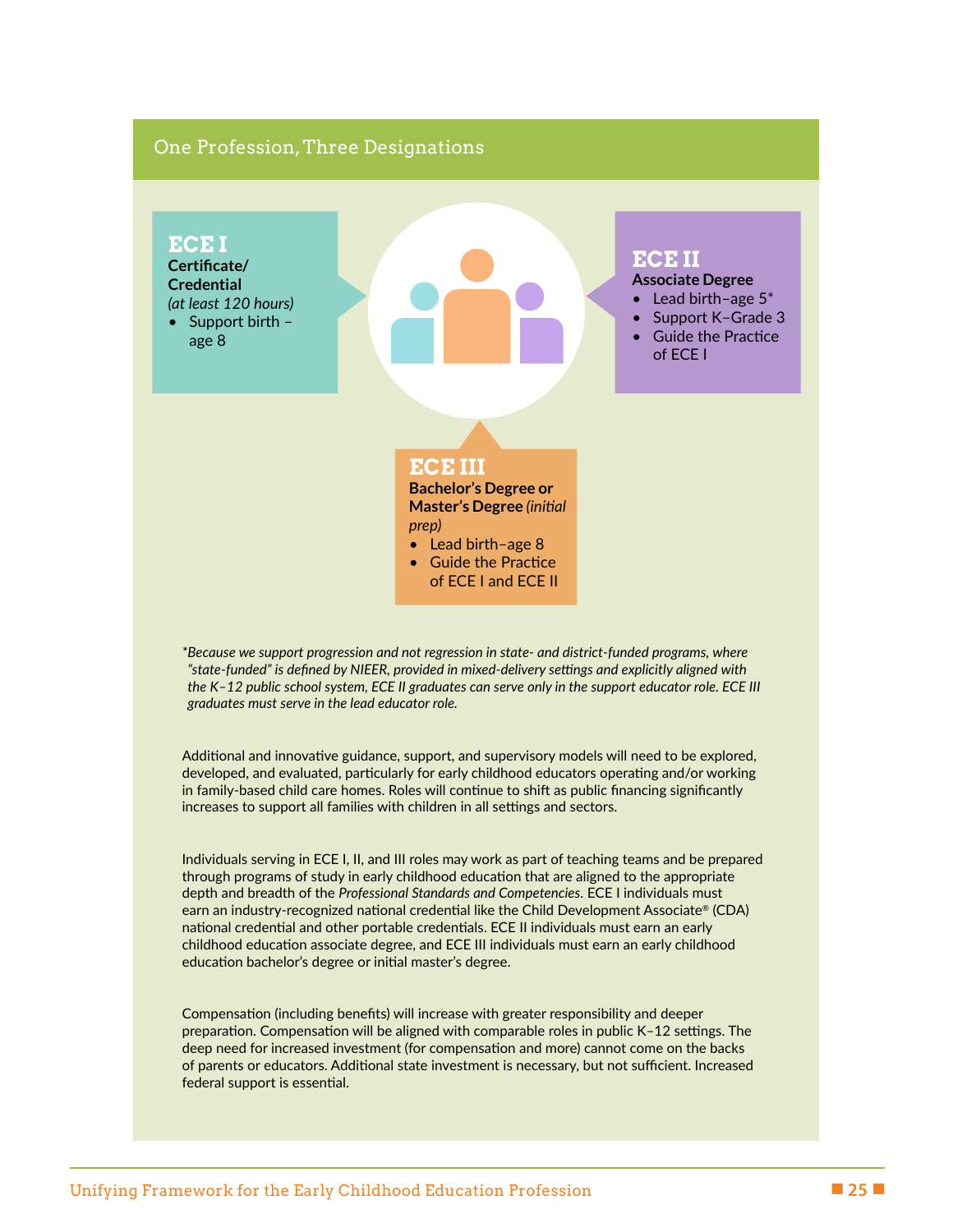#### <span id="page-29-0"></span>**SECTION 4 Resources, Structures, and Supports to Advance the Early Childhood Education Profession**

Professional preparation programs, employers/owners, and state and federal governments and agencies play key roles in delivering on the part of the vision where early childhood educators are "well-prepared" and "well-compensated." They also hold significant influence over whether the workforce as a whole is diverse and effective—two other characteristics of the vision for an early childhood education profession all children need to thrive. In this framework, we recommend a new configuration of mutual accountability for each of these system components, with a clear vision and streamlined responsibilities, in which the profession is responsive to the needs of the public and the government bodies are heavily influenced by recommendations from the profession.

At the same time, preparation programs and employers/owners depend on increased funding to meet their obligations and accountability expectations. Early childhood educators, as well as their allies and advocates, including parents, professional preparation programs, and employers/owners themselves, must demand increased investment from federal and state governments that are consistent with an understanding of early childhood education as a public good. These investments must support existing, fundamental early childhood education programs, even while they are adapted over time to reflect the *Unifying Framework's* recommendations for the early childhood education profession.

Early childhood education also needs new, dedicated funding streams, which can be targeted toward the preparation and compensation of the workforce and which must supplement existing funding that supports young children and their families.

#### Section 4a: Professional Preparation

Programs already exist that prepare educators in different ways to work with children in different age groups. In addition, expectations, assessment, content knowledge, and accountability requirements are different for educators working in public kindergarten through Grade 3 settings, thereby demanding the acquisition of additional skills and expertise.

The current public teaching profession has determined that these skills, by the nature of their depth and breadth, are typically best learned in the context of a high-quality bachelor's degree program, with certification and/or licensure. Cities and states that have led the way in instituting and expanding public pre-K programs have likewise (and, the Task Force believes, rightly) determined that early childhood educators working in those settings should be held to the same bachelor's degree standard as in K–Grade 3. The Task Force also believes that greater emphasis must be placed on ensuring that the degrees earned by those working in and across pre-K–Grade 3 settings meet the early childhood education profession's guidelines, governance, and accountability standards. Weil preparation and Weil complements on. They also noto a spannent innuished cover when the complement of the complement in the complement weight and a statistical of the statistic configuration of mitual accountability f

While higher education is facing a multitude of challenges, community colleges have led the way in addressing some of the most explicit ones, including accessibility, affordability, and attainment. Their success, combined with policy movement toward debt-free education in community colleges, xix presents a key opportunity for the early childhood education profession. At the same time, we deeply embrace the value and importance of a bachelor's degree in early childhood education for the opportunities it offers to gain deeper content knowledge across multiple disciplines, integrate disciplinary content and early childhood knowledge, access more field experiences, and gain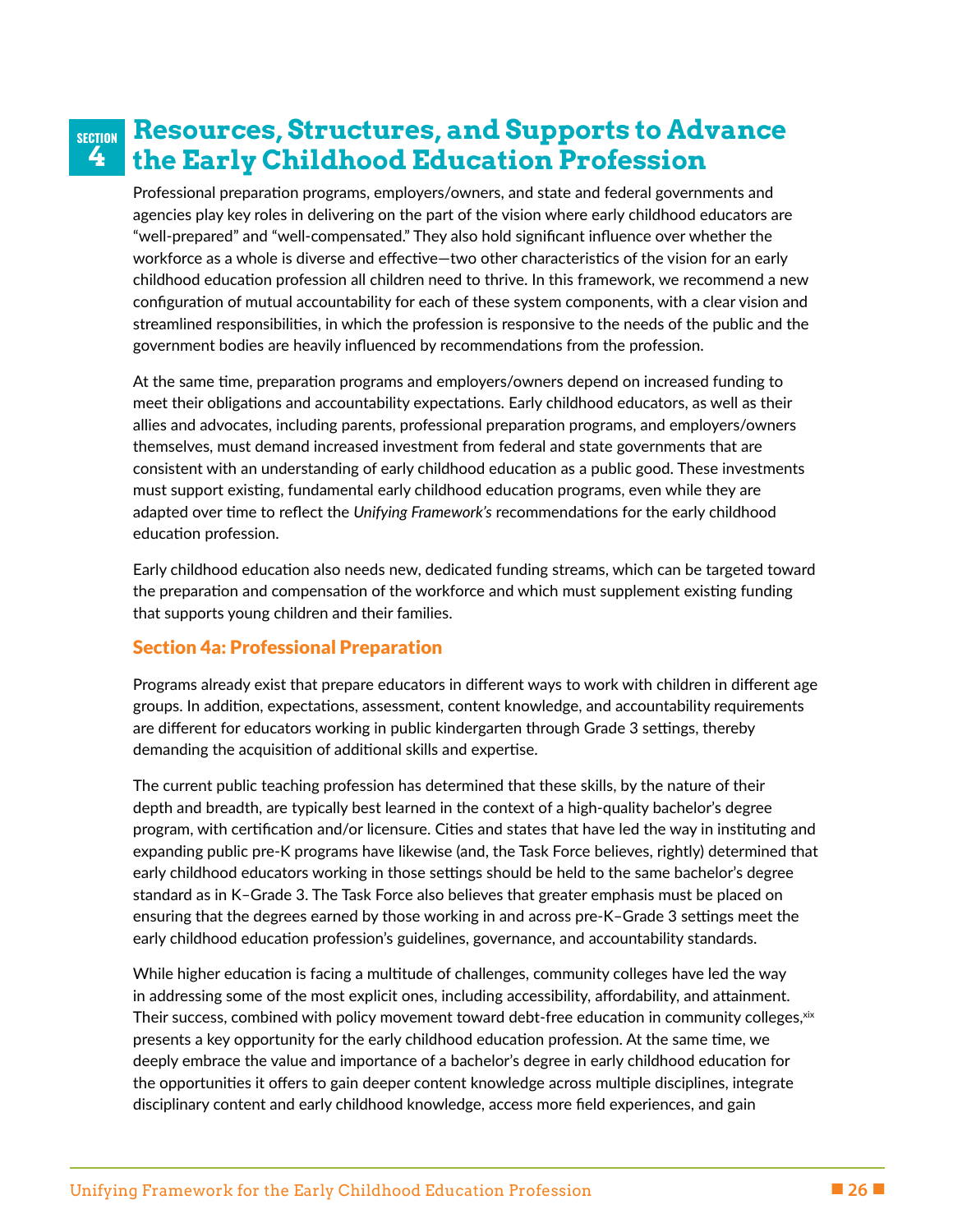supervisory skills. We are committed to prioritizing an equity-oriented approach that increases the progressive attainment of credentials and degrees at all levels of the profession.

The Task Force recommends that this first-edition *Unifying Framework* builds toward a future structure for the early childhood education profession in which public financing and policies ensure that educators with lead responsibilities across all settings and age bands are prepared and compensated at the ECE III designation (earning a bachelor's degree in early childhood education), at a minimum. Leading the way, state- and district-funded preschool programs provided in mixeddelivery settings, which are explicitly aligned with the K–12 public school system, should both require educators with lead responsibilities to be ECE III graduates and provide supports to educators across settings to meet these requirements.

**Align preparation to roles.** In preschool settings that do not draw on state-and district-funded preschool funds, the first edition of this framework will not immediately require the same standard. Thus, an ECE II graduate in those cases can hold lead responsibilities, with staffing and support models that provide frequent access to ECE IIIs for on-site guidance, and with important support from ECE Is as well.

Within one ECE profession, recognize three primary types of professional preparation programs to prepare individuals for ECE I, II, and III designations.

In addition, this framework recognizes the meaningful, valuable, and necessary places in our profession for educators who have acquired

their competencies through such opportunities as a CDA credential or non-early childhood education degrees and trainings, as well as for those who have gained deep knowledge and expertise through experience.

**Three primary categories of professional preparation programs.** The Task Force recommends that the following categories of programs be supported as the primary ones for preparing early childhood educators across the three designations. All represent an organized early childhood education program of study, but with different requirements. It is critical that these programs receive the necessary resources to ensure they have the capacity to support equitable access and success in diverse settings, including family child care homes and small community-based settings. These programs, which will need to align their coursework, assessments, and program of studies with the *Professional Standards and Competencies*, must meet the quality expectations defined by the profession such as accreditation or recognition. They must also be designed to support articulation across preparation programs and to create multiple opportunities for current and future practitioners to demonstrate their knowledge and competencies. compensated at the ECE II distigration (essential at the ECE II distincts changes have be compensated at the compensation), the accelistic of the second by the model at the model at the second by the result of the second s

**Early Childhood Education Certificate/Credential Programs (ECE I):** These programs are a minimum 120 clock hours. ECE I completers may meet the educational requirements for industry-recognized national credentials and other portable credentials.

**Early Childhood Education Associate Degree Programs (ECE II):** An associate degree is at least 60 credit hours of college-level coursework.

**Early Childhood Education Bachelor's Degree Programs (ECE III):** A bachelor's degree is at least 120 credit hours of college-level coursework OR Early Childhood Education Master's Degree Programs (initial preparation). Initial-level master's degree programs are designed for individuals with non-early childhood education bachelor's degrees.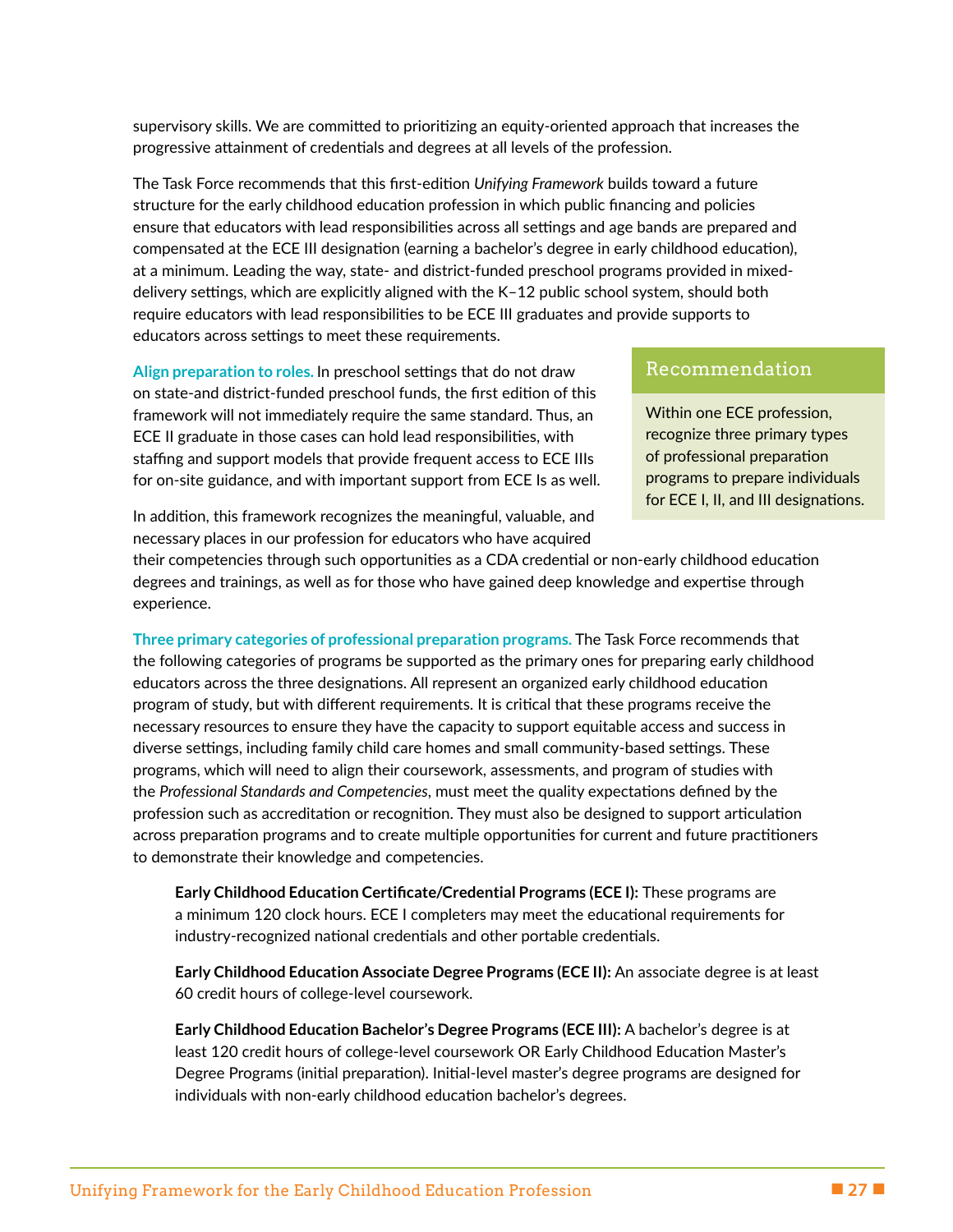Other qualifying professional preparation programs, particularly non-degree-awarding programs or programs in freestanding institutions, will also be incorporated, as needed, when this *Unifying Framewor*k is implemented. To be considered comparable to the primary set of professional preparation programs listed above, these programs will be held accountable for meeting the profession's guidelines and governance and accountability standards.

**Generalize, then specialize.** Every early childhood educator must have a general early childhood education foundation as articulated in the *Professional Standards and Competencies.* Then, educators at each of the three professional designation levels will be eligible and should be encouraged to specialize as a means of deepening their knowledge and practice and creating a professional niche. Professional preparation programs are encouraged to collaborate with professional organizations to create high-quality and accelerated pathways to specializations, such as blended programs. Geomatics, then psecialize there pservally childrood education must have a spental early childrood education foundation as aritculated in the Prefessional Standards and Competencies. Then, educators at each of the grapy ch

#### Recommendation

Early childhood educators must have a general early childhood education foundation before specializing.

For the full set of recommendations and rationale related to the *primary professional preparation pathways and specializations,* see the source document for Decision Cycle 345+6.

#### **Expectations for accountability and needed resources and**

**supports.** As public funding is increased, programs preparing members of the early childhood education profession must meet expectations for supporting early childhood educators including:

- © Earning accreditation or recognition from an early childhood professional preparation accreditation or recognition body approved through the professional governance body;
- © Ensuring that graduates can successfully demonstrate proficiency in the *Professional Standards and Competencies*, which may include completing licensure assessments that are developed for and recommended by the profession for ECE I, II, and III designations; and

#### Recommendation

As public funding, resources, and supports are increased, professional preparation programs must earn programmatic accreditation or recognition, ensure graduates are proficient in the *Professional Standards and Competencies*, and provide seamless pathways through postsecondary education.

© Advancing seamless articulation strategies that streamline pathways through postsecondary education, reduce duplication of coursework, and support multiple entry points into the pathways so that individuals may advance their preparation and role in the profession.

Professional preparation programs will be able to meet these expectations as funding and other resources and supports are provided in three key areas:

 $\bullet$  Supports for faculty and professional development specialists<sup>5</sup>

- Each program has at least one full-time faculty or professional development specialist who oversees the early childhood education program.
- All faculty or professional development specialists have qualifications aligned to the expectations set by early childhood professional preparation accreditation/recognition bodies;

<sup>5</sup> "Professional development specialists" refers to those teaching in ECE I professional preparation programs.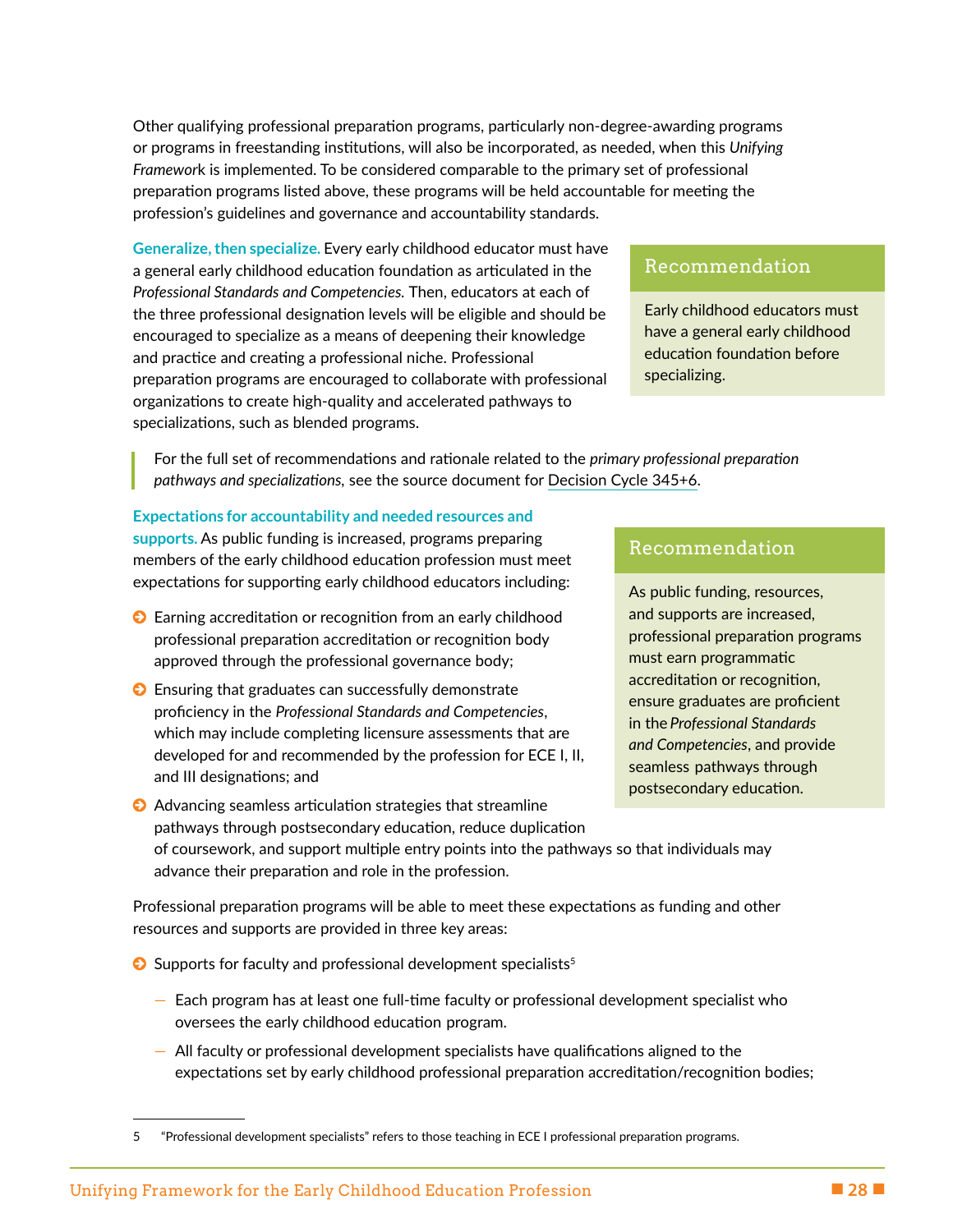are adequately compensated for the work that they do; and have access to relevant and ongoing professional development.

- Faculty-to-student ratios are comparable to other clinically based programs within an institution of higher education; likewise, professional development specialists must also have reasonable student ratios in the context of their classes, regardless of whether they are based at an institution of higher education.
- Faculty and professional development specialists reflect the diversity of the early childhood education students and/or U.S. demographics.

© Institutional supports

- Adequate data systems and technology allow faculty and professional development specialists to monitor individuals' progress in the programs and analyze and report on students' performance data and other metrics.
- Partnerships with high-quality field experience sites are accessible to students (including students already working in early learning settings) and expose students to a range of highquality settings, including center-based, school-based, Head Start, Early Head Start, and family child care. at an institution of higher elatostico.<br>
The actual of more field and online the elatorical development specialists reflect the diversity of the early childhood<br>
education students and/or U.S. demographics.<br> **O** Institutio
	- Dedicated resources and time for faculty and professional development specialists to support and maintain accreditation and other quality improvement efforts to meet P2P recommendations.
	- © Supports for students
		- Resources to provide targeted supports for students, including cohort models, and formal mentoring and advising programs, with particular attention to English language learners,<sup>6</sup> developmental education students, and first-generation students.
		- Resources to recruit diverse students and ensure programs have sufficient numbers of students to offer courses.
		- Resources to explore innovative and flexible models for delivering course content and ensuring students are prepared to successfully demonstrate competencies.

In addition, programs need investment, respect, and engagement from higher education leadership, including chancellors, presidents, provosts, deans, and boards of trustees.

For the full set of recommendations and rationale related to the needed *infrastructure and accountability for professional preparation programs,* see the source document for Decision Cycle 7+8.

While we use the term "dual language learner" or "multi-language learner" to describe children who may be learning more than one language at a time, we use the term "English language learner" here to describe adults who are already fluent in at least one language other than English, but who are often working to learn English.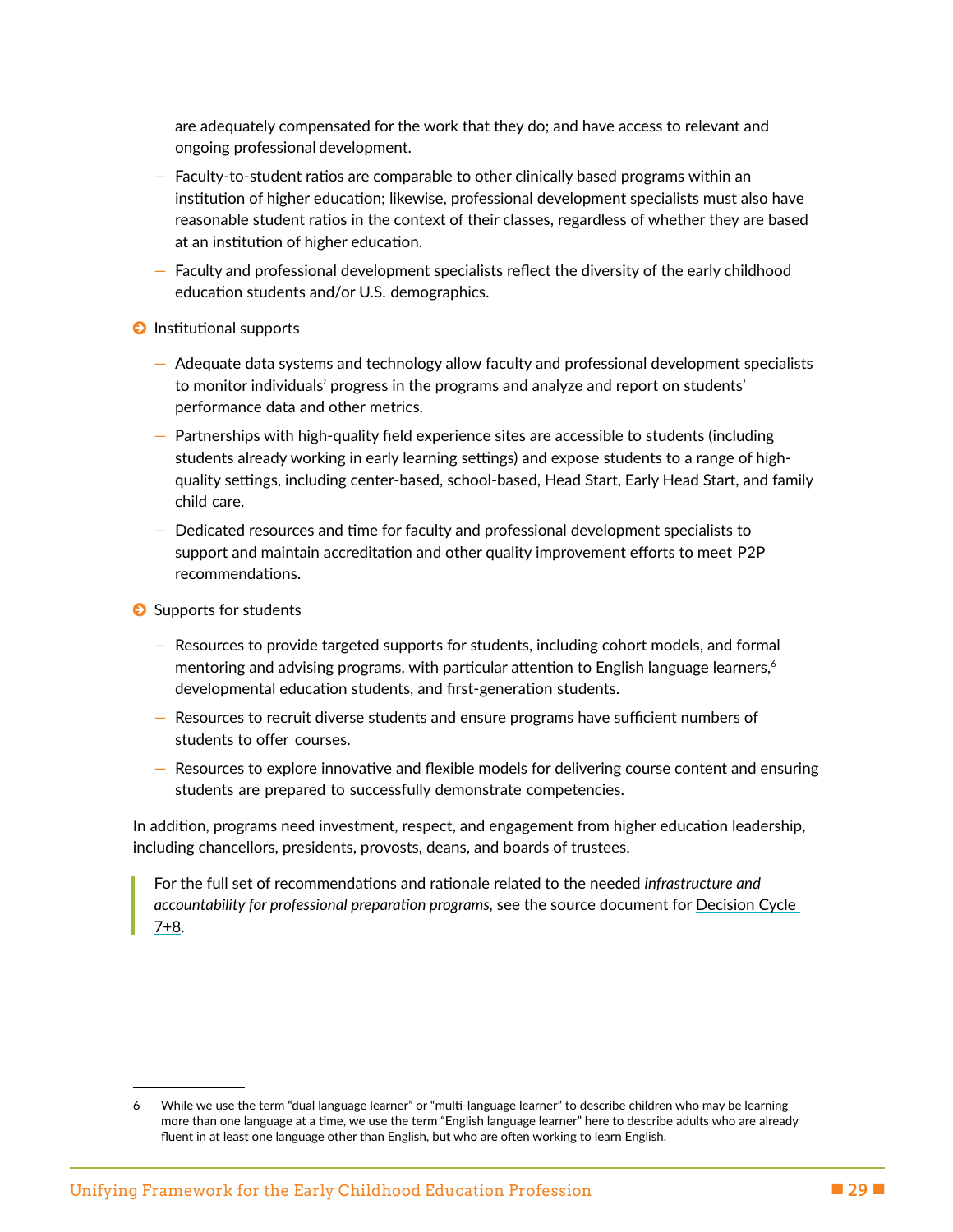#### <span id="page-33-0"></span>Section 4b: Employers/Owners

As public funding is increased, employers/owners must meet expectations for supporting early childhood educators, including:

- **◯** Providing employees with salaries and competitive benefits packages (e.g., paid leave, medical insurance, and retirement savings) that are comparable to the public K–12 education sector for similarly qualified employees;
- © Implementing hiring, promotion, supervision, and evaluation practices that ensure educators can effectively meet their responsibility to provide high-quality early learning and care for young children; and
- © Providing working conditions that promote the well-being of employees and support their implementation of the *Professional Standards and Competencies*. In many smaller businesses, the employer/owner might also be the sole employee/educator.

Employers/owners will be able to meet these expectations as funding and other resources and supports are provided in these key areas:

- **◯** Increased public funding to allow for recruiting and retaining early childhood educators across settings with the credentials outlined in the P2P recommendations.
- © Funding and resources to increase the presence of diverse early childhood educators in administrative and leadership roles.
- © Individuals in administrative roles and/or those evaluating the practice of early childhood educators who have acquired knowledge related to ECE I, II, and III scopes of practice in the course of executing their leadership responsibilities.
- **◯** Access to professional development that strengthens alignment of performance evaluations and other

#### Recommendation

As public funding, resources, and supports are increased, employers/ owners must provide salaries and benefits packages comparable to public school compensation and provide working conditions that promote the well-being and effectiveness of their staff.

#### Self-Employed Professionals and Sole Proprietors

Some early childhood educators are self-employed, such as those working in family child care or small independent settings. In these cases, the early childhood educator serves as both the employer and the early childhood educator in ensuring the early learning setting is optimal for meeting the responsibilities of the profession. Family child care and self-employed early childhood educators may benefit from additional supports such as peer learning networks or innovations in supervision. These innovations and other revised and realigned structures and specializations will also be necessary to support educators working in family child care who are working non-traditional hours to support working families and serving children in mixed age groups, including those older than 8, often during out-ofschool time hours. **D** Providing employees with statistic and computible consideration and the providing employes consider the componential statistic entergeneous consideration statistic entergeneous entergeneous consideration statistic ente

assessment tools with the guidelines of the profession and the responsibilities within the respective early childhood educator designations.

- © Resources to implement innovative guidance and supervisory models, administrative supports (including shared administrative support models), and professional development models, particularly for early childhood educators working in family child care settings.
- © Funding to create and use substitute pools so that employees can pursue professional preparation, including completing field experience requirements in settings other than their employer's.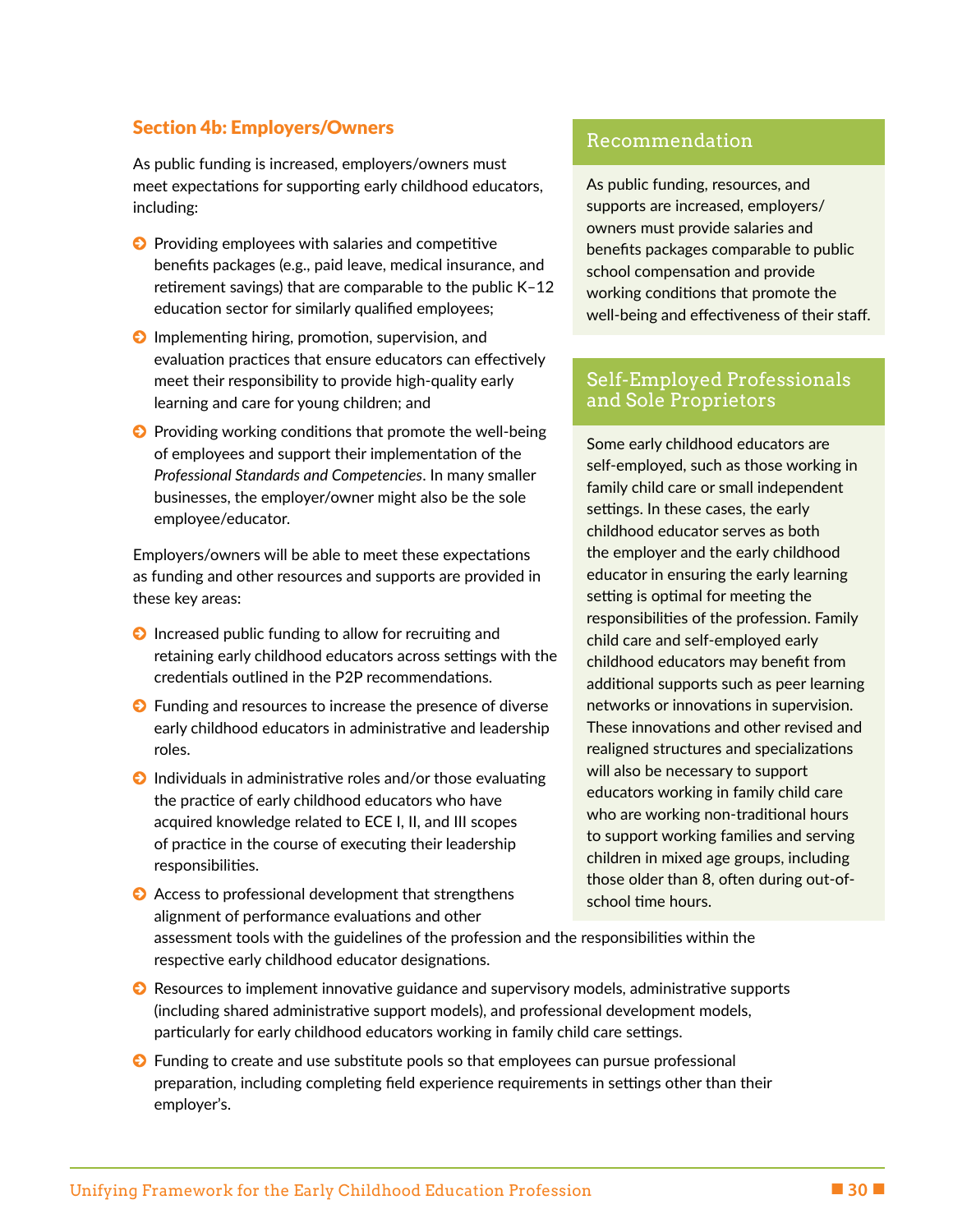<span id="page-34-0"></span>For the full set of recommendations and rationale related to the needed *infrastructure and accountability for employers,* see the source document for [Decision Cycle 7+8.](https://www.naeyc.org/sites/default/files/globally-shared/downloads/PDFs/our-work/initiatives/power_to_the_profession_7-8_final_for_web.pdf)

#### Section 4c: Professional Governance Body

Additional input beyond the scope and expertise of the current Task Force is needed to establish the early childhood education profession. In order to move the recommendations forward and support the implementation of the *Unifying Framework*, there must be a cohesive, profession-led governance structure. This will require leveraging the multiple professional organizations and individuals that contribute to the early childhood education profession and coordinating their intellectual capital and resources. The Task Force recommends the creation of a clearly delineated governance structure that supports professional autonomy and self-governance, while collaborating with federal and state governments on funding, legislation, and regulations. early childhood education profession. In order to move the recommendations forward and support<br>contribute to the original term (in the profession of the Uniter Chilical structure. This will require leveraging the multiple

**Specifically, we envision a new configuration of mutual accountability, with a clear vision and streamlined responsibilities, in which the profession is responsive to the needs of the public and the government bodies are heavily influenced by recommendations from the profession.**

The Task Force recognizes the urgency facing the early childhood education field, the momentum to advance the work, and the necessity to wisely leverage existing

#### Recommendation

Create a semi-autonomous professional governance body (PGB) to support the implementation of the *Unifying Framework* and advance the long-term sustainability of

resources. We believe the profession will benefit most from an initial structure that can support a quick pivot to transparent action and implementation of the *Unifying Framework.* In order to advance the work of professional autonomy and self-governance, the Task Force recommends the following:

- © Create an initial professional governance body (PGB) that will immediately support implementation of the *Unifying Framework* and advance the long-term sustainability of the profession.
- © Form the initial PGB around five principles: (1) publicly accountable and rooted in the profession, (2) equally shared power, (3) transparency, (4) lean operations, and (5) leveraged resources.
- © Ensure the initial PGB has clear responsibilities with broad organizational and individual representation that will allow it to be functionally independent and structurally sound. Ensure that a significant portion of the PGB is comprised of individual early childhood educators, representing those who work in each setting, including family child care, community- and school-based programs, and public members who do not serve on behalf of organizations. Public members could include researchers, related professions representatives, and parents.
- © Initially host the PGB at the National Association for the Education of Young Children so the organization can provide the legal, financial, administrative, and programmatic infrastructure that will allow the PGB to operate immediately, efficiently, and, most important, with independent decision-making authority. Within the PGB's first three years, conduct a comprehensive, substantial, and independent review of this initial structure, including the connection to the host entity. Share this review broadly with stakeholders and the public.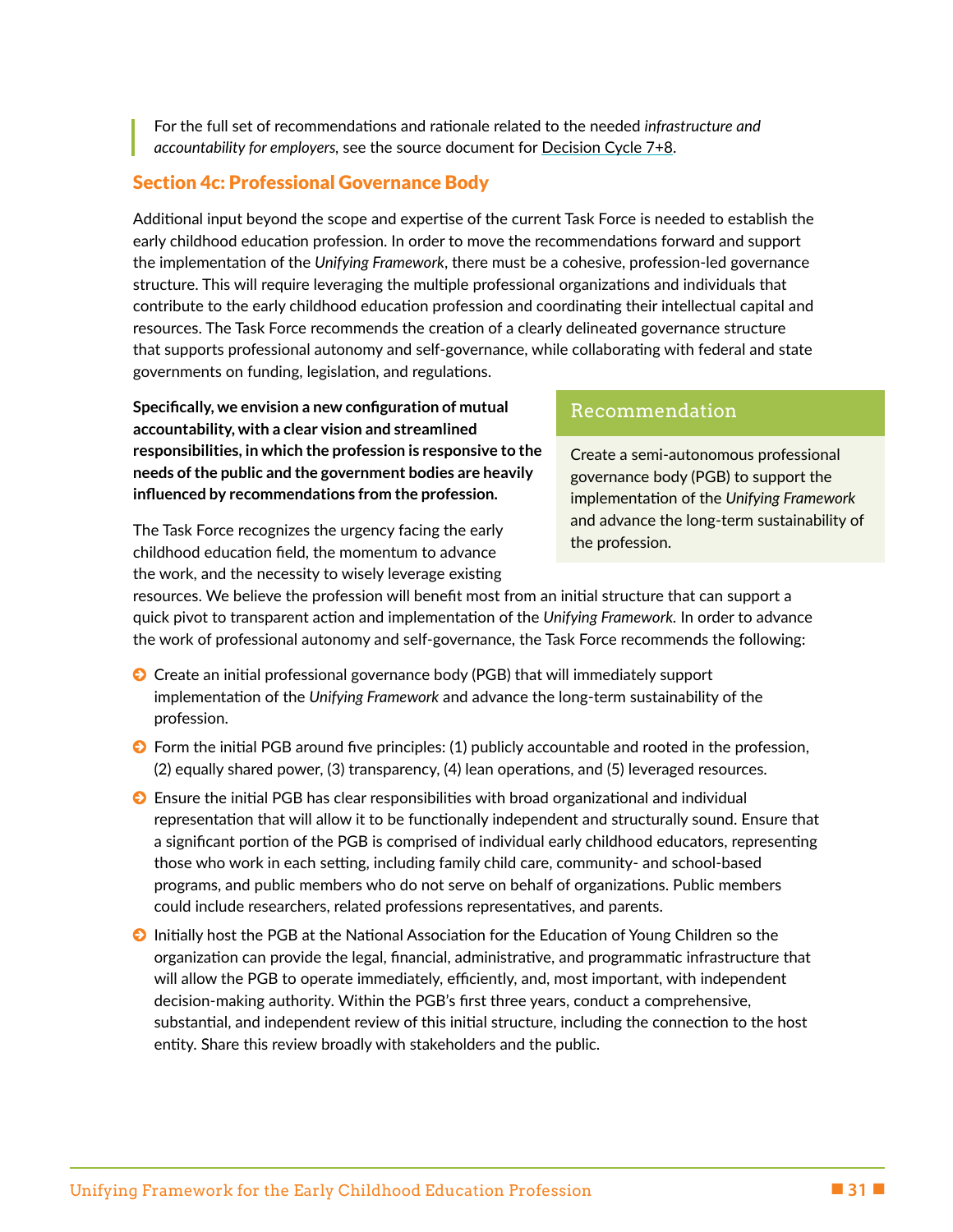#### **Primary responsibilities of the professional governance**

**body.** To serve the public good and provide leadership for the profession, the overarching responsibilities of the PGB will be to:

© Designate the professional guidelines such as the *Code of Ethics* and the *Professional Standards and Competencies* and ensure they are relevant to and apply to individuals working in all settings;

#### Recommendation

The PGB will designate the profession's guidelines, set parameters for quality assurance of individuals and professional preparation programs, and serve as a liaison and collaborator with state and federal agencies and regulatory bodies.

- **◯** Explore and set parameters for quality assurance of individuals and preparation programs, including exploring and setting parameters for the professional assessments required for ECE I, ECE II, and ECE III licensure and renewal and ensuring they are relevant to and apply to individuals for working in all settings; and
- **◯** Serve as a liaison and collaborator with state and federal agencies and regulatory bodies on behalf of the early childhood education profession, such as (1) creating exemption policies to address current workforce and state policies not aligned to the P2P recommendations until full alignment can be achieved and (2) advocating for states to have birth to age 8 licensure bands and licensure reciprocity.

The PGB will also set the parameters for professional preparation and accreditation recognition bodies, approve specializations for the early childhood education profession, and recommend the required guidance and support structures and autonomy for family child care providers.

Finally, the PGB will establish a process for further determining the competencies, qualifications, compensation, expectations, and supports required for early childhood education pedagogical and instructional administrators, advanced practitioners, higher education faculty, and professional development specialists. Going forward, the PGB will update the *Unifying Framework* as science, research, and practice evolve.

**Transitioning to the professional governance body.** As the Task Force concludes its work, it will initiate a process to transition to a new structure and develop the initial governing documents for the PGB. With input from the Task Force, the Task Force chair will appoint an ad-hoc transition committee comprised of key stakeholders in the early childhood education profession to identify the necessary steps and timeline for constituting the initial PGB, including establishing a funding structure, composition, and terms of service for the board. In addition, the transition committee will establish a process for selecting the inaugural board members that meets the core principles set forward by the Task Force, including equally shared power and transparency. Ence and the Professional standards and Competencies and<br>
ensure they are relevant to ond apply to individuals working<br>
insiden and collaborator with state and<br>
in all settings;<br>
Despice and setting are relevant to ond app

For the full set of recommendations and rationale related to the *professional governance body,* see the source document for Decision Cycle 7+8.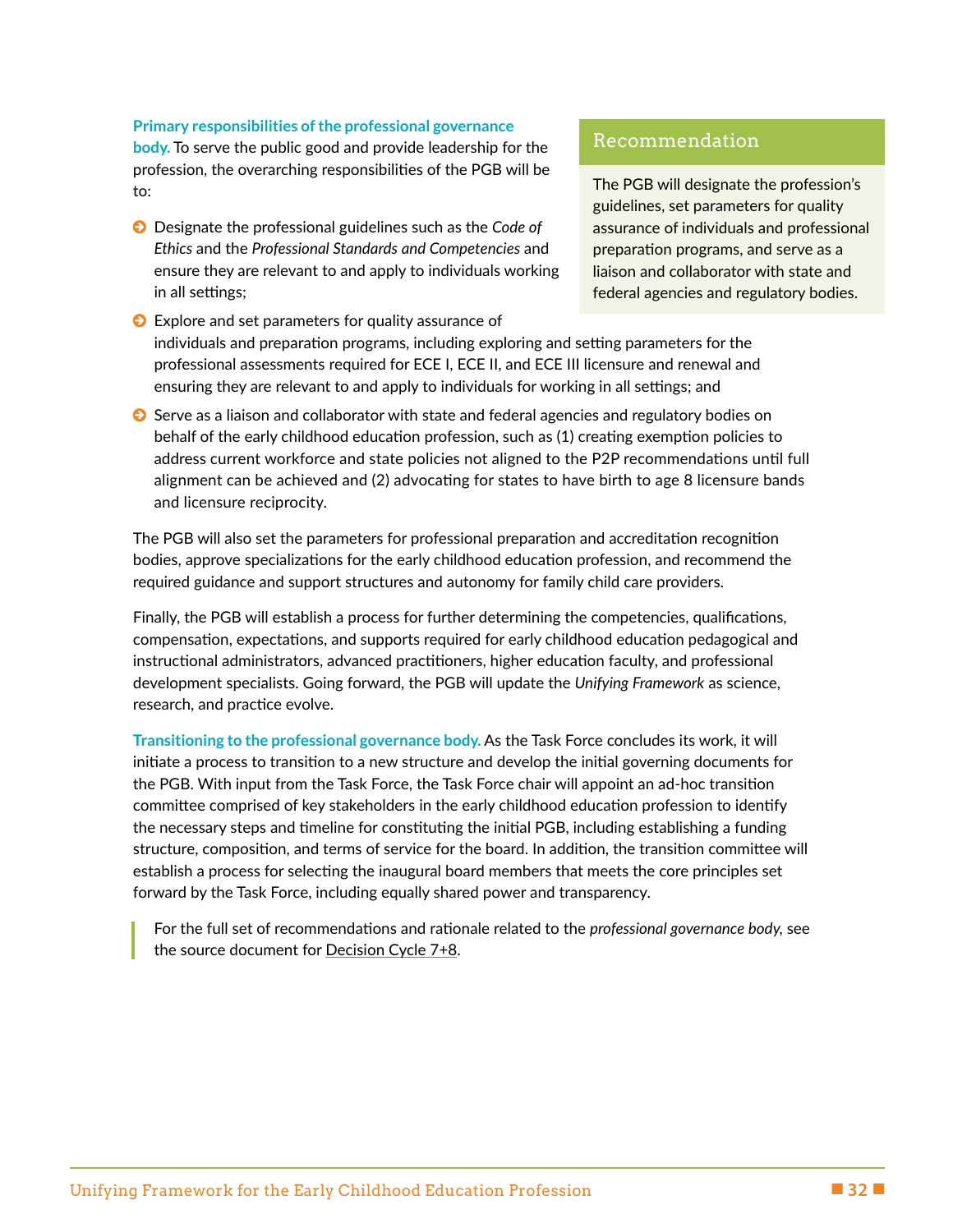#### <span id="page-36-0"></span>Section 4d. State and Federal Governments

States and the federal government also will play an important role in governance, but putting the profession in the lead will right-size the currently outsized role that public agencies have in influencing and regulating the profession.

State and federal bodies should work in partnership with the early childhood education profession with an eye toward streamlining existing state and federal quality standards, policies, and regulations, which, with the implementation of the *Unifying Framework*, may become less meaningful and more burdensome to the profession than they are now. Indeed, the Task Force does not intend for the recommendations in the *Unifying Framework* to be layered on top of existing state systems or the federal system; rather, our vision includes the unwinding, reorientation, and realignment of some existing systems, to free up funding and focus that can be redirected toward the factor that makes the biggest difference in driving access and quality: the workforce. For example the comment of the **Contention** of the **Unifyring Content (**Contention profession (**Contention**) the *Contention* (**Contention**) the *Contention* (*Contention commentation commentation commentation in the mathe* 

#### Recommendation

State governments and agencies will adopt the *Professional Standards and Competencies*, administer early childhood education professional licenses, streamline regulations, and increase funding to support early childhood educators, professional preparation programs, and employers in meeting the expectations in the *Unifying Framework*.

#### Recommendation

The federal government and agencies will serve as the financing backbone for the early childhood education system. Regulations and legislation will be aligned to the

To that end, **states** will be responsible for:

- © Ensuring public funding is available to enable compensation commensurate with education and early childhood education designations for all educators in all settings;
- © Adequately funding comprehensive scholarships and other supports needed by prospective and current early childhood educators to attain and retain the credentials and state licenses outlined in the P2P recommendations;
- © Ensuring state funding goes to professional preparation programs that have demonstrated alignment to preparing candidates in the *Professional Standards and Competencies* and to the appropriate ECE I, II, and III designations;
- © Creating a simple and transparent early childhood education system with a commitment to advancing a multi-disciplinary approach across early childhood education regulatory bodies and systems, including program approval, licensure, career lattices, and Quality Rating and Improvement Systems;
- Creating a board to administer state licenses, hold individuals accountable for working within their scope of practice, and address complaints about those who breach the profession's code of ethics;
- © Adopting and, as needed, adapting the *Professional Standards and Competencies* as their early childhood education competencies;
- © Approving all professional programs that prepare individuals for ECE I, ECE II, and ECE III roles;
- **◯** Participating in licensure reciprocity agreements with other states;
- © Holding employers accountable for compensating early childhood educators commensurate with available public funding; and
- © Creating and maintaining shared services models for family child care providers and other small early learning settings.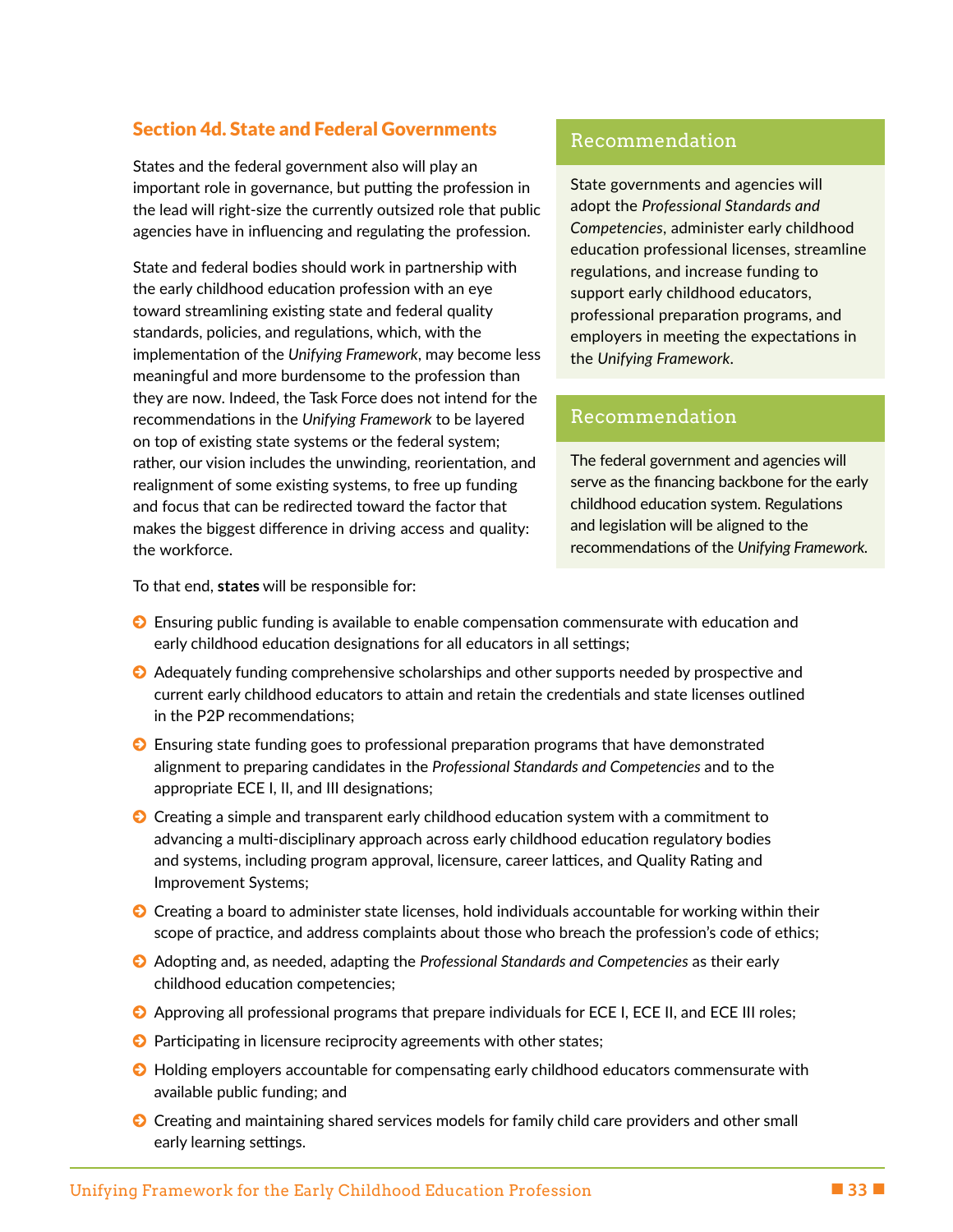Both states and the federal government will engage with and be responsive to the public and to members of the profession and professional organizations (such as associations and unions) and address barriers to membership in such organizations.

Strengthening educator voices will lead to stronger stakeholder engagement and better outcomes for children and families. As such, states should also take care to embed content-area expertise in their agencies and offices. Specifically, states should ensure that all state agencies and offices that support the birth through age 8 workforce across settings include individuals with prior experience as early childhood educators, professional preparation program faculty, and/or professional development specialists. The Task Force recommends that agencies include staff who have specialized knowledge across the birth through age 8 continuum, including infants/toddlers, early grades, and preschool, as well as those who have worked with children with special needs and who are dual language learners. agencies and offices. Specifically, states should ensure that all state agencies and offices that support<br>the benuging as 8 workforce across atelieps include inclividuals with prior constrained includibles.<br>Colliding the d

**The federal government** will serve as the financing backbone for the early childhood education system, protecting and investing in early childhood education as a public good. As such, it is responsible for:

- © Providing necessary financing to address the true cost of quality, which includes adequate compensation for the profession, and to resolve inadequate supply and unmet demand failures in the child care market;
- © Creating, supporting, passing, signing, implementing, and providing oversight for legislation that advances higher education quality and access, supports comprehensive scholarships and loan forgiveness for early childhood educators, and addresses accountability in higher education to leverage program accreditation;
- © Investing in existing opportunities to fund compensation and promote compensation parity, while establishing new opportunities for funding directed toward compensation for the profession;
- Creating and updating definitions in statute and regulations that advance the understanding of the early childhood education profession as comprised of individuals who work with children from birth through age 8, who have specialized knowledge of the young child developmental period, and who hold skills and competencies to work with all young children, across all early learning settings; ment will serve as the financing backbone for the early childhood education<br>g and investing in early childhood education as a public good. As such, it is<br>stary financing to address the true cost of quality, which includes
- © Promulgating regulations that advance the health, safety, and learning of young children, in all settings; and
- © Providing technical assistance to states with diverse regulatory structures and systems to help states learn from one another.

For the full set of recommendations and rationale related to *state and federal bodies,* see the source document for Decision Cycle 7+8.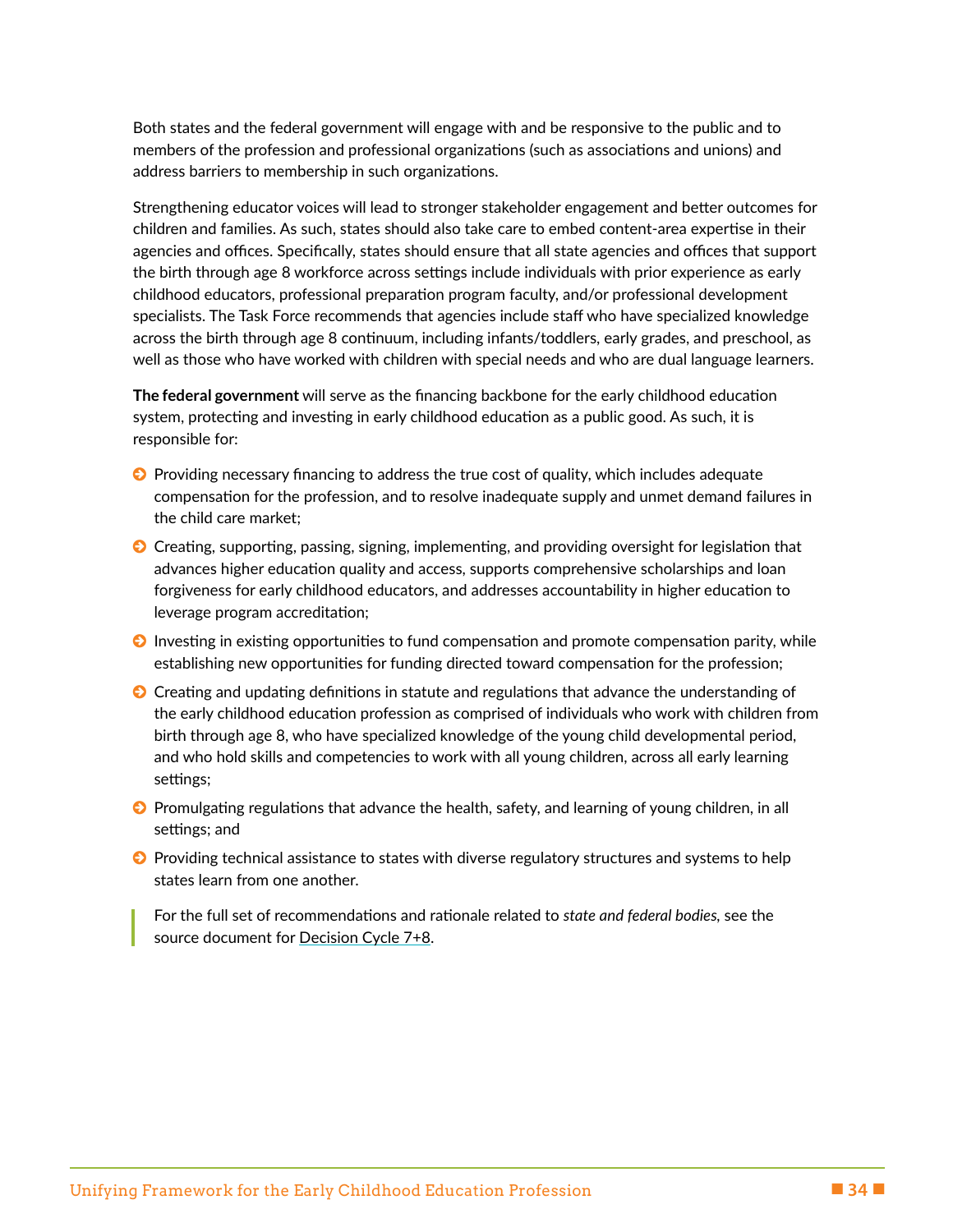# <span id="page-38-0"></span>**Conclusion:** Implementation and Continuous Quality Improvement

At this moment in our field, the "child care crisis," has gained significant attention. Many outside the early childhood field are stepping in and stepping up—families, businesses, elected officials, philanthropic organizations, faith leaders, military officials, health professionals, and more. We cannot afford to miss the moment.

As this internal field discussion phase of Power to the Profession comes to an end, it is time to shift attention to a more coordinated and comprehensive policy agenda and roadmap for improving quality and equity in early childhood education by prioritizing investments in early childhood educators. Investing in people is not cheap—but failing to invest in them comes with its own costs, including low-quality care, health and safety violations, disruptions in continuity, and excessive turnover, all of which harm children, families, businesses, and society.

The voice at the forefront of implementation must be the early childhood education profession. As federal, state, and local governments and agencies move forward to implement the *Unifying Framework* recommendations, they must engage regularly and meaningfully with the early childhood education profession, ensuring that early childhood educators who work with children every day have a central role in shaping the present and future of their profession. Workforce and professional organizations, such as associations and unions representing members of the profession, enable the frontline workforce to come together with the expertise and strength to advocate for their profession, mobilize public support, and win the resources and funding increases needed to fully enact these recommendations. To successfully professionalize the early childhood field, workforce and professional organizations must have a meaningful seat at the table with federal, state, and local governments and agencies so that the early childhood educator voice is represented and amplified. Final to philosophia of the method of the profession and processor and the section of the the method of this internal field discussion phase of Power to the Profession comes to an end, it is then to shift internal field di

As such, we will be advocating for policymakers to choose, with the money and the means available now and in the future, to invest directly in the education and compensation of the professionals

*The goal at the heart of the Power to the Profession initiative is ensuring that, regardless of setting, each and every child, birth through age 8, experiences the benefit of having a well-prepared, diverse, effective, and well-compensated pool of early childhood educators.* 

serving children and families as much as in the structures and supports set up around them. This, in turn, will require policymakers to invest in existing opportunities to fund compensation. They also must establish new opportunities by leveraging early education financing systems and structures designed to deliver high-quality early learning in states and cities across the country.

A significant and substantial increased investment in early childhood education is well worth the cost. It is an investment in our nation's essential infrastructure, as important as other

public goods such as highways and clean drinking water. It is an investment in people, who are the most valuable resource our country has, and who represent the cornerstone of quality in early childhood education.

The goal at the heart of the Power to the Profession initiative is ensuring that, regardless of setting, each and every child, birth through age 8, experiences the benefit of having a well-prepared, diverse, effective, and well-compensated pool of early childhood educators. As such, the policies and structures we collectively recommend are designed to move us toward that goal.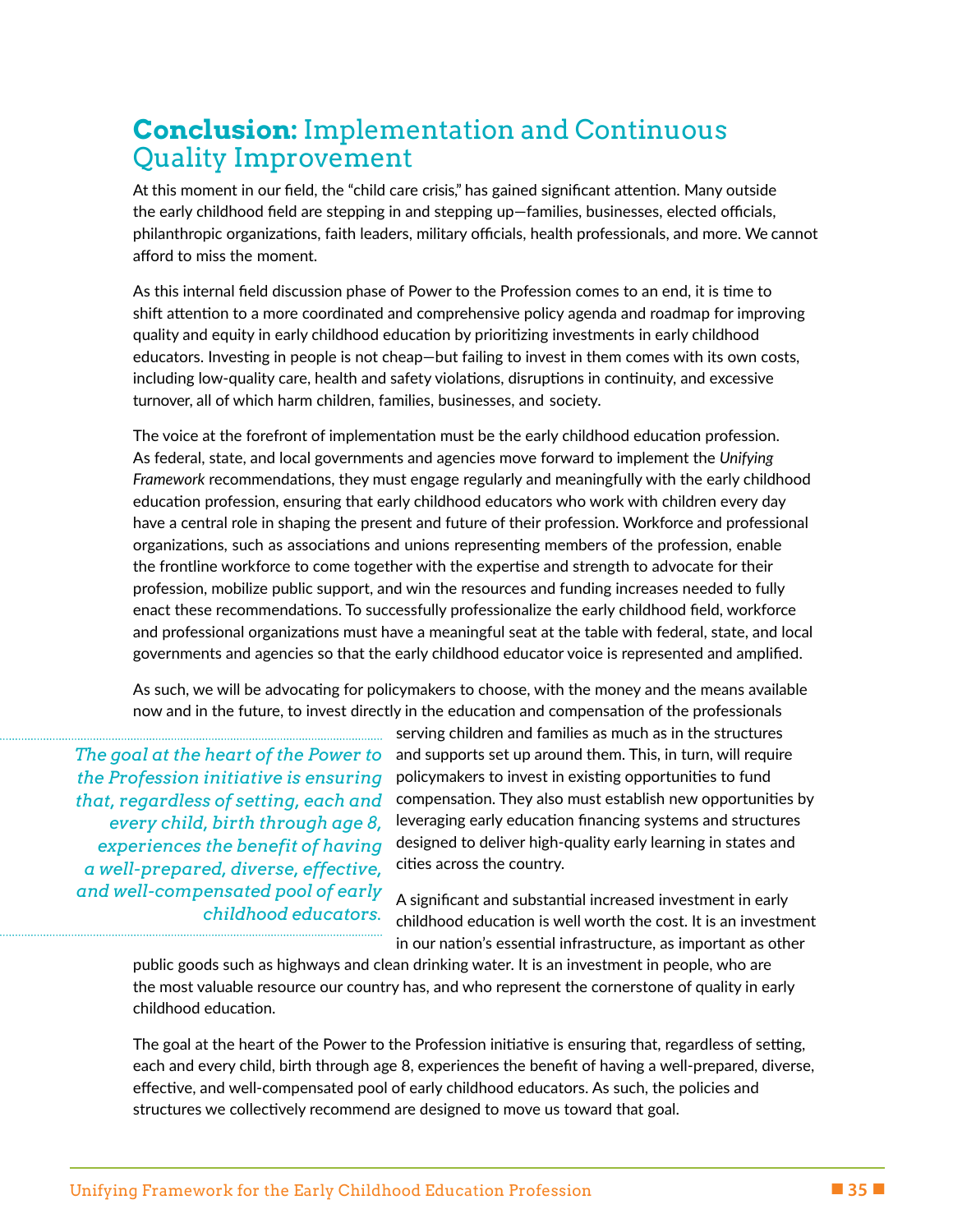In this first edition of the *Unifying Framework*, we are mobilizing the members of the early childhood field to establish the common language to move forward immediately with a shared agenda that paves the way for a visionary future. This goal is in keeping with the National Academy of Medicine's charge to establish pathways and multi-year timelines. Future iterations of the *Unifying Framework* will build on this foundation, evolving and improving as the profession and the field evolve and improve together. DRAFT **EMBARGOEDE**<br>DRAFT **EMBARGOEDE**<br>DRAFT **EMBARGOEDE**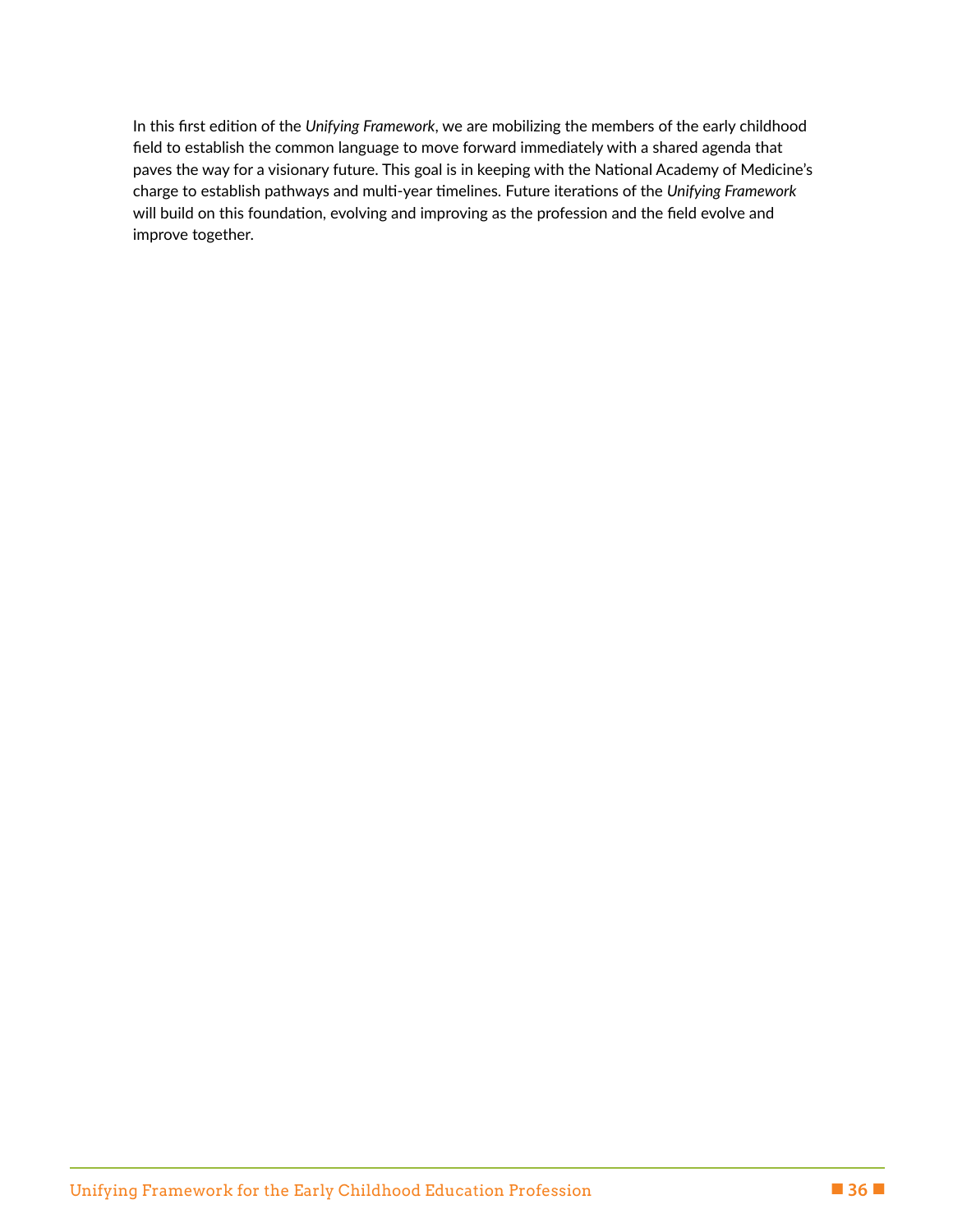# <span id="page-40-0"></span>**Acknowledgments**

From its very first meeting, in January 2017, the Power to the Profession National Task Force has been gathering quarterly, for two days at a time, to work through the content of the Decision Cycles and come to consensus about how those who represent the current and future members of the early childhood education profession believe we should advance it. We are grateful to one another for sharing our collective time and expertise, for believing in the vision and importance of our work, and for sticking together through challenging conversations to come out stronger and more unified than ever.

None of this would have been possible without the support from many organizations and individuals, often working behind the scenes, with whom we would like to share our immense gratitude.

First, we would like to express our deepest thanks, admiration, and respect for the unmatched—and unmatchable—Karen Ponder, who has served as the wise, thoughtful, and patient chair of the Task Force since its inception. Her steady and unwavering leadership and commitment to this work has made all the difference.

We would also like to thank Leslie Anderson, whose facilitation skills helped guide the Task Force to live up to its norms and move forward when it would have been easier to stay put.

We would like to acknowledge the leadership and guidance of Task Force members who represented their organizations early in this process: Jaya Chatterjee, Michelle Dallafior, Bill Hudson, Susan Perry, and Kelly Pollitt. We are deeply grateful to all of the staff members who accompanied us to the Task Force meetings and provided key insights and counsel at crucial moments, including Mindy Bennett, Kevin Butler, Britt Gordon-McKeon, Eva Horn, Katherine Kimmel, Cody Kornack, Sarah LeMoine, Michelle McCready, Elise Miller, Ken Murphy, Sarah Neil, Carrie Nepstad, Ben Rogers, Breanne Skultety, Mary Beth Salomone Testa, Anna White, and Vilma Williams.

In addition, when it comes to staff members, we would like to share our immense gratitude and appreciation for the tireless work, guidance, and leadership demonstrated by NAEYC's staff members in their support of the Task Force's vision and recommendations. In particular, we thank Marica Cox Mitchell for her fierce intellect, strategic thinking, and leadership role in organizing this work; Lauren Hogan for shaping and writing the drafts and final documents; Katherine Kempe for coordinating and managing our process and progress; Mary Harrill, Barbara Willer, and Nancy Griswold for their crucial expertise and key content contributions; and Lucy Recio for deepening and expanding the engagement of P2P with a wider and more diverse field. We also appreciate the support of Adam Kernan-Schloss, Emily Yahn, and the creative services team at NAEYC for organizing, editing, and designing the Decision Cycle documents. sharing our collective time and expertise, for believing in the vision and importance of our vortical<br>and for sticking tagether through challenging conversations to come out stronger and more unified<br>than ever.<br>None or thi

Our gratitude extends to the foundations and the many stakeholder organizations whose supports, concerns, and challenges to the Task Force have served to improve our collective work. The stakeholder groups that have informed our work include: American Association of Colleges for Teacher Education, American Indian College Fund, American Association of School Administrators, Association of Teacher Educators, BUILD Initiative, Center for American Progress, Center for the Study of Child Care Employment, Center on Enhancing Early Learning Outcomes, Center on Law and Social Policy, Council for the Accreditation of Educator Preparation, Council of Chief State School Officers, Data Quality Campaign, Early Childhood Personnel Center, Education Development Center, First Five Years Fund, Jumpstart, McCormick Center for Early Childhood Leadership, Military Child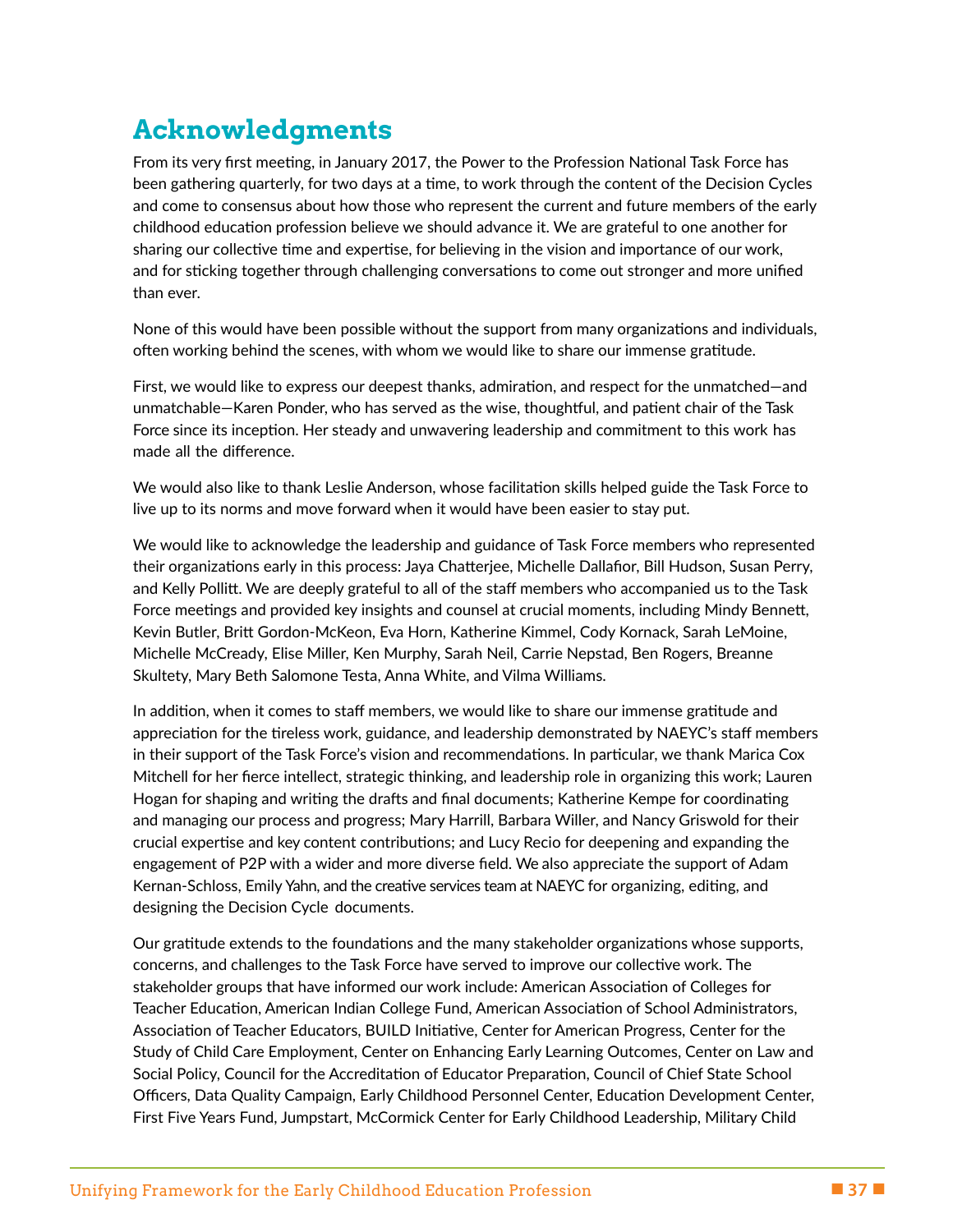Education Coalition, Montessori Accreditation Council for Teacher Education, National Academy of Sciences, National Association of Counties, National Association of Early Childhood Specialists in State Departments of Education, National Association for Regulatory Administration, National Association of State Boards of Education, National Black Child Development Institute, National Board for Professional Teaching Standards, National Governors Association, National Institute for Early Education Research, National League of Cities, National Women's Law Center, National Workforce Registry Alliance, New America, Ounce of Prevention Fund, Save the Children, T.E.A.C.H. Early Childhood National Center, Teach for America, TESOL International Association, Trust for Learning, and UnidosUS.

In particular, we are grateful to the Foundation for Child Development, whose initial funding launched our work, and to the Alliance for Early Success, Bill & Melinda Gates Foundation, Richard W. Goldman Family Foundation, the W.K. Kellogg Foundation, and the W. Clement and Jessie V. Stone Foundation for their immensely valued and valuable support and engagement.

We are grateful to those who have been leading and supporting the work in the states, including NAEYC's five "deep dive" states—Iowa, Indiana, New Mexico, New York, and Wisconsin—and to the many others, including the affiliates, groups, and networks of our national organizations, who have engaged their members and constituents in presentations and conversations about Power to the Profession and its opportunities and implications.

Finally, to the thousands of early childhood educators and allies across the country who submitted comments, completed surveys, and participated in focus groups throughout this process, we want you to know you were heard. At each Task Force meeting, your feedback was shared and deeply considered. The Power to the Profession effort was established to lift up your voices, your experiences, and your expertise—and we could not have done this work without each and every one of you. We are counting on you to continue building, evolving, and improving on this work in the years, legislative sessions, and administrations to come. We know you will always bring power to this ion to constant the profession in each of the Protect, valid in the Valid in the Chief, valid in the Chief, valid in the Chief Milleno, New America, Quine of Prevention Fund, Save the Children, T.E.A.C.H.<br>Early Childhood N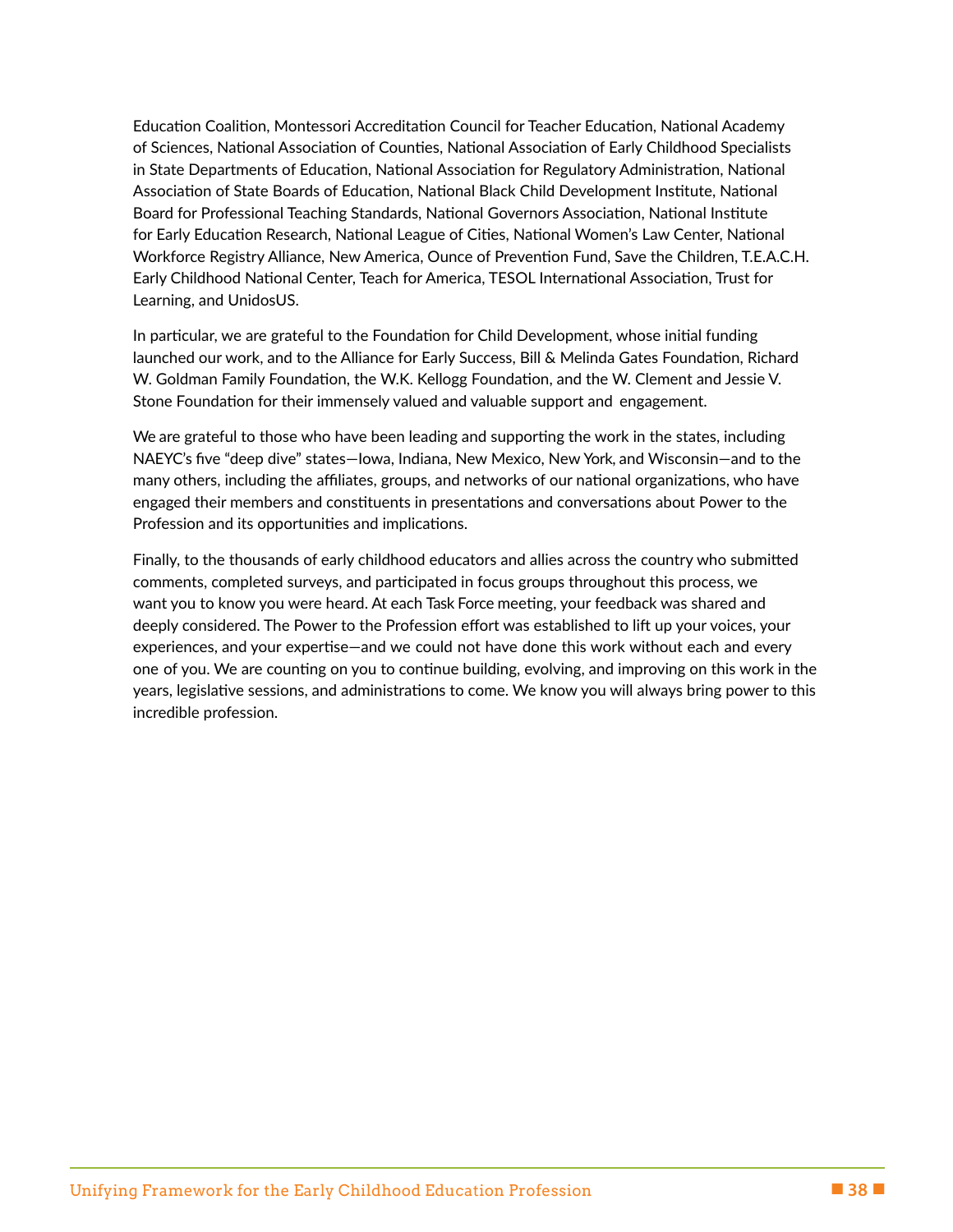# <span id="page-42-0"></span>**Appendix A:** Unifying Framework for Preparation, Competencies, Responsibilities, and Compensation

|                                          | <b>ECEI</b>                                                                                                                                                           | <b>ECE II</b>                                                                                                                                                                                                                | <b>ECE III</b>                                                                                                                                                                                                                    |
|------------------------------------------|-----------------------------------------------------------------------------------------------------------------------------------------------------------------------|------------------------------------------------------------------------------------------------------------------------------------------------------------------------------------------------------------------------------|-----------------------------------------------------------------------------------------------------------------------------------------------------------------------------------------------------------------------------------|
| Preparation                              | Certificate/Credential Program in<br>Early Childhood Education                                                                                                        | Associate Degree Program in Early<br><b>Childhood Education</b>                                                                                                                                                              | Bachelor's Degree Program in Early<br><b>Childhood Education</b><br>Master's Degree Program in Early<br>Childhood Education (initial prep)                                                                                        |
| <b>Time and Duration</b>                 | These programs are a minimum<br>120 clock hours.                                                                                                                      | Associate degree programs<br>normally require at least two<br>years but less than four years of<br>full-time equivalent college work.<br>An associate degree is at least 60<br>credit hours of college-level course<br>work. | Bachelor's degree programs<br>normally require at least four years<br>but no more than five years of<br>full-time equivalent college work.<br>A bachelor's degree is at least<br>120 credit hours of college-level<br>coursework. |
| Award Issued by Program<br>at Completion | Certificate or credential issued by<br>professional training programs,<br>industry-recognized credentialing<br>organizations, OR institutions of<br>higher education* | Degree issued by institutions of<br>higher education                                                                                                                                                                         | Degree issued by institutions of<br>higher education                                                                                                                                                                              |
| Designation                              | Completers qualify to receive the<br>ECE I designation.                                                                                                               | Completers qualify to receive the<br>ECE II designation.                                                                                                                                                                     | Completers qualify to receive the<br>ECE III designation.                                                                                                                                                                         |
|                                          |                                                                                                                                                                       |                                                                                                                                                                                                                              |                                                                                                                                                                                                                                   |
|                                          |                                                                                                                                                                       |                                                                                                                                                                                                                              |                                                                                                                                                                                                                                   |

<sup>\*</sup>Completers may meet the educational requirements for industry-recognized national credentials like the Child Development Associate® (CDA) national credential and other portable credentials.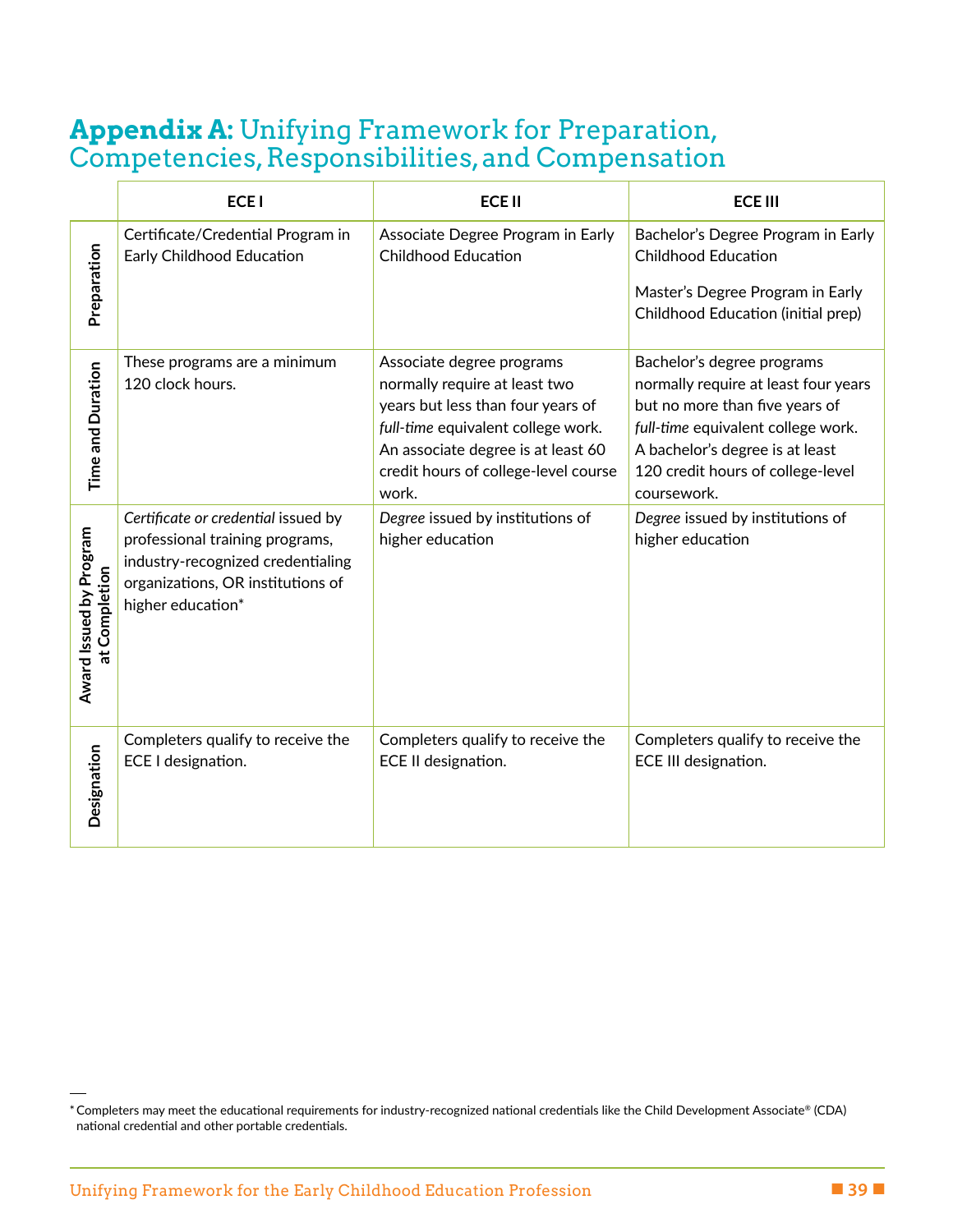|                                     | <b>ECEI</b>                                                                                                                                                                                                                                                                                                                                                                                                                                                                                                                                                                                                      | <b>ECE II</b>                                                                                                                                                                                                                                                                                                                                                                                                                                                                                                                                                                                                                                                                                                                                                                                                        | <b>ECE III</b>                                                                                                                                                                                                                                                                                                                                                                                                                                                                                                                                                                                                                                                                                                                                                                                                                                                     |
|-------------------------------------|------------------------------------------------------------------------------------------------------------------------------------------------------------------------------------------------------------------------------------------------------------------------------------------------------------------------------------------------------------------------------------------------------------------------------------------------------------------------------------------------------------------------------------------------------------------------------------------------------------------|----------------------------------------------------------------------------------------------------------------------------------------------------------------------------------------------------------------------------------------------------------------------------------------------------------------------------------------------------------------------------------------------------------------------------------------------------------------------------------------------------------------------------------------------------------------------------------------------------------------------------------------------------------------------------------------------------------------------------------------------------------------------------------------------------------------------|--------------------------------------------------------------------------------------------------------------------------------------------------------------------------------------------------------------------------------------------------------------------------------------------------------------------------------------------------------------------------------------------------------------------------------------------------------------------------------------------------------------------------------------------------------------------------------------------------------------------------------------------------------------------------------------------------------------------------------------------------------------------------------------------------------------------------------------------------------------------|
| Depth of Knowledge and Competence** | Completers are prepared to work<br>with young children, birth through<br>age 8. Completers are introduced<br>to the Professional Standards and<br>Competencies.<br>Completers can apply their<br>introductory knowledge and<br>understanding of the Professional<br>Standards and Competencies.<br>Along with the pedagogical<br>knowledge and skills identified<br>in the Professional Standards and<br>Competencies, completers have high<br>school-level knowledge in core<br>content areas of math, science,<br>English, social studies/history,<br>physical education, visual arts, and<br>performing arts. | Graduates are prepared to work<br>with young children, birth through<br>age 8. Graduates know and<br>understand the essential aspects<br>of Professional Standards and<br>Competencies with a strong focus<br>on young children in birth through<br>age 5 settings.<br>Graduates can apply their essential<br>knowledge and understanding<br>of the Professional Standards and<br>Competencies with a strong focus<br>on young children in birth through<br>age 5 settings.<br>Along with the pedagogical<br>knowledge and skills identified<br>in the Professional Standards<br>and Competencies, graduates<br>have introductory college-level<br>knowledge of content areas<br>(linguistics, literature, the arts,<br>mathematics, science, and social<br>studies) through dedicated general<br>education courses. | Graduates are prepared to work<br>with young children, birth through<br>age 8. Graduates know and<br>understand the essential aspects<br>of Professional Standards and<br>Competencies with a strong focus<br>on young children in birth through<br>grade 3 settings.<br>Graduates can apply their essential<br>knowledge and understanding<br>of Professional Standards and<br>Competencies, including age-<br>appropriate content pedagogy, with<br>a strong focus on young children in<br>birth through grade 3 settings.<br>Along with the pedagogical<br>knowledge and skills identified<br>in the Professional Standards and<br>Competencies, graduates have<br>essential college-level knowledge<br>of content areas (linguistics,<br>literature, the arts, mathematics,<br>science, and social studies) through<br>dedicated general education<br>courses. |
|                                     |                                                                                                                                                                                                                                                                                                                                                                                                                                                                                                                                                                                                                  |                                                                                                                                                                                                                                                                                                                                                                                                                                                                                                                                                                                                                                                                                                                                                                                                                      |                                                                                                                                                                                                                                                                                                                                                                                                                                                                                                                                                                                                                                                                                                                                                                                                                                                                    |

<sup>\*\*</sup> "Introductory" connotes a foundational level of preparation; a person prepared at the introductory level will know and understand the basic aspects of each professional preparation standard, as agreed upon in the *Professional Standards and Competencies for Early Childhood Educators*. This level of preparation will provide the foundation necessary for effective practice as well as the groundwork for mastery of more complex practices. "Essential," by comparison, connotes a step that builds on the introductory knowledge and understanding to establish a deeper knowledge and understanding of each standard's theories and practices.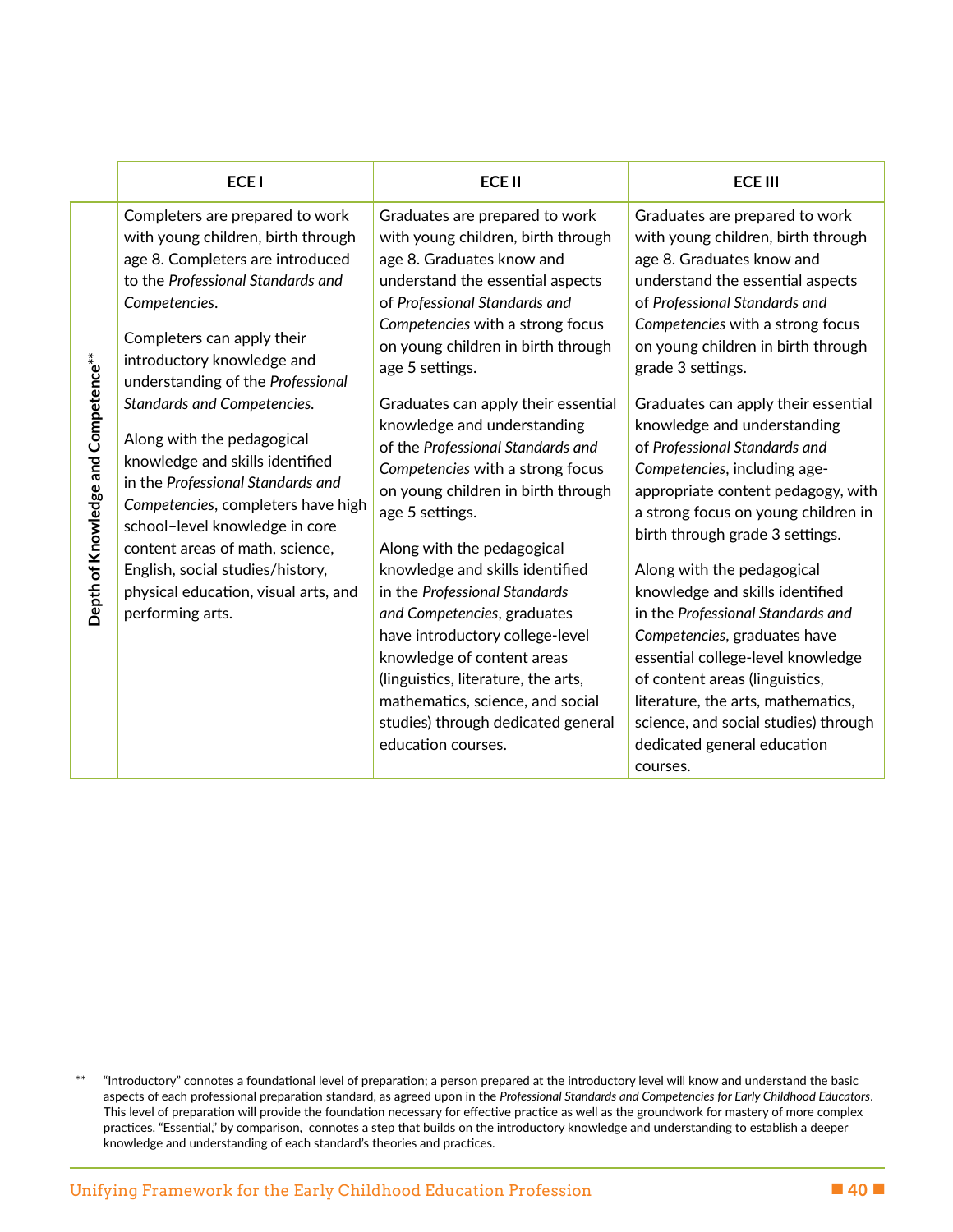|                  | <b>ECEI</b>                                                                                                                                                                                                                                                                                                                                                         | <b>ECE II</b>                                                                                                                                                                                                                                                                                                                                                                                                                                                                                                                                                                                                                                                                                                                                                                                  | <b>ECE III</b>                                                                                                                                                                                                                                                                                                                                                                                                                                                                                           |
|------------------|---------------------------------------------------------------------------------------------------------------------------------------------------------------------------------------------------------------------------------------------------------------------------------------------------------------------------------------------------------------------|------------------------------------------------------------------------------------------------------------------------------------------------------------------------------------------------------------------------------------------------------------------------------------------------------------------------------------------------------------------------------------------------------------------------------------------------------------------------------------------------------------------------------------------------------------------------------------------------------------------------------------------------------------------------------------------------------------------------------------------------------------------------------------------------|----------------------------------------------------------------------------------------------------------------------------------------------------------------------------------------------------------------------------------------------------------------------------------------------------------------------------------------------------------------------------------------------------------------------------------------------------------------------------------------------------------|
| Responsibilities | Birth-Grade 3: Completers can<br>help develop and sustain high-<br>quality development and learning<br>environments.<br>Completers can serve as effective<br>members of early childhood<br>education teaching teams.                                                                                                                                                | Birth-age 5 Settings:* Graduates<br>can be responsible for developing<br>and sustaining high-quality<br>development and learning<br>environments with staffing models<br>that provide frequent access to<br>ECE IIIs for guidance.<br>K*-Grade 3: Graduates can<br>help develop and sustain high-<br>quality development and learning<br>environments.<br>Graduates can serve as effective<br>members of ECE teaching teams<br>and can guide the practice of ECE I.<br>*In state- and district-funded<br>programs, where state funded<br>is defined by NIEER, provided in<br>mixed-delivery settings and explicity<br>aligned with the K-12 public school<br>system, ECE II graduates can serve<br>in the support educator role. ECE<br>III graduates must serve in the lead<br>educator role. | Birth-Grade 3:* Graduates can<br>be responsible for developing<br>and sustaining high-quality<br>development and learning<br>environments.<br>Graduates can serve as effective<br>members of ECE teaching teams<br>and can guide the practice of ECE<br>I and II.<br>*In state-funded preschool<br>programs (as defined by NIEER),<br>provided in mixed-delivery settings<br>and explicitly aligned with the<br>K-12 public school system, ECE III<br>graduates must serve in the lead<br>educator role. |
| δ<br>Compensati  | Compensation, including benefits,<br>will be comparable for all ECE I<br>professionals regardless of their job<br>setting.<br>The early childhood education<br>profession should look to public<br>school salary scales as the minimum<br>benchmark for comparable<br>compensation, assuming<br>comparable qualifications,<br>experience, and job responsibilities. | Compensation, including benefits,<br>will be comparable for all ECE II<br>professionals regardless of their job<br>setting.<br>The early childhood education<br>profession should look to public<br>school salary scales as the minimum<br>benchmark for comparable<br>compensation, assuming<br>comparable qualifications,<br>experience, and job responsibilities.                                                                                                                                                                                                                                                                                                                                                                                                                           | Compensation, including benefits,<br>will be comparable for all ECE III<br>professionals regardless of their job<br>setting.<br>The early childhood education<br>profession should look to public<br>school salary scales as the minimum<br>benchmark for comparable<br>compensation, assuming<br>comparable qualifications,<br>experience, and job responsibilities.                                                                                                                                    |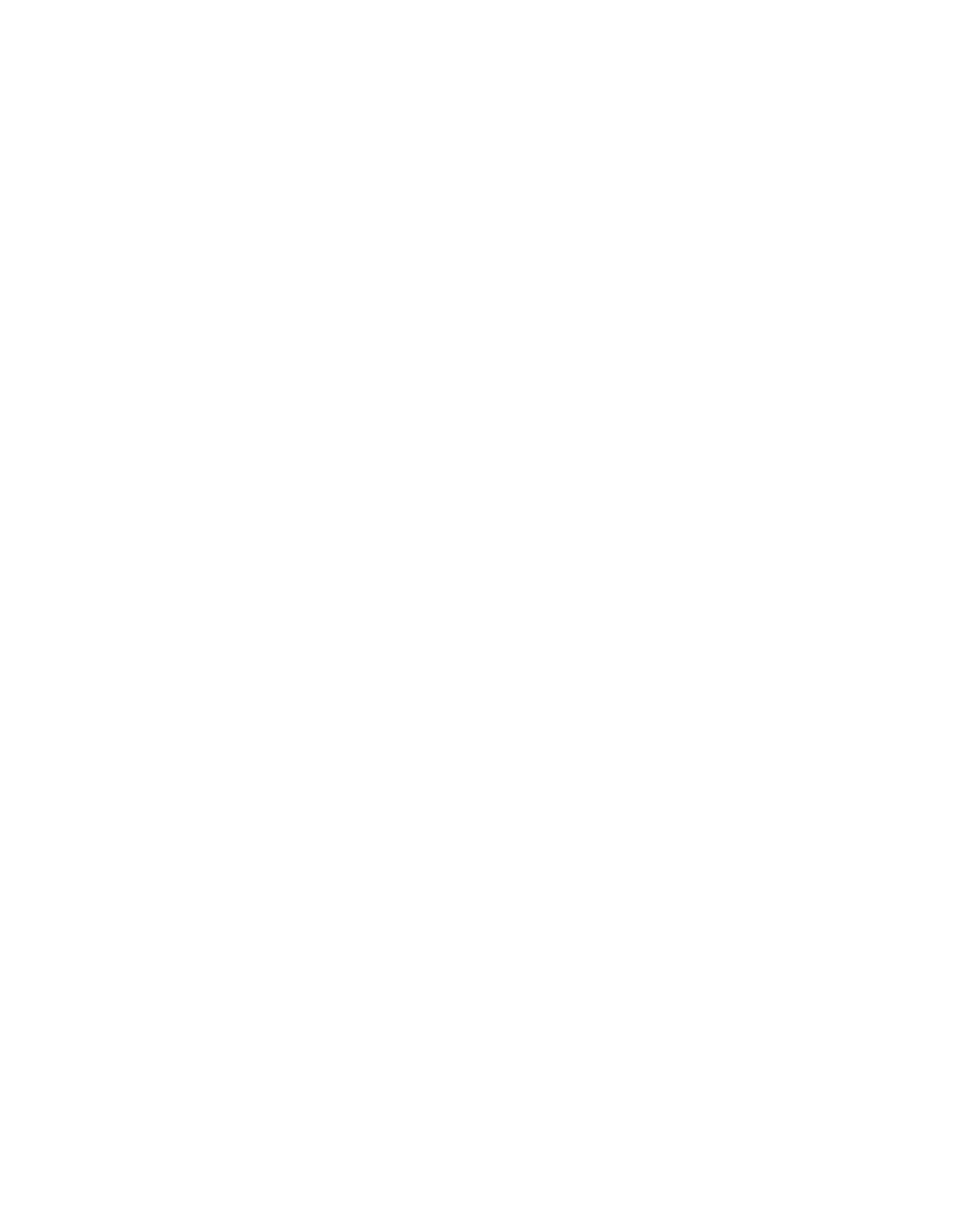#### <span id="page-46-0"></span>**Citations**

- i. Wechsler, M., Melnick, H., Maier, A., & Bishop, J. 2016. The Building Blocks of High-Quality Early Childhood Education Programs (policy brief). Palo Alto, CA: Learning Policy Institute.
- ii. Heckman, J. J. Invest in Early Childhood Development: Reduce Deficits, Strengthen the Economy. January 2020. Retrieved from The Heckman Equation: https:// heckmanequation.org/resource/invest-in-earlychildhood-development-reduce-deficits-strengthenthe-economy/ and Leslie J. Calman, L. T.-W. (2005). Early Childhood Education for All: A Wise Investment. New York: Legal Momentum. **PARAGO DEVELOP INTERFERENCE IN the matter of the state of the state of the state of the state of the state of the state of the state of the state of the state of the state of the state of the state of the state of the st** 
	- iii. Goffin, Stacie. Early Childhood Education for a New Era: Leading for Our Profession. 2013. Teachers College Press: New York, NY.
	- iv. Blase, Karen. Dean Fixsen, and Michella Duda. "Implementation Science: Building the Bridge Between Science and Practice." February 2011. Power Point Presentation. Frank Porter Graham Child Development Institute.
	- v. Institute of Medicine and National Research Council. 2015. Transforming the Workforce for Children Birth through Age 8: A Unifying Foundation. Washington, DC: The National Academies Press.
	- vi. Child Care Aware of America. 2019. U.S. and the High Price of Child Care. 2019. Retrieved from Child Care Aware of America: https://info.childcareaware.org/ hubfs/2019%20Price%20of%20Care%20State%20 Sheets/Final-TheUSandtheHighPriceofChildCare-AnExaminationofaBrokenSystem.pdf
	- vii. Whitebook, M., McLean, C., Austin, L.J.E., & Edwards, B. Early Childhood Workforce Index – 2018. Berkeley, CA: Center for the Study of Child Care Employment, University of California, Berkeley. Retrieved from http:// cscce.berkeley.edu/topic/early-childhood-workforceindex/2018/.
	- viii. Whitebook, M., McLean, C., Austin, L.J.E., & Edwards, B. Early Childhood Workforce Index – 2018. Berkeley, CA: Center for the Study of Child Care Employment, University of California, Berkeley. Retrieved from http:// cscce.berkeley.edu/topic/early-childhood-workforceindex/2018/.
	- ix. Whitebook, M., C. McLean, & L.J.E. Austin. Early Childhood Workforce Index: 2016. Berkeley, CA: Center for the Study of Child Care Employment, University of California, Berkeley.
	- x. Schulman, Karen. Early Progress: State Child Care Assistance Policies 2019. National Women's Law Center. Retrieved online at: https://nwlcciw49tixgw5lbab.stackpathdns.com/wp-content/ uploads/2019/11/NWLC-State-Child-Care-Assistance-Policies-2019-final.pdf. Calculations based on monthly state payment rates, using report assumptions that the child was in care 9 hours a day, 5 days a week, 4.33 weeks a month.
- xi. Kashen, Julie, Halley Pottery and Andrew Stettner. Quality Jobs, Quality Child Care. 2016. The Century Foundation. Retrieved online at: https://tcf.org/content/ report/quality-jobs-quality-child-care/
- xii. Ullrich, Rebecca, Katie Hamm and Rachel Herzfeldt-Kamprath. Underpaid and Unequal: Racial Wage Disparities in the Early Childhood Workforce. 2016. Center for American Progress. Retrieved online at: https://cdn.americanprogress.org/wp-content/ uploads/2016/08/01073800/NSECE-report2.pdf
- xiii. Johnson-Staub, Christine. Equity Starts Early Addressing Racial Inequities in Child Care and Early Education Policy. 2017. Center for Law and Social Policy (CLASP). Retrieved online at: https://www.clasp. org/sites/default/files/publications/2017/12/2017\_ EquityStartsEarly\_0.pdf
- xiv. California Child Care Resource and Referral Network. 2018. Decline of Licensed Family Child Care Home Supply. Retrieved online at: https://rrnetwork.org/ assets/general-files/Decline-of-FCC-Supply.pdf

Dave Edie. Steep Decline in Regulated Family Child Care. 2017. Kids Forward. Retrieved online at: http://kidsforward.net/severe-decline-regulated-familychild-care/

Barrett, Stephanie and Chloe Wexler for the Vermont Legislative Joint Fiscal Office. Child Child and Prekindergarten Capacity Baseline Report. Sec. E.318.3 Act 11 of 2018 Special Session. November 15, 2018. Retrieved online at: https://ljfo.vermont.gov/assets/ Uploads/55216da9a8/Child\_Care\_Capacity\_Report.pdf

xv. Anitha Mohan. Fewer Children, Fewer Providers: Trends in CCDBG Participation. 2017. CLASP https:// www.clasp.org/sites/default/files/public/resourcesand-publications/publication-1/CCDBG-Provider-Factsheet-2006-2015.pdf

Addressing the Decreasing Number of Family Child Care Providers in the United States. 2019. National Center on Early Childhood Quality Assurance. Retrieved online at: https://www.researchconnections.org/childcare/ resources/37075/pdf

- xvi. IOM (Institute of Medicine) and NRC (National Research Council). Transforming the workforce for children birth through age 8: A unifying foundation. 2015. Washington, DC: The National Academies Press. Retrieved online at: http://www.nationalacademies.org/ hmd/Reports/2015/Birth-To-Eight.aspx
- xvii. Smith, Sheila and Sharmila Lawrence. Early Care and Education Teacher Well-Being: Associations with Children's Experience, Outcomes, and Workplace Conditions: A Research-to-Policy Brief. March 2019. Child Care & Early Education Research Connections Retrieved online at: http://www.nccp.org/publications/ pdf/text\_1224.pdf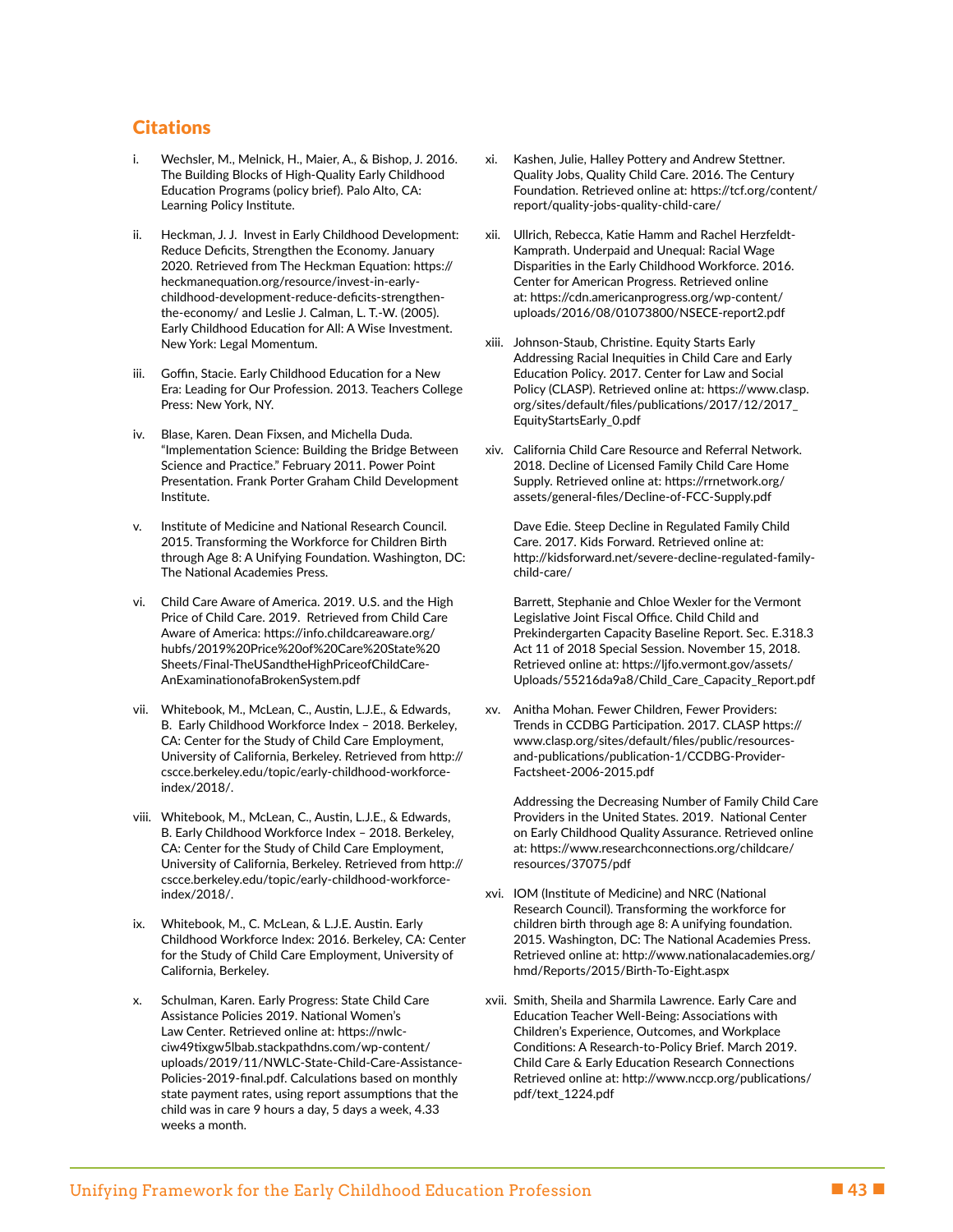- xviii. Rebecca Ullrich, Katie Hamm, and Rachel Herzfeldt-Kamprath. August 2016. Underpaid and Unequal: Racial Wage Disparities in the Early Childhood Workforce. Center for American Progress.
- xix. Marnie Kaplan. It Takes a Community: Leveraging Community College Capacity to Transform the Early Childhood Workforce. February 2018. Bellwether Education Partners. Retrieved online at: https://files.eric.ed.gov/fulltext/ED585914.pdf Exicación Pertineys, Reizhoek dolin e z<br>Nigera Phila arcelonal (Barcelona) (Barcelona) (Barcelona)<br>Nigera Phila arcelonal (Barcelona) (Barcelona)<br>Cho, E.K. & Couns, L.J. (CEP (DINS) (2-3.5, Reizhoek<br>Unitre al: Nigera Aldar

Cho, E.K. & Couse, L.J. ICEP (2008) 2: 15. Retrieved online at: https://doi.org/10.1007/2288-6729-2-2-15